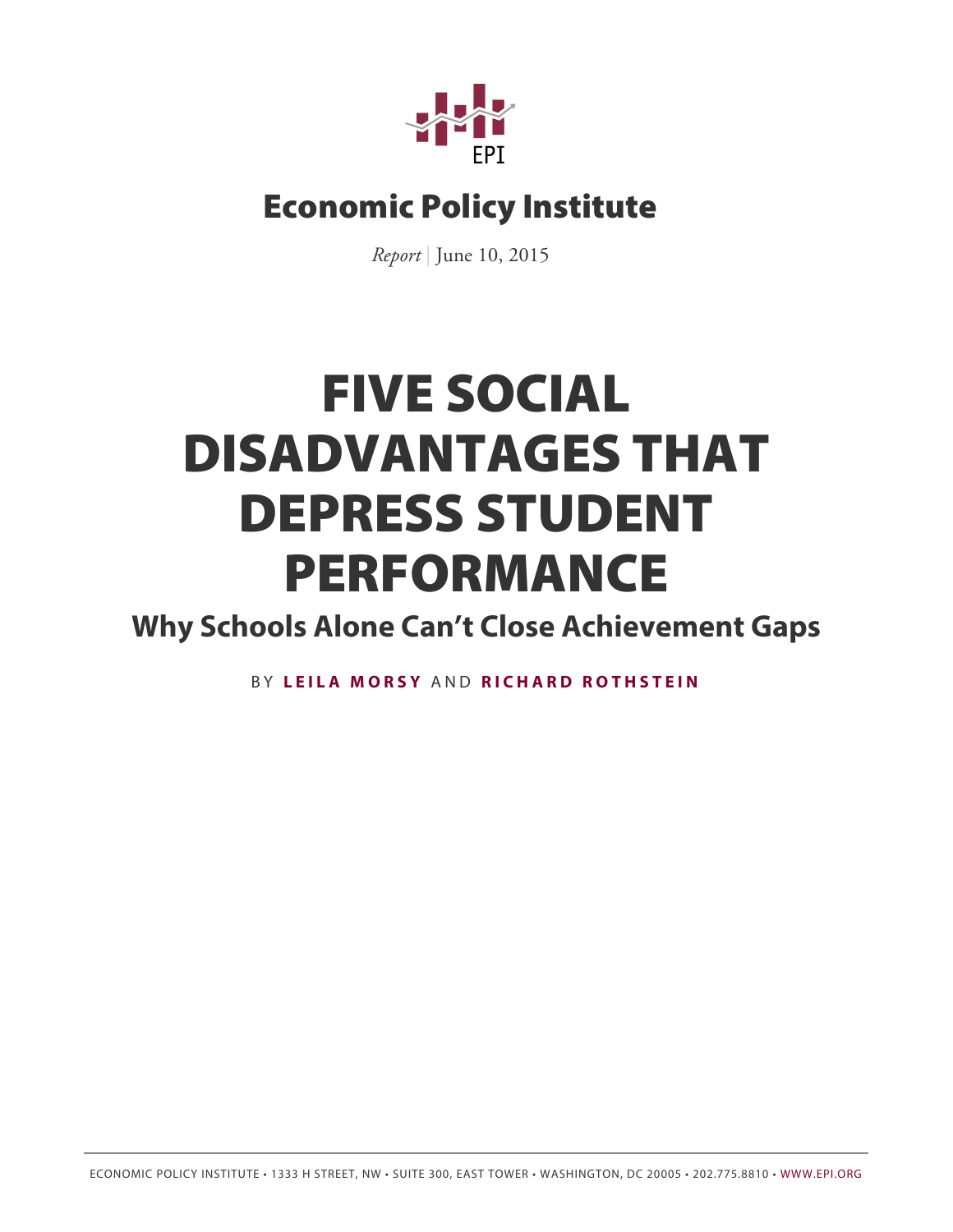# **Executive summary**

T hat students' social and economic characteristics shape their cognitive and behavioral outcomes is well established, yet policymakers typically resist accepting that non-school disadvantages necessarily depress outcomes. Rather, they look to better schools and teachers to close achievement gaps, and consistently come up short.

This report describes how social class characteristics plausibly depress achievement and suggests policies to address them. It focuses on five characteristics for purposes of illustration:

- **n** parenting practices that impede children's intellectual and behavioral development
- single parenthood
- parents' irregular work schedules
- inadequate access to primary and preventive health care  $\blacksquare$
- exposure to and absorption of lead in the blood.

These are not the only characteristics that depress outcomes, nor are they necessarily the most important. This report makes no judgment about the relative importance of the many adverse influences on child and youth development. Parental unemployment and low wages, housing instability, concentration of disadvantage in segregated neighborhoods, stress, malnutrition, and health problems like asthma are among other harmful characteristics.

Certainly, some children with severe socioeconomic disadvantages achieve at higher levels than typical children without them; a range of outcomes is associated with every characteristic, and descriptions of the impacts of social class characteristics only describe averages, not the performance of any particular child. Likewise, this report does not imply that all lower-social-class families have each of these characteristics. But all have many of them.

Because characteristics of lower-class status overlap and may be interdependent, available data do not permit the isolation of any one. Econometric studies that identify the effect of a particular characteristic by holding others constant are valuable, but no study controls for all, and few control for very many.

For each characteristic reviewed here, this report describes its average incidence by race (black versus white) and socioeconomic status. Data limitations preclude similar descriptions of Hispanics' characteristics. Where research is available, we then review what is known about the characteristic's prediction of cognitive (academic performance or IQ, for example) and non-cognitive (behavioral) outcomes. We next review the "plausible pathways" by which the characteristic influences youths' outcomes–i.e., how these predictions might reflect causality. We conclude by recommending policies to reduce the intensity of these specific disadvantages.

This report's key findings are as follows:

*Parenting practices that impede children's intellectual and behavioral development:* Lower-social-class parents engage in fewer educationally supportive activities with young children, such as reading aloud or playing cognitively stimulating games. Lower-social-class parents also exert more direct authority and offer children fewer choices in their daily interactions, leaving them less prepared for "critical thinking" when school curricula expect it. Parents' failure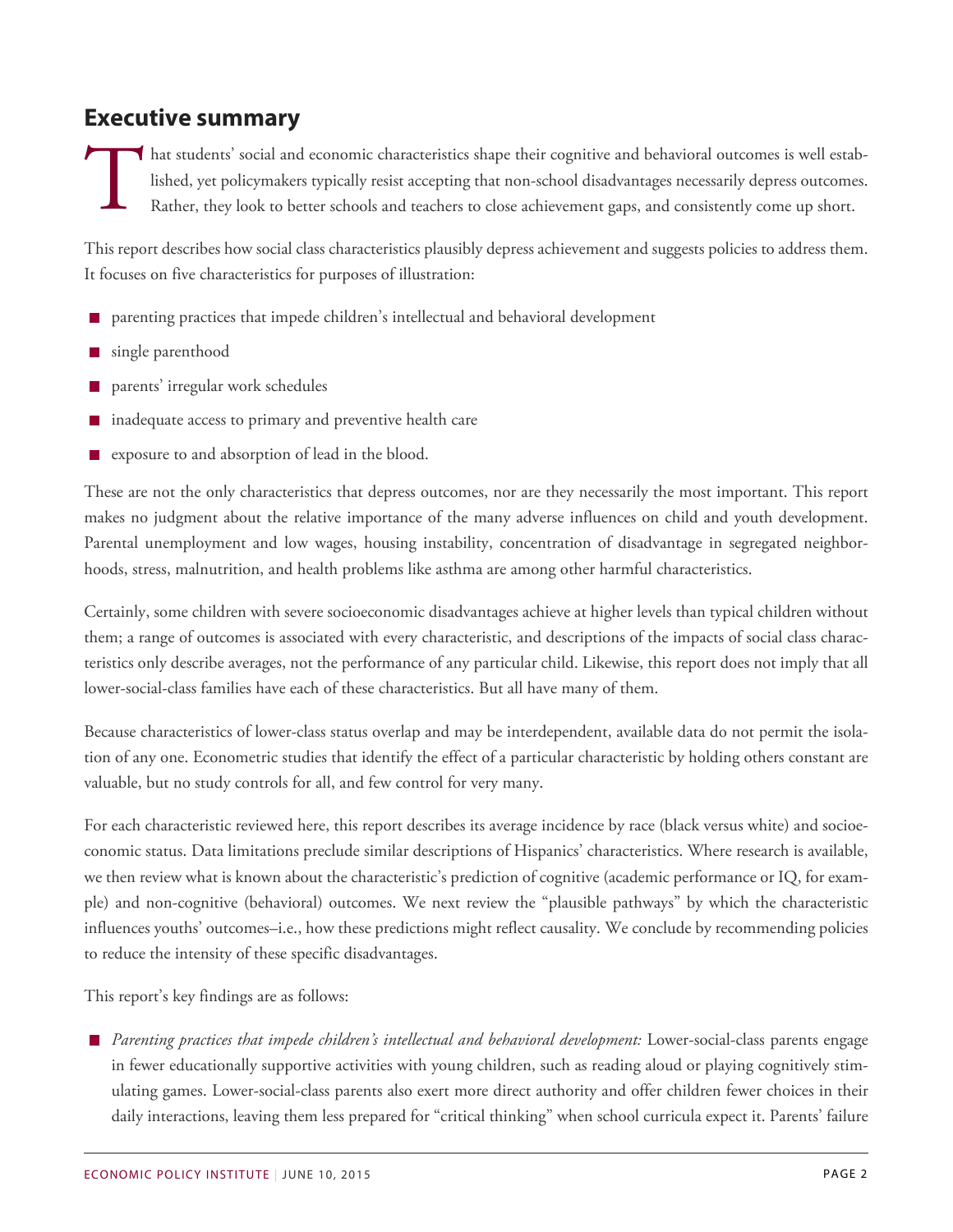to engage in educationally supportive activities is associated with children's poorer academic and behavioral outcomes. There are well-validated programs that can offset these effects. High-quality early childhood care and education centers provide intellectually stimulating environments that disadvantaged children may miss at home. Nurse home-visiting services assist disadvantaged mothers with health problems and teach developmentally appropriate parenting skills. High-quality after-school and summer programs that offer cultural and organizational activities are typically attended by middle-class youth, not students from lower-social-class backgrounds.

- *Single parenthood:* Mothers raising children alone are more likely to be low-income, African American, and less educated. Their children typically have lower test scores, are more likely to drop out of school, and have greater emotional and behavioral difficulties (more delinquency and violence, more school dropout, more suicide). Sex education and school-based health centers that provide long-lasting contraception to teenage girls are important, but they will not be as effective as they have to be if African American men remain poor marriage partners–unable to help support families because of excessive unemployment and discriminatory arrest and incarceration. Full employment as well as labor market and criminal justice reforms that enable fathers to earn middle-class incomes are needed to improve children's outcomes.
- *Parents' irregular work schedules:* Computerized scheduling and the weakening of norms governing employers' responsibility for employee welfare have combined to produce irregular work schedules for many hourly paid lowwage workers, disproportionately African Americans and the less educated. Unpredictable schedules make it difficult, if not impossible, to place children in high-quality child care centers and to establish regular home routines in which children can thrive. Children of mothers with non-standard schedules have worse verbal and other cognitive skills, mental health, and behavior. New regulatory policies–for example, requiring call-in pay for workers sent home before shifts end–could create incentives for employers to reduce use of "just-in-time" employee scheduling.
- *Inadequate access to primary and preventive health care*: Minority children and those whose parents are less educated or who live in low-income neighborhoods are less likely to have personal physicians or nurse practitioners, or receive necessary referrals to specialists. No research directly associates physician access with children's cognitive or noncognitive outcomes, but a relationship is easy to intuit. Children with limited access are more likely to have routine and preventable illnesses, causing more frequent absences from school. Regulatory changes that support schoolbased health centers and Medicaid reimbursement changes to create incentives for primary care physicians to locate in low-access neighborhoods could address this.
- *Exposure to and absorption of lead in the blood*: Children with high blood lead levels are disproportionately low income and African American. Lead reduces cognitive ability (IQ) and causes adverse behavioral outcomes, such as increased violence and other criminal behavior in adolescents and young adults. Although lead was removed from gasoline in the 1970s and 1980s, lead remains on the ground and is frequently stirred up into breathable air. Lead also remains in windows, window frames, the walls of older buildings, and pipes carrying water to residences. Lead cleanup is expensive, but it would result in substantial overall savings in reduced special education placements, reduced criminal behavior, and greater worker productivity from adults with greater cognitive ability.

# **Introduction**

Policymakers are perplexed about addressing the impact of racial and socioeconomic class differences on student outcomes. While they generally understand that family and community characteristics affect performance, they also fear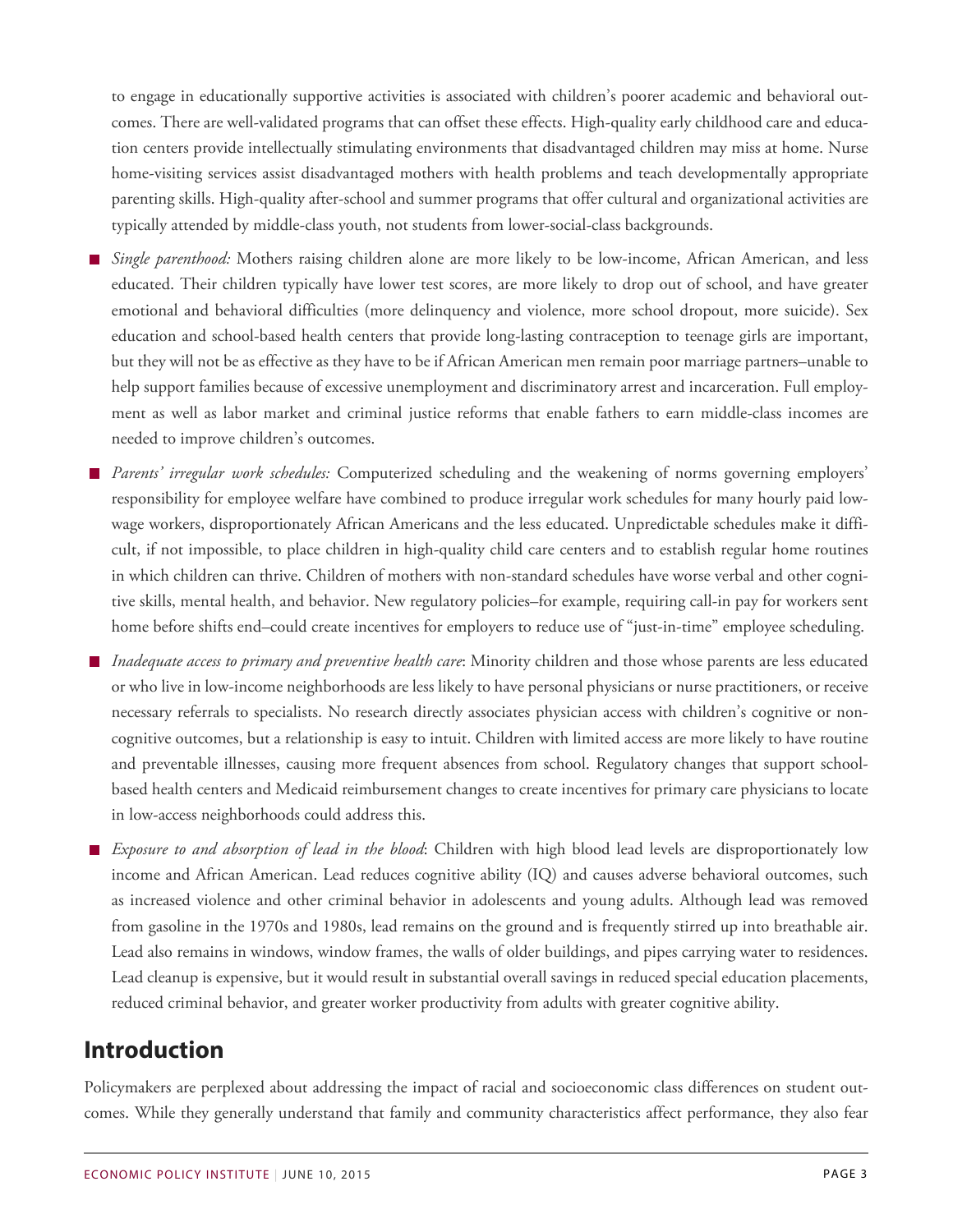that acknowledging this fact means we should tolerate lower standards for disadvantaged children, something they consider morally and politically unacceptable. As a result, contemporary education reform efforts focus disproportionately on school and teacher incentives and do little to narrow achievement gaps.

<span id="page-3-2"></span>Economists, sociologists, and developmental psychologists have consistently concluded that background characteristics strongly shape cognitive and behavioral outcomes.<sup>[1](#page-25-0)</sup> When school improvement is not complemented by policies to narrow social class differences, students' chances of success are greatly diminished.

<span id="page-3-1"></span>Thus, educators should, *as educators*, be vocal advocates for policies that reduce poverty and address other characteristics of lower-cl[a](#page-3-0)ss status.<sup>a</sup> But educators can do more, seizing opportunities to coordinate school improvement with community services that ameliorate socioeconomic disadvantage–services such as early childhood care and education, nurse home-visiting programs, after-school and summer opportunities, school-based health centers, and sponsorship of community lead cleanup. Such services cannot substitute for macroeconomic policies like full employment, higher wages, and stable work schedules, all of which help parents nurture and support their children, but the limitations of schoolbased social and economic improvement programs should not discourage educators from pursuing them.

<span id="page-3-3"></span>Highlighting the socioeconomic impediments to student achievement does not make "excuses" for the achievement gap, as some advocates glibly, and defensively, charge.<sup>[2](#page-26-0)</sup> Rather, it provides explanations. Although some educators may use student poverty as an excuse for inadequate performance, the conscientious understand that without good explanations for low achievement, policies to address it are unlikely.

Of the many social class characteristics known to depress outcomes, this report deals with five: challenged home intellectual environments, single parenthood, irregular parental work schedules, inadequate health care access, and exposure to environmental lead. These factors were chosen because recent research has offered important new insights regarding each. But these are not the only important characteristics depressing outcomes, nor is there a research basis for determining with any certainty whether they are necessarily the most important. Therefore, this report can make no judgment about the relative importance of such adverse influences on children, although we can assert with confidence, based on available research, that each is quite important. Other characteristics, all associated with poverty–including parental unemployment and low wages, housing instability, concentrated disadvantage in segregated neighborhoods, stress, malnutrition, and health problems like asthma–deserve similar treatment. We will consider these in future work.

Such characteristics interact, so precise estimates are not possible for the shares of achievement gaps attributable to specific social class differences, just as they are not possible for the shares attributable to teacher performance or other school qualities. For example, this report describes how poor parental literacy and irregular work schedules each varies by race and social class and affects children's outcomes. But they co-vary–simply adding effects together exaggerates estimates of harm because poor literacy and irregular work are themselves correlated; research has not established the additional impact of children's suffering from the results of both, rather than one factor.

<span id="page-3-0"></span>[a.](#page-3-1) In popular discourse, "lower class" has pejorative connotations, not intended here. By lower class, we refer to families with mutually reinforcing characteristics that usually include low income, less educational attainment, less wealth, living in disadvantaged neighborhoods, and others. "Lower class" is a socioeconomic status, contrasting with "middle class" and "upper class."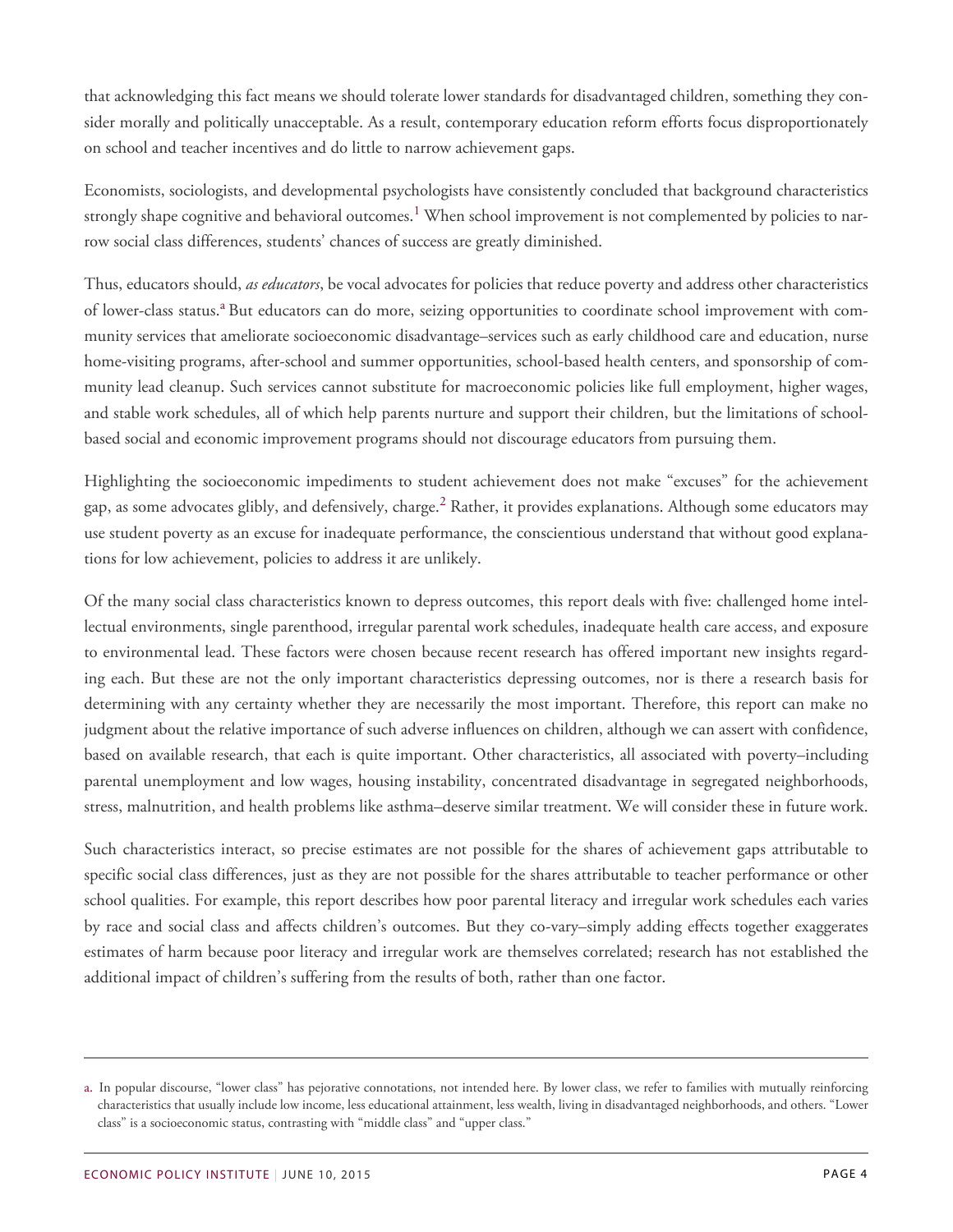We also underestimate harm by considering disadvantage only for individual children. When disadvantaged children are concentrated in classrooms and schools, their difficulties are exacerbated. Children in racially isolated and predominantly low-income schools have few peers who legitimize higher achievement standards. Their teachers must focus more on remediation and discipline, without time to devote to children whose problems they could address only if those needing special attention were few.

Because characteristics of lower-class status overlap and may well be interdependent, available data do not permit the isolation of any one. Econometric studies that identify the effect of a particular characteristic by holding others constant are valuable. But no study controls for all, and few control for very many. Correlations between specific socioeconomic barriers and child outcomes may, in many cases, seem small. But while we cannot estimate the precise contribution of each disadvantage to achievement gaps, influences not attributable to schools are so numerous that policy should consider how to address them.

No influence is fully determinative. Some children with less literate parents excel beyond the typical performance of college graduates' children. Each adverse socioeconomic influence has a wide range of outcomes but, on average, exposed children will perform less adequately.

For the characteristics reviewed below, where recent research provides reliable information, we discuss:

- <span id="page-4-2"></span> $\blacksquare$  $\blacksquare$  $\blacksquare$  average race and social class differences in incidence  $\blacksquare$
- **P** prediction of cognitive outcomes
- prediction of non-cognitive outcomes
- <span id="page-4-3"></span> $\blacksquare$  $\blacksquare$  $\blacksquare$  the plausible pathways by which these associations may reflect causation.<sup>c</sup>

We conclude by reviewing practical reforms to narrow differences in these characteristics that would, in turn, likely help narrow outcome gaps. Ultimately, to make substantial progress in narrowing gaps, school improvement should be complemented by and coordinated with amelioration of socioeconomic disadvantages.

# **Parenting practices that impede children's intellectual and behavioral development**

<span id="page-4-4"></span>How parents shape home environments affects children's outcomes.<sup>[3](#page-26-1)</sup>

<span id="page-4-0"></span>[b.](#page-4-2) This report does not discuss Hispanics because data are insufficiently disaggregated to shed light on the socioeconomic disadvantages that many experience. Available data are too confounded by national differences (e.g., Cuban versus Mexican) and generational differences (recent immigrants versus assimilated third-generation and beyond). Typically, reported disadvantages of average Hispanics fall, in severity, somewhere between those for non-Hispanic whites and non-Hispanic African Americans. The socioeconomic disadvantages of recent-immigrant low-wage Hispanic workers' families are probably more similar to those of African Americans. Data limitations also preclude discussion of Native Americans and other disadvantaged minorities. Recent immigration of Africans now also poses a challenge to researchers analyzing data for a category that blends together such immigrants with descendants of American slaves, the group to which the terms "African American," "black," or, previously, "Negro" or "colored" have previously applied. However, the relative share of immigrants in the African American population is still not large enough to preclude the usefulness of the category."

<span id="page-4-1"></span>[c.](#page-4-3) Most research reported here is correlational, exposing association between factors but not proving that one factor causes another. Correlations can suggest theories of causation for which plausible pathways may be explored.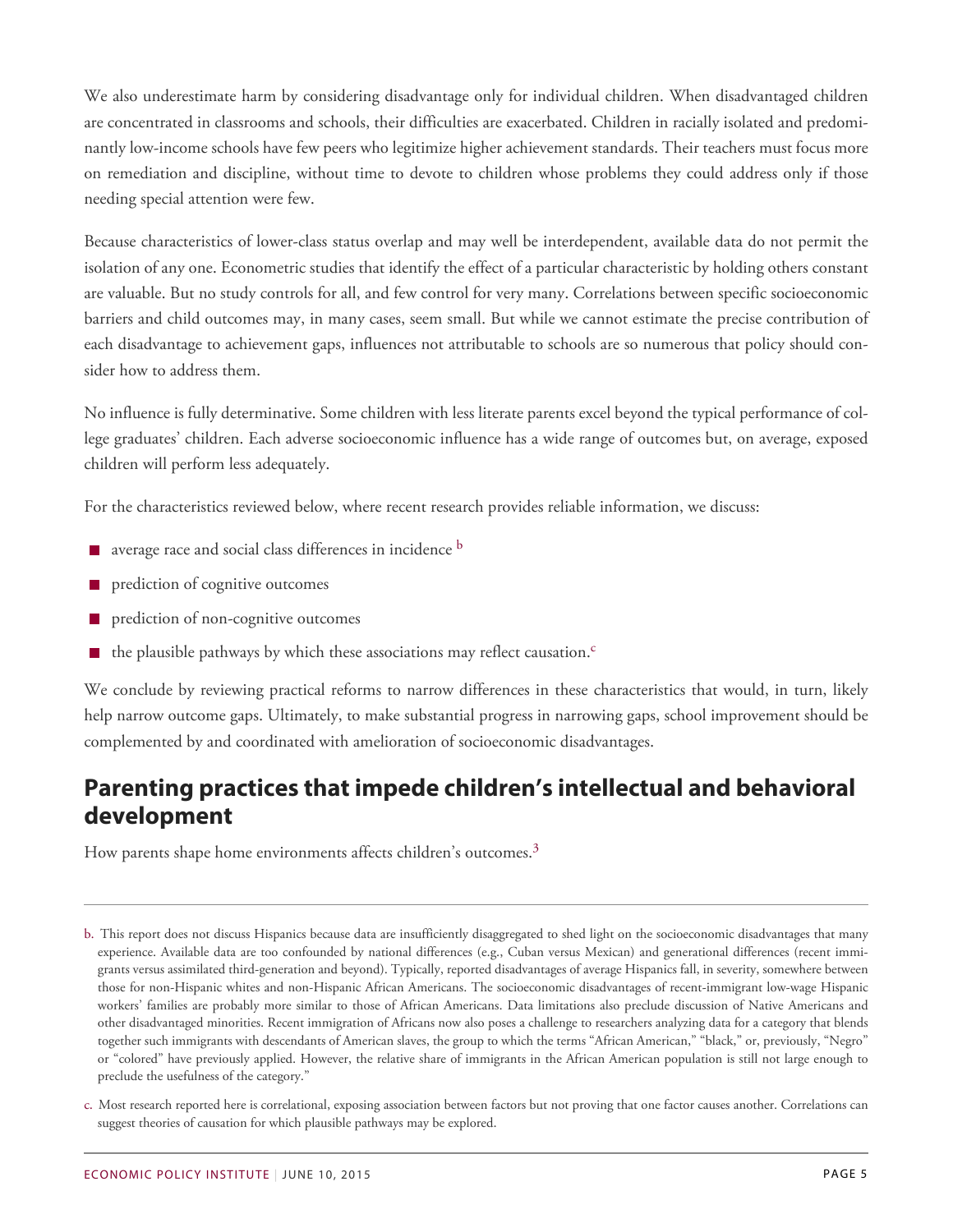| Adult (parent) activity the day prior to survey | Ratio of white adult minutes to black adult minutes<br>in the activity |
|-------------------------------------------------|------------------------------------------------------------------------|
| Read books to child(ren)                        | 1.36                                                                   |
| Played with child(ren), not sports              | 3.20                                                                   |
| Did arts and crafts with child(ren)             | $\ast$                                                                 |
| Talked with/listened to child(ren)              | 3.25                                                                   |

# *Race and social class differences*

<span id="page-5-2"></span>The Department of Education's Early Childhood Longitudinal Study, Kindergarten Class of 2010-2011 (ECLS-K: 2011) asked a nationally representative sample of entering kindergartners' parents about the number of books in their homes, a measure considered a reliable indicator of home intellectual environment.<sup>[4](#page-26-2)</sup> On average, white parents reported 112 books, black parents 44.[5](#page-26-3)

<span id="page-5-3"></span>ECLS-K: 2011 also surveyed parents about literacy activities–reading aloud, telling stories, doing art–conducted with their entering kindergartners. White parents consistently reported greater frequency than black parents. However, survey questions were poorly framed, encouraging social acceptability bias (the tendency of interview subjects to exaggerate their responses in accordance with what they understand is considered desirable). A more reliable measure than the ECLS-K on this score is the Bureau of Labor Statistics' American Time Use Survey (ATUS), which also asks adults about e[d](#page-5-0)ucationally supportive activities.<sup>d</sup> Table 1 compares white to black adult reports.

<span id="page-5-1"></span>White adults spend 36 percent more time than black adults reading to young children, and three times more time talking with and listening to them. Other analyses find that black mothers are about two-thirds as likely as white mothers to read to toddlers daily.<sup>[7](#page-26-4)</sup>

<span id="page-5-5"></span><span id="page-5-4"></span>ECLS-K reports responses by socioeconomic status (SES), using an SES definition including parents' income, education, and occupational prestige. Such definitions are useful but limited, missing other important social class characteristics. For example, in 2010, the ratio of black to white median family income was 56 percent, while the ratio of black to white median family wealth was 5 percent, owing largely to 20th century housing policy that barred African Americans from purchasing suburban homes that later appreciated in value, a primary source of wealth for households.<sup>[8](#page-26-5)</sup>

<span id="page-5-0"></span>[d.](#page-5-1) ECLS asks about typical activities; ATUS asks specifically about time spent the previous day, generating more accurate responses. ECLS's query about books at home, however, is more concrete and likely reliable.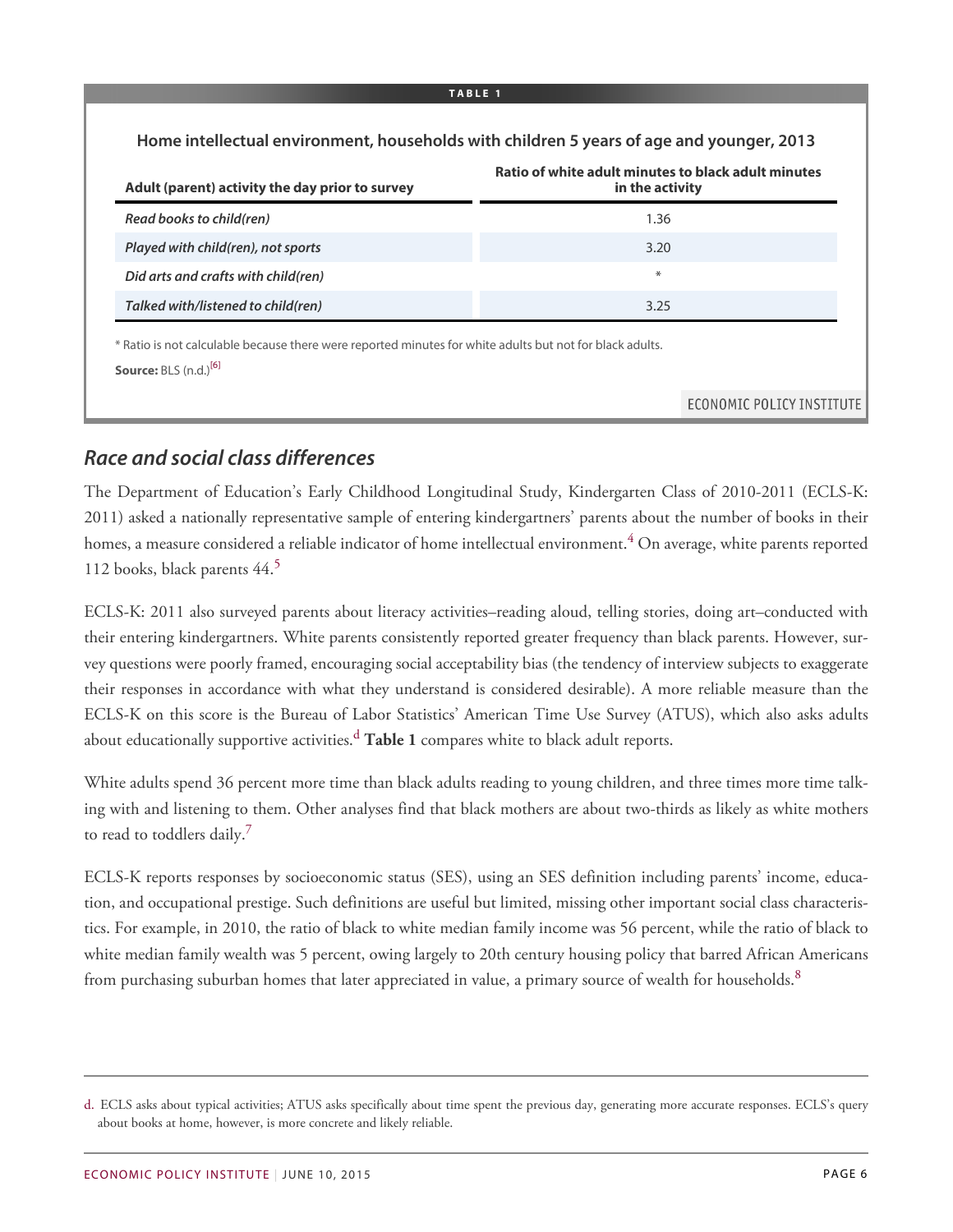|                          |                                | Number of books at home reported by parents |                                   |                                        |                                 |         |
|--------------------------|--------------------------------|---------------------------------------------|-----------------------------------|----------------------------------------|---------------------------------|---------|
|                          | <b>Low SES</b><br>(quintile 1) | <b>Low-middle SES</b><br>(quintile 2)       | <b>Middle SES</b><br>(quintile 3) | <b>High-middle SES</b><br>(quintile 4) | <b>High SES</b><br>(quintile 5) | Average |
| All                      | 38                             | 63                                          | 83                                | 111                                    | 135                             | 86      |
| White                    | 71                             | 84                                          | 98                                | 124                                    | 145                             | 112     |
| <b>Black</b>             | 34                             | 38                                          | 50                                | 54                                     | 69                              | 44      |
| Ratio, white<br>to black | 2.1                            | 2.2                                         | 2.0                               | 2.3                                    | 2.1                             | 2.5     |

<span id="page-6-0"></span>The ECLS-K definition of SES also fails to capture other important social class characteristics that are important for understanding differences in child outcomes–characteristics such as single parenthood, the overall economic circumstances of one's neighborhood, or other factors. Patrick Sharkey, for example, has shown that the quality of the neighborhood where a child's mother was raised has a bigger influence on the child's achievement than the quality of neighborhood where the child was raised.<sup>[9](#page-26-6)</sup> Overlooking differences like these leads to reports that black children underperform seemingly similar white children who are actually more advantaged. Thus, we must report data using such definitions with great caution. Mindful of this qualification, **Table 2** describes parent reports of books at home by SES quintile.

For each quintile, parents report more books than the next lower quintile, and whites report twice as many books as blacks.

<span id="page-6-1"></span>ATUS finds that middle- and upper-class adults (those in the top three weekly earnings quintiles) report 66 percent more time reading books to young children than lower-class adults (those in the bottom two quintiles). Other research finds that parents on public assistance, unemployed, or with less than a high school education typically provide less cognitive stimulation to children.<sup>[11](#page-26-7)</sup> When reading aloud, lower-class parents provide less guidance and are less strategic in building on children's prior knowledge to expand it.<sup>[12](#page-26-8)</sup>

<span id="page-6-2"></span>By age 6, white children have typically spent 1,300 more hours engaged in conversations with adults than black children. Six-year-olds from affluent families have spent 1,300 more hours in indoor and outdoor recreation, churches, businesses, and other non-school, non-home, and non-caretaker settings than children from low-income families. Differences are greater still (1,800 hours) between children of parents with less than a high school education and children of college graduates.<sup>[13](#page-26-9)</sup> This gives children of high-income and highly educated families more background knowledge, the most important predictor of later academic achievement.<sup>[14](#page-26-10)</sup>

<span id="page-6-4"></span><span id="page-6-3"></span>How parents shape children's choice-making, self-direction, and stances toward authority varies by social class. Middleclass parents typically give fewer direct orders, instead providing controlled choices. Lower-class parents expect more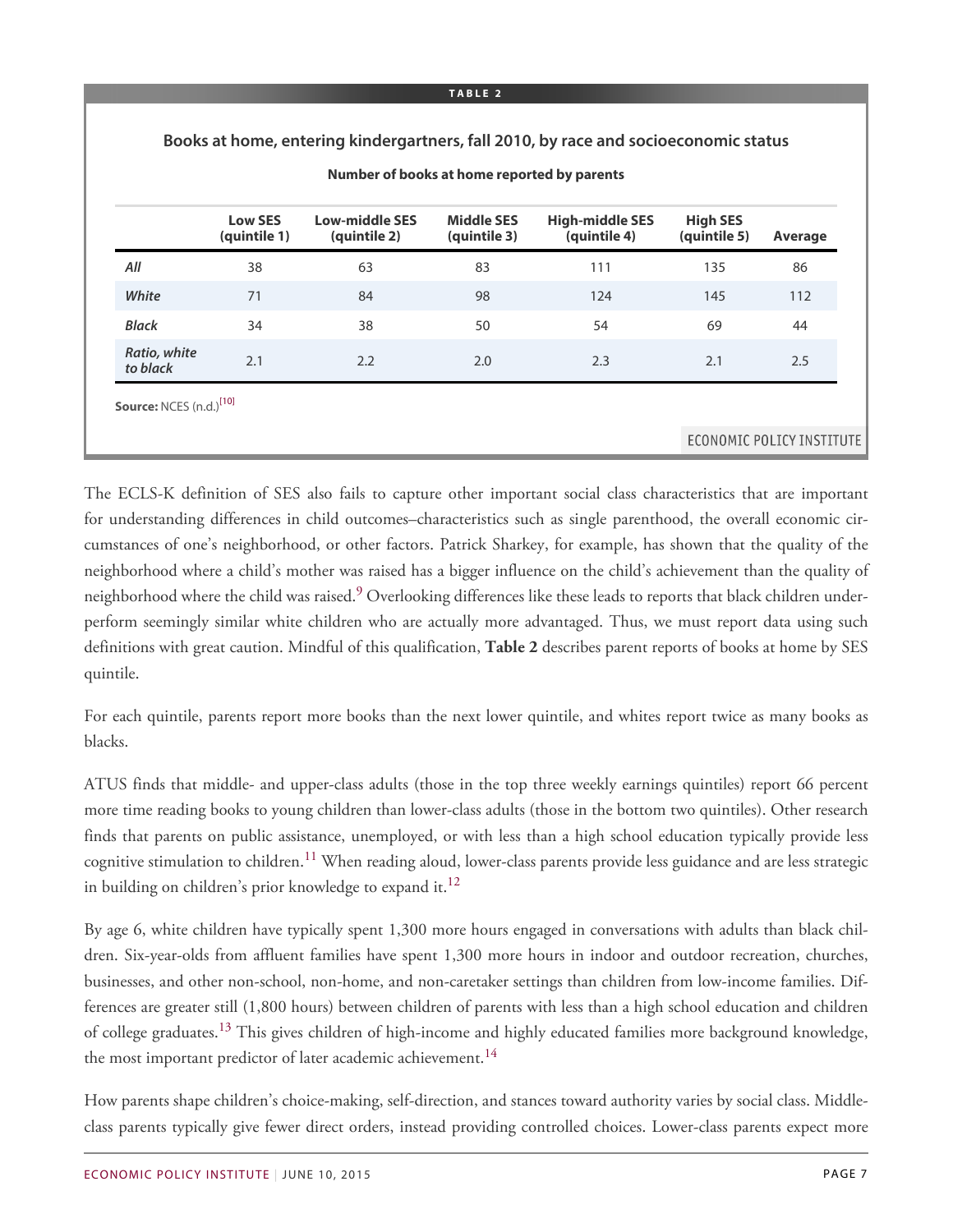<span id="page-7-0"></span>deference to authority. Lower-class children typically have more unstructured leisure time where they need not follow adult rules, while middle-class children typically have more structured schedules.<sup>[15](#page-26-11)</sup>

Middle-class children who are used to operating in controlled environments, similar to classrooms, may be more likely to thrive in school compared with children who are used to unstructured time on the one hand and disciplinary action on the other.

### *Association with cognitive outcomes*

<span id="page-7-1"></span>Math and reading skills of entering kindergartners in the top and bottom SES quintiles differ by about 40 percentile points in normal distributions.<sup>[16](#page-27-0)</sup> Cognitive gaps do not change much from kindergarten to middle school. This does not mean that schools are ineffective with lower SES children; rather, lower SES gains resemble those of higher quin-tiles, and initial gaps are left mostly unchanged.<sup>[17](#page-27-1)</sup>

<span id="page-7-3"></span><span id="page-7-2"></span>Low-income parents of children in Head Start who spend more time reading to their children, visit the library more often, keep more children's books in the home, and begin reading to their children at an earlier age have children with higher literacy skills. These children are more ready to read when they reach school age, have better vocabularies, are better able to identify words and letters, and know more story and print concepts–the title of a book, the author, reading from left to right, understanding characters' feelings.<sup>[18](#page-27-2)</sup> Toddlers of low-income mothers who read to them daily have better vocabulary and comprehension at 24 months.<sup>[19](#page-27-3)</sup> Five-year-olds have poorer language and math skills if, when they were two years old, their parents were less educationally supportive–engaging in less cognitive stimulation, being less sensitive to children's perspectives, and demonstrating less love, respect, and admiration toward their children–when doing activities like puzzles.<sup>[20](#page-27-4)</sup>

<span id="page-7-6"></span><span id="page-7-5"></span><span id="page-7-4"></span>Parents who teach about expectations for schooling have children with better school performance.<sup>[21](#page-27-5)</sup>

### *Association with non-cognitive outcomes*

<span id="page-7-7"></span>Non-cognitive skills of entering kindergartners in the top and bottom SES quintiles differ by about 10 to 23 percentile points in normal behavioral distributions.<sup>[22](#page-27-6)</sup> These gaps do not disappear, forecasting adult differences. Children from the lowest quintile have adult arrest rates 15 percentage points higher and high school completion rates 31 points lower than highest-quintile children.<sup>[23](#page-27-7)</sup>

<span id="page-7-9"></span><span id="page-7-8"></span>Parents who are more involved in their children's educations by volunteering outside the classroom, helping their children with homework, and checking their children's homework have children with fewer behavioral problems in the classroom.[24](#page-27-8)

The availability of children's books and whether mothers read aloud, share meals with their children, use non-harsh discipline, expect their children to help keep their homes clean, are affectionate with their children, and encourage chil-dren to contribute to conversation all predict better social skills and fewer teacher-reported behavioral problems. <sup>[25](#page-27-9)</sup>

# <span id="page-7-10"></span>*Plausible pathways*

<span id="page-7-11"></span>Parents with more education have greater educational expectations and can convey enjoyment of learning. Children internalize these, leading to higher achievement.<sup>[26](#page-27-10)</sup>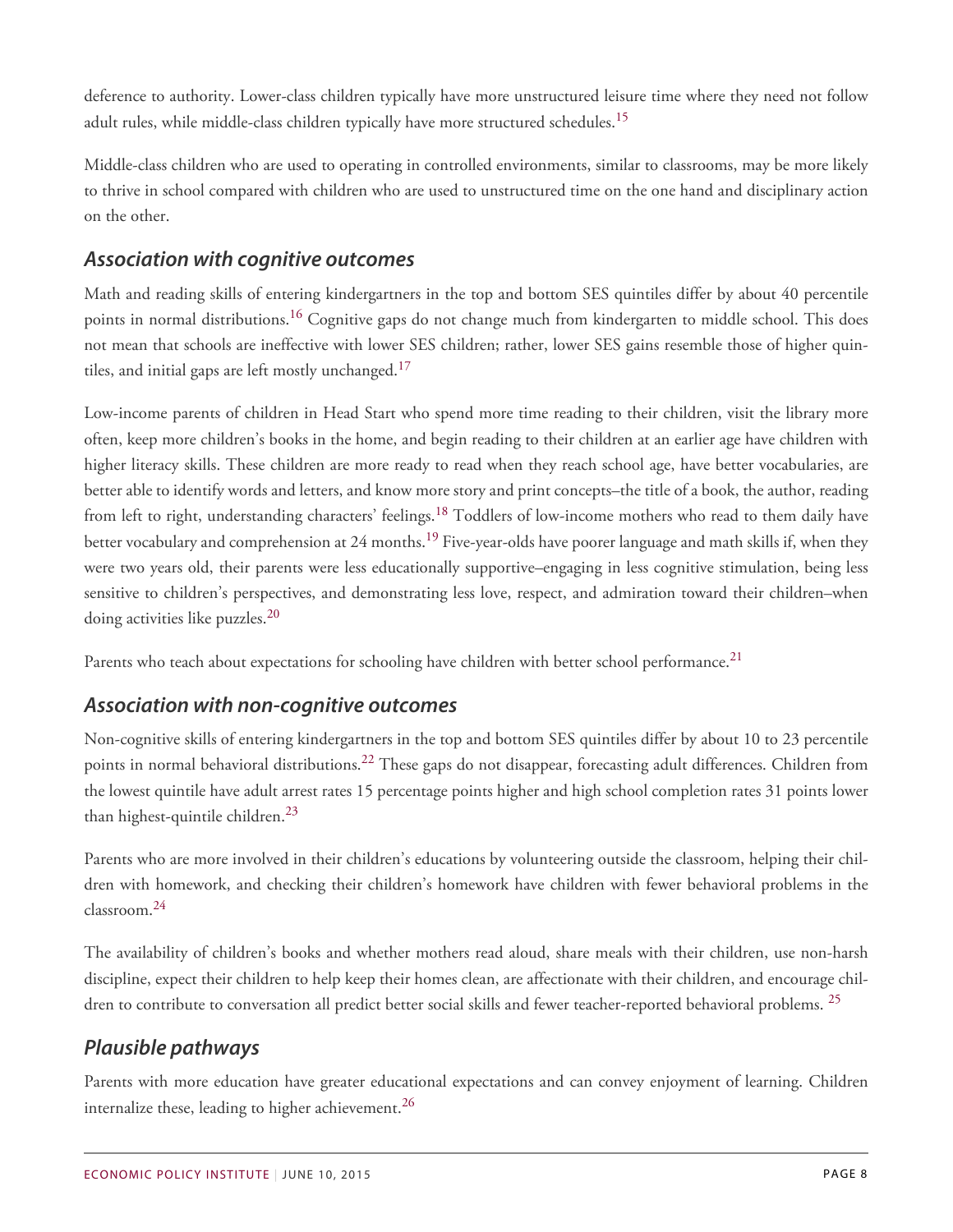|                                                               | All | <b>Black</b> | White |
|---------------------------------------------------------------|-----|--------------|-------|
| Children under 18 living<br>with mother only                  | 24% | 51%          | 18%   |
| Children under 18 living<br>with never-married<br>mother only | 11  | 34           | 7     |

<span id="page-8-0"></span>Parents with less education have fewer educational interactions with their children at home. Among low-income African American mothers, those who are less educated tend to provide less assistance and be less supportive and encouraging of their children during home-based teachable tasks like puzzle-making.<sup>[27](#page-27-11)</sup> Because African American mothers have lower average education levels than white mothers, this finding can likely explain an overall racial difference in these parenting behaviors.

Middle-class children with more choice-making opportunities in daily interactions with parents, as well as with more participation in structured leisure activities (e.g., music lessons, organized sports), may be more comfortable navigating environments similar to classrooms than lower-class children more accustomed to following direct instructions and hav-ing more unstructured time.<sup>[28](#page-27-12)</sup> This difference may be especially advantageous for middle-class children after elementary school, when making intellectual choices ("critical thinking") becomes more important in school curricula.

# <span id="page-8-1"></span>**Single parenthood**

Children raised by single parents have lower average outcomes than children raised by two parents.

# *Race and social class differences*

The share of children living with a single mother varies by children's race and social class.

**Table 3** shows shares of children, by race, living with single mothers. Some may have lived with mother-alone only briefly (because of divorce, separation, death of spouse, or absence of spouse, for example), so also shown are shares of children living with never-married mothers.

<span id="page-8-3"></span><span id="page-8-2"></span>Although black children are more likely to be living with the mother alone than white children, the share of both white and black children in single-parent homes has grown, partly because falling real wages have made it more challenging for women to find marriage partners who earn sufficient incomes to support families.<sup>[30](#page-27-13)</sup> The greater rates of unemployment and incarceration and the lower wages for young black than for young white men help explain racial differences in single parenthood. Table 3 shows that black children have never-married mothers at nearly five times the rate of white children. Although about one in four children lived with a mother alone in 2013, twice as many had lived with a mother alone at some time during childhood.<sup>[31](#page-28-0)</sup>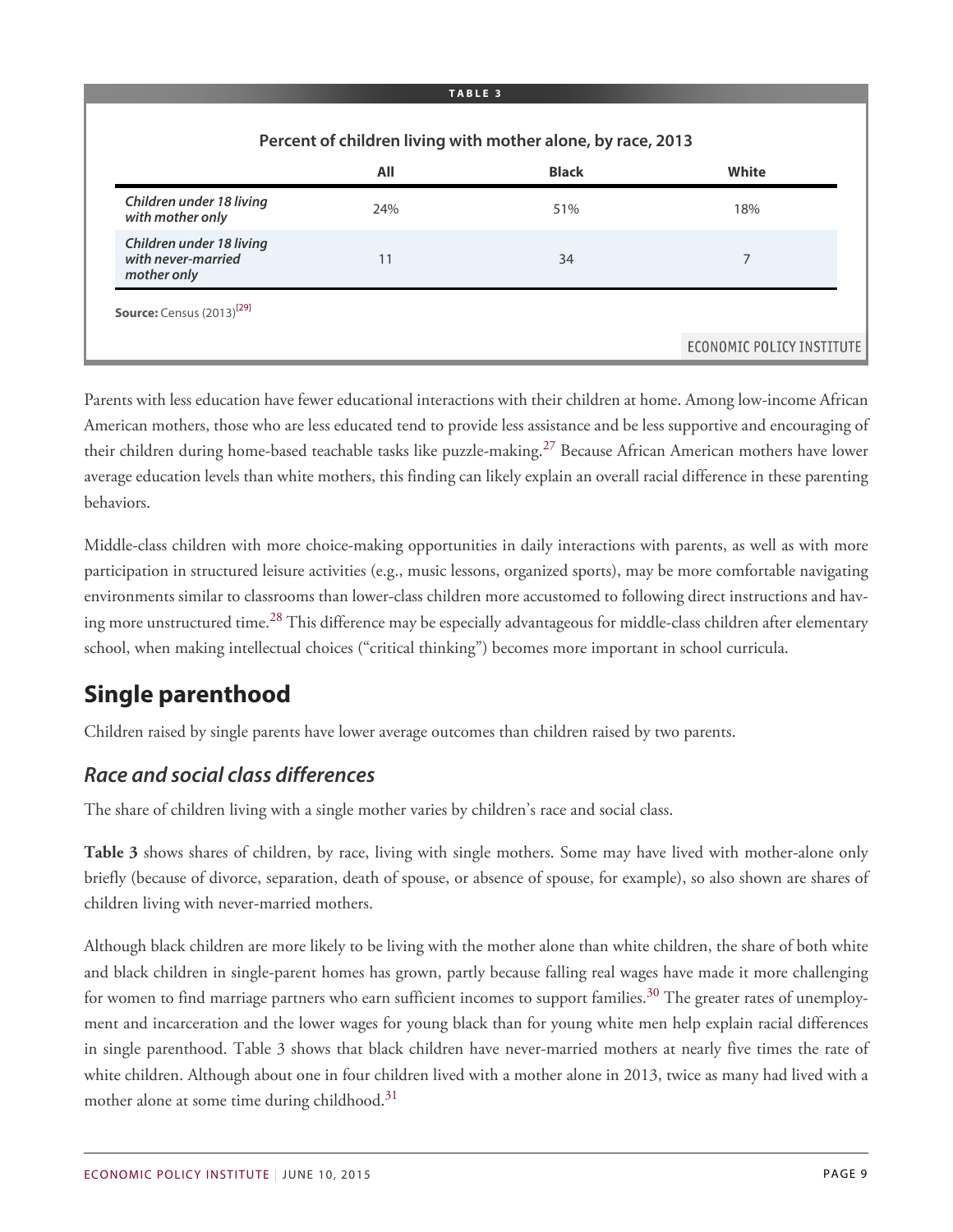|                                                                  | <b>Parent's education</b>  |                          |                                     |                                     |  |
|------------------------------------------------------------------|----------------------------|--------------------------|-------------------------------------|-------------------------------------|--|
| <b>Children under 18</b>                                         | Less than H.S.<br>graduate | H.S.<br>graduate<br>only | Some college or<br>associate degree | <b>Bachelor's degree</b><br>or more |  |
| $All^*+$                                                         | 10%                        | 22%                      | 29%                                 | 39%                                 |  |
| Living with both parents+                                        | 7                          | 18                       | 26                                  | 48                                  |  |
| Living with mother only                                          | 18                         | 30                       | 37                                  | 16                                  |  |
| Living with never-married<br>mother only                         | 22                         | 35                       | 34                                  | 9                                   |  |
| * Does not include children in households where no parent lives. |                            |                          |                                     |                                     |  |
| + Shows attainment of more highly educated parent.               |                            |                          |                                     |                                     |  |

**Table 4** shows average parental education by family structure.

A child whose parent has only a high school education is twice as likely to be living with a never-married mother than with two parents (35 versus 18 percent), whereas a child with a college-educated parent is more than five times as likely to be living with two parents than with a never-married mother (48 versus 9 percent).

**Table 5** compares the economic circumstances of various family structures.

Children living with never-married mothers are four times as likely to be in low-income families as children living with both parents. The poverty rate (not shown in the table) for children living with a never-married mother only is 53 percent, with a mother only 45 percent, and with both parents 13 percent. A child living with a never-married mother alone is therefore four times as likely to be in poverty as a child living with both parents.<sup>[34](#page-28-1)</sup>

<span id="page-9-0"></span>In 2003, average single-mother household income was 37 percent of married household (with children) income; even after public assistance of various kinds was included, the ratio was still only 55 percent. The disparities are likely greater now, after the weak recovery for lower-income families from the recession, than they were in 2003. Another estimate found that in the year following a divorce, a single-mother household suffers a 40 percent income loss, with little change in subsequent years. And single-parent households have, on average, substantially less wealth than two-parent households.[35](#page-28-2)

<span id="page-9-1"></span>In 1999, 10 percent of all births were births to unmarried teenagers, many of whom then had additional children as unmarried adults. These children are still of school age today, the oldest in high school, with their siblings in the lower grades. By 2014, the share of births that were births to unmarried teenagers had dropped to 6 percent, and it is reasonable to assume that these teenagers too will have some subsequent children as unmarried adults. These children will be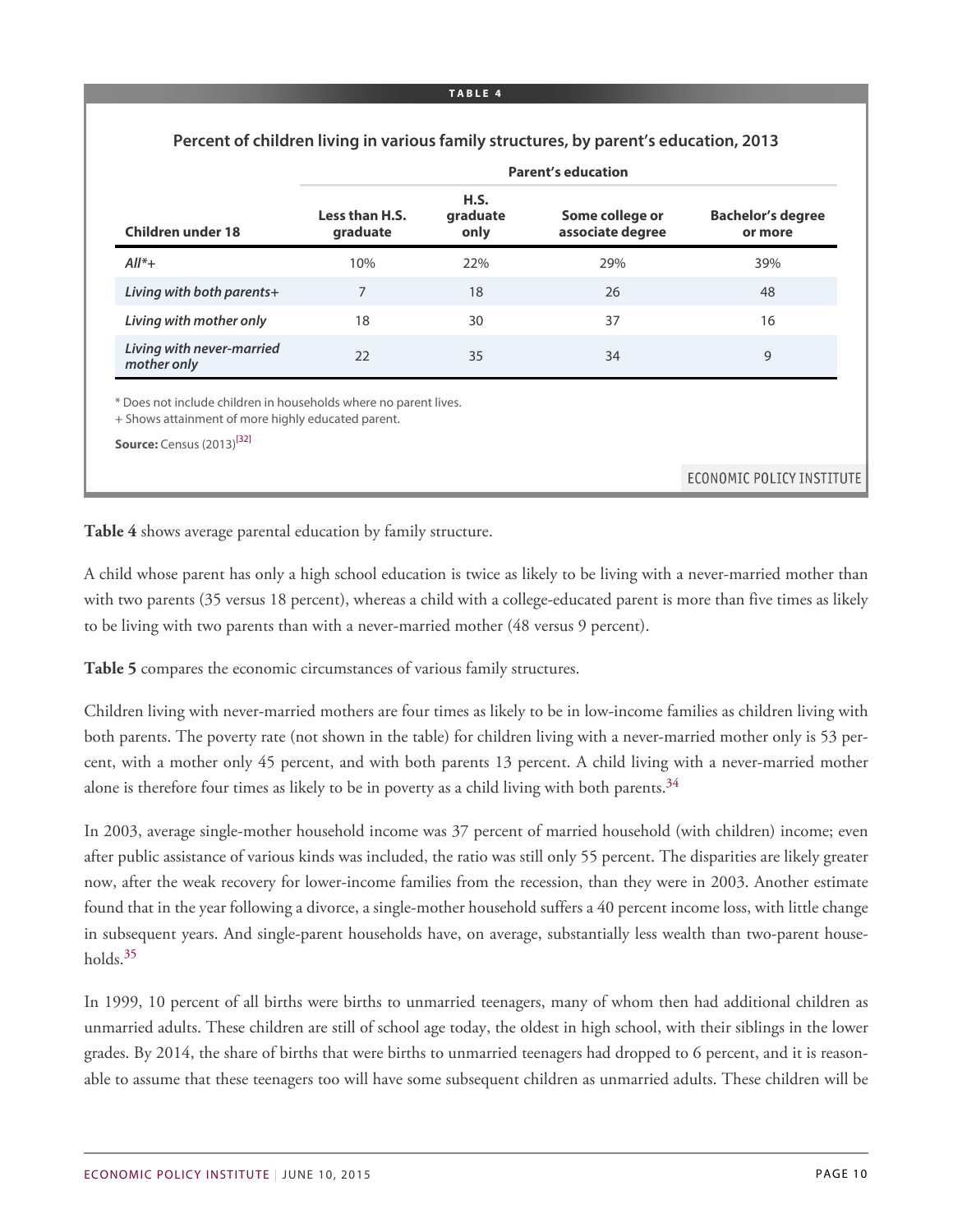|                                             | <b>Family income*</b>     |                                                |                                                 |                                                 |                           |
|---------------------------------------------|---------------------------|------------------------------------------------|-------------------------------------------------|-------------------------------------------------|---------------------------|
| Children under<br>18                        | Lower (below<br>\$30,000) | Lower-middle<br>(from \$30,000<br>to \$50,000) | <b>Middle (from</b><br>\$50,000 to<br>\$75,000) | Upper-middle<br>(from \$75,000<br>to \$100,000) | Upper (over<br>\$100,000) |
| $All**$                                     | 27%                       | 17%                                            | 17%                                             | 13%                                             | 27%                       |
| Living with both<br>parents                 | 16                        | 15                                             | 18                                              | 16                                              | 36                        |
| Living with<br>mother only                  | 57                        | 21                                             | 12                                              | 5                                               | 5                         |
| Living with<br>never-married<br>mother only | 65                        | 19                                             | 9                                               | $\overline{4}$                                  | $\overline{4}$            |

#### **Percent of children living in various family structures, by family income, 2013**

\* Census does not report data corresponding to actual income quintiles. In 2013, the actual upper limits of the bottom four income quintiles were approximately \$28,600, \$51,400, \$79,300, and \$121,700.

\*\* Does not include children in households where no parent lives.

**Source:** Census (2013)<sup>[33]</sup>

ECONOMIC POLICY INSTITUTE

<span id="page-10-0"></span>of school age in the years to come. Although fewer teens of all social classes now become mothers, those who do are more likely to be school dropouts, and their children are more likely to suffer from abuse and neglect.<sup>[36](#page-28-3)</sup>

### *Association with cognitive outcomes*

<span id="page-10-3"></span><span id="page-10-2"></span><span id="page-10-1"></span>Children of single parents, especially teenage single parents, are less likely to graduate from high school or college. $3/$ Thirty percent of adolescents in single-parent households repeat a grade, compared with 19 percent of other children.<sup>[38](#page-28-5)</sup> Children of single parents have lower test scores.<sup>[39](#page-28-6)</sup>

### *Association with non-cognitive outcomes*

<span id="page-10-4"></span>Children of single parents also have worse behavioral outcomes.[40](#page-28-7) **Table 6** summarizes results from a nationally representative 1995 survey.

<span id="page-10-5"></span>On each measure, adolescents in single-parent households reported greater emotional and behavioral difficulty, including higher rates of delinquency and illicit drug use. Girls raised in single-parent households are more likely to give birth themselves as single mothers.<sup>[42](#page-28-8)</sup>

If a teenage mother has a high school diploma, the average annual incomes of her children when they reach young adulthood will be more than 10 percent greater, on average, than those of children of a teenage mother without a diploma. For teenagers, delaying a first birth improves their children's circumstances as adults in terms of annual incomes, likeli-hood of depression, and chances of single parenthood.<sup>[43](#page-28-9)</sup>

<span id="page-10-6"></span>**Table 7** shows outcome differences at five life stages for children of never-married, divorced, and married parents.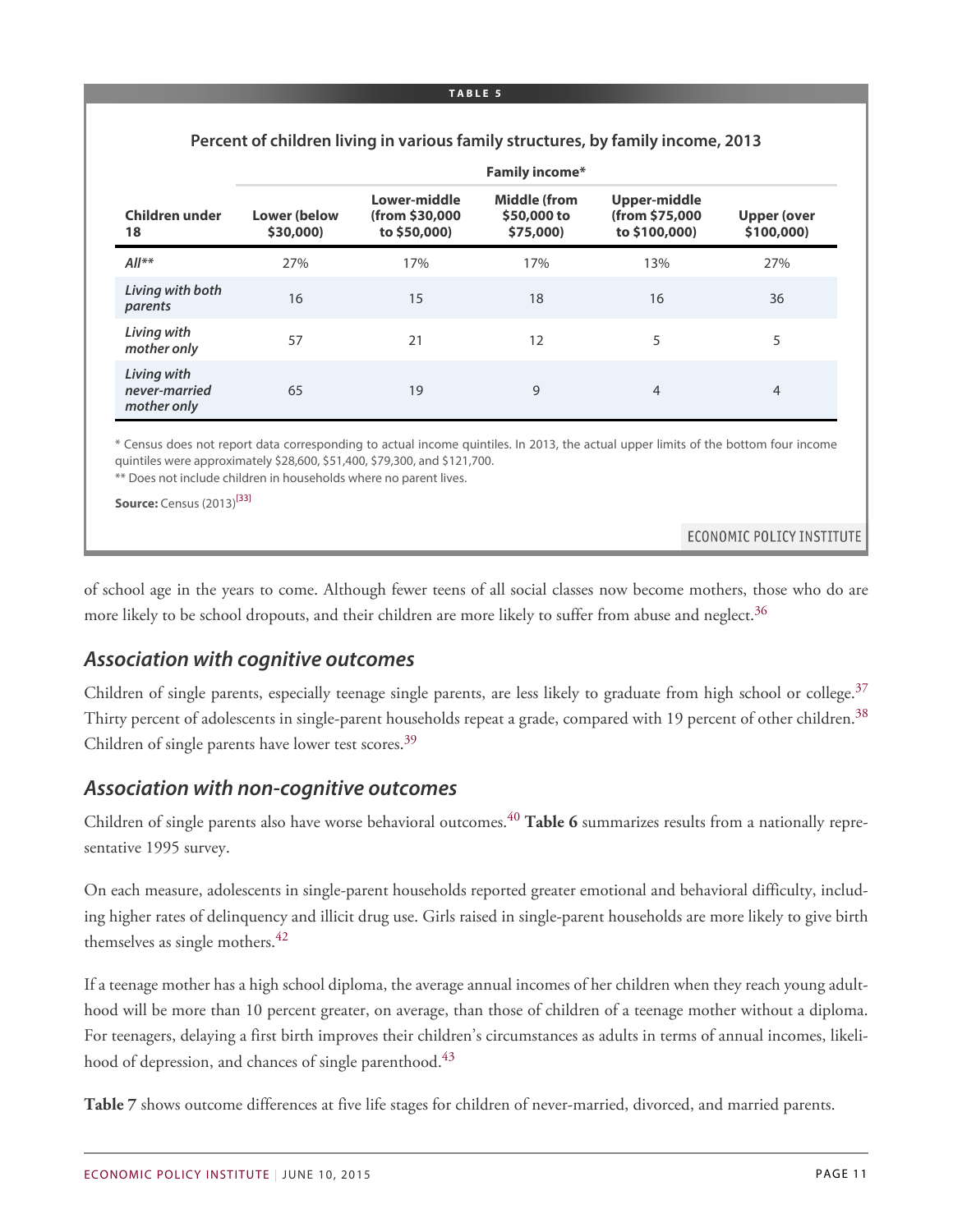#### **Adolescent reports of problem behavior, by family type, 1995**

| Adolescents living in households with: |  |  |
|----------------------------------------|--|--|
|                                        |  |  |

|                       | One parent | <b>Two parents</b> |
|-----------------------|------------|--------------------|
| Suspended from school | 40%        | 21%                |
| Delinquency           | 45         | 36                 |
| Violence              | 44         | 36                 |
| <b>Smoking</b>        | 23         | 13                 |
| Suicide thoughts      | 15         | 11                 |
| Suicide attempts      | 3          | 2                  |

#### **TABLE 7**

#### **Outcomes at five life stages for children of never-married, divorced, and married parents (percent successful)**

|                                        | <b>Early</b><br>childhood | <b>Middle</b><br>childhood | Adolescence | Young<br>adulthood | <b>Adulthood</b> |
|----------------------------------------|---------------------------|----------------------------|-------------|--------------------|------------------|
| <b>Children of parents who</b><br>are: |                           |                            |             |                    |                  |
| Never-married                          | 38%                       | 38%                        | 28%         | 31%                | 27%              |
| <b>Divorced</b>                        | 51                        | 54                         | 42          | 51                 | 49               |
| <b>Married</b>                         | 66                        | 71                         | 67          | 69                 | 66               |

At each stage, children of never-married parents have worse outcomes than children whose parents were married during some of their childhoods and those whose parents were married throughout their childhoods.

### *Plausible pathways*

<span id="page-11-1"></span><span id="page-11-0"></span>Single parents are less able to provide resources for children–high-quality child care, books, computers, and consumer goods (such as cell phones, shoes, and clothes) that give children status with peers–and less able to offer structure, con-versation, and time.<sup>[46](#page-29-0)</sup> The importance of lower income in explaining the adverse effects of single parenthood is suggested by data showing that children of single mothers do better when fathers pay child support than when fathers do not–although fathers who pay child support may also be involved with their children in other ways, also contributing to better outcomes.<sup>[47](#page-29-1)</sup>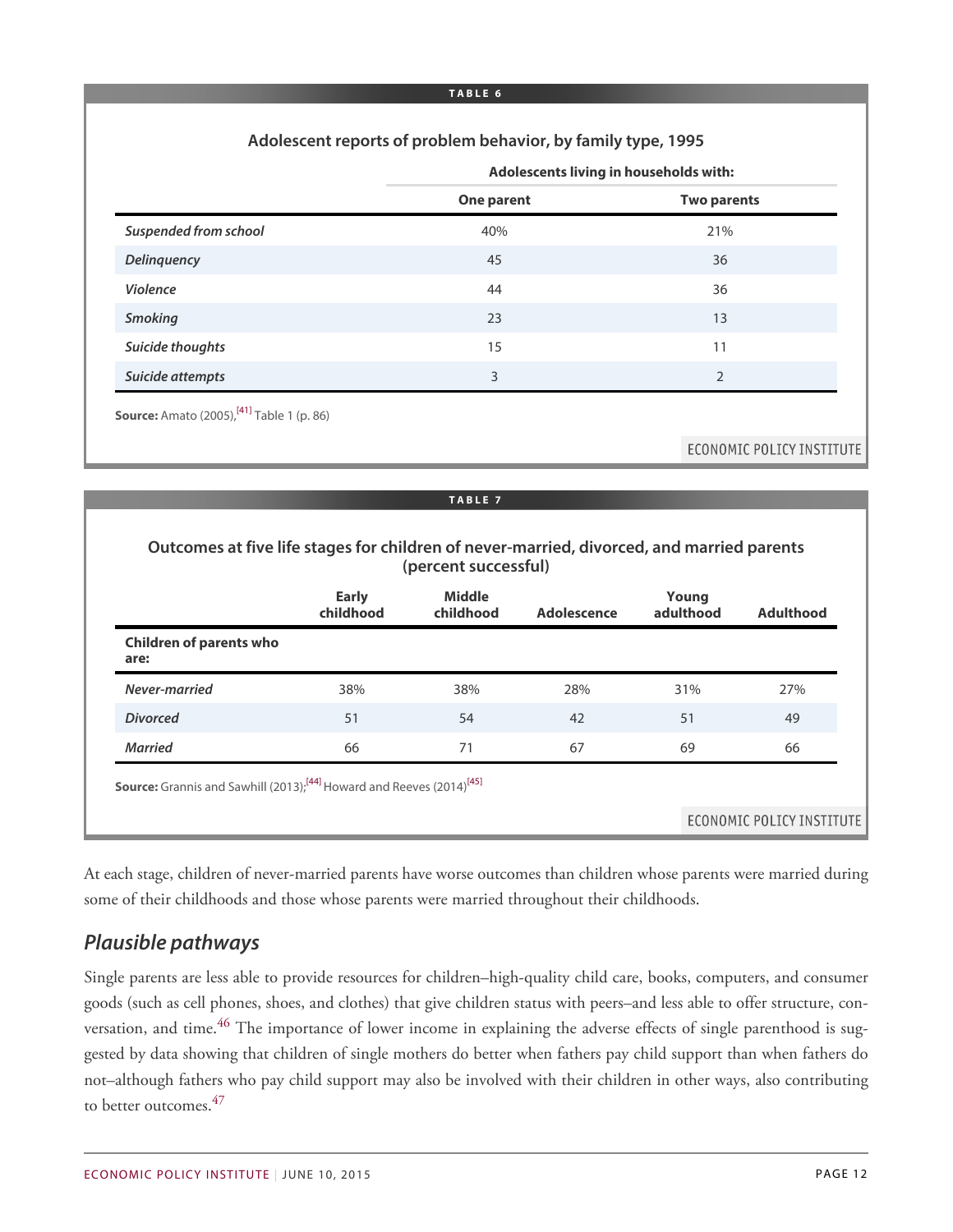<span id="page-12-0"></span>Single parents' time is also scarcer. Teenagers, especially boys, in single-parent households are more likely to be unsu-pervised after school.<sup>[48](#page-29-2)</sup>

<span id="page-12-1"></span>Single mothers are also more likely to smoke cigarettes and use illicit drugs during pregnancy, receive inadequate pre-natal care, and have low-birthweight babies, a well-established predictor of poor cognitive and behavioral outcomes.<sup>[49](#page-29-3)</sup> A national survey, the Fragile Families and Child Wellbeing Study (FFCWS) of the late 1990s, found nearly 8 percent of unwed mothers drinking heavily, four times the married mothers' rate.<sup>[50](#page-29-4)</sup>

<span id="page-12-3"></span><span id="page-12-2"></span>Single parents' lower incomes also entail greater likelihood of living in poor neighborhoods with more disorder and crime that cause children stress.<sup>[51](#page-29-5)</sup> Single parents themselves are more stressed.<sup>[52](#page-29-6)</sup> Mothers with greater stress are less emotionally supportive of children and employ less consistent and harsher discipline. Single mothers are more depressed and more likely to abuse children, causing worse outcomes for children themselves.<sup>[53](#page-29-7)</sup>

<span id="page-12-5"></span><span id="page-12-4"></span>Frequent home moves also cause childhood stress, from loss of friends and from instructional discontinuity. Single-par-ent families move more, partly because mothers may form new relationships that entail moving in with new partners.<sup>[54](#page-29-8)</sup> The adverse consequences of moving are especially severe for boys because moving often results in reduced (or loss of) contact with fathers.<sup>[55](#page-29-9)</sup>

<span id="page-12-6"></span>Family instability also predicts poor outcomes for children who may not form healthy child-parent relationships with their mothers' subsequent partners. During the five years of the FFCWS, one-quarter of unmarried mothers lived with a new partner, and one-fifth had a child with a new partner. Half of children's biological fathers saw their children less than once a month, making effective parenting much less likely.<sup>[56](#page-29-10)</sup>

<span id="page-12-8"></span><span id="page-12-7"></span>The FFCWS also found that children in single-parent families are in consistently worse health–more asthma, obesity, accidents, or injuries–likely contributing to greater school absenteeism, which leads to lower academic performance.<sup>[57](#page-29-11)</sup>

# **Parent's work schedules**

<span id="page-12-10"></span><span id="page-12-9"></span>Employers in the retail and service sectors now have computer technology that predicts customer and supplier traffic lev-els.<sup>[58](#page-29-12)</sup> This technology, in combination with a weakening of the implicit contract governing relationship norms between employers and employees, has encouraged supervisors to create "just in time" work schedules, in which workers can be called to work or sent home on short notice, based on predictions of customer demand or supply delivery times.<sup>[59](#page-30-0)</sup> If a delivery truck's arrival time is expedited or delayed, workers may be called in on short notice to unload it, without regard to these workers' previously established schedules. Or if customer traffic patterns at 4 p.m. have previously predicted retail or restaurant patterns at 6 p.m., employers have the ability on short notice to send employees home, call them in, or hold them beyond the end of their scheduled shifts, without regard to previously posted schedules.

# *Race and social class differences*

**Table 8** shows racial differences in non-standard work, i.e., work in which most hours do not fall between 8 a.m. and 4 p.m., shifts rotate, or schedules vary weekly or otherwise. The table describes workers at age 39, a typical childrearing year. White parents are only two-thirds as likely to be assigned non-daytime shifts as minority parents.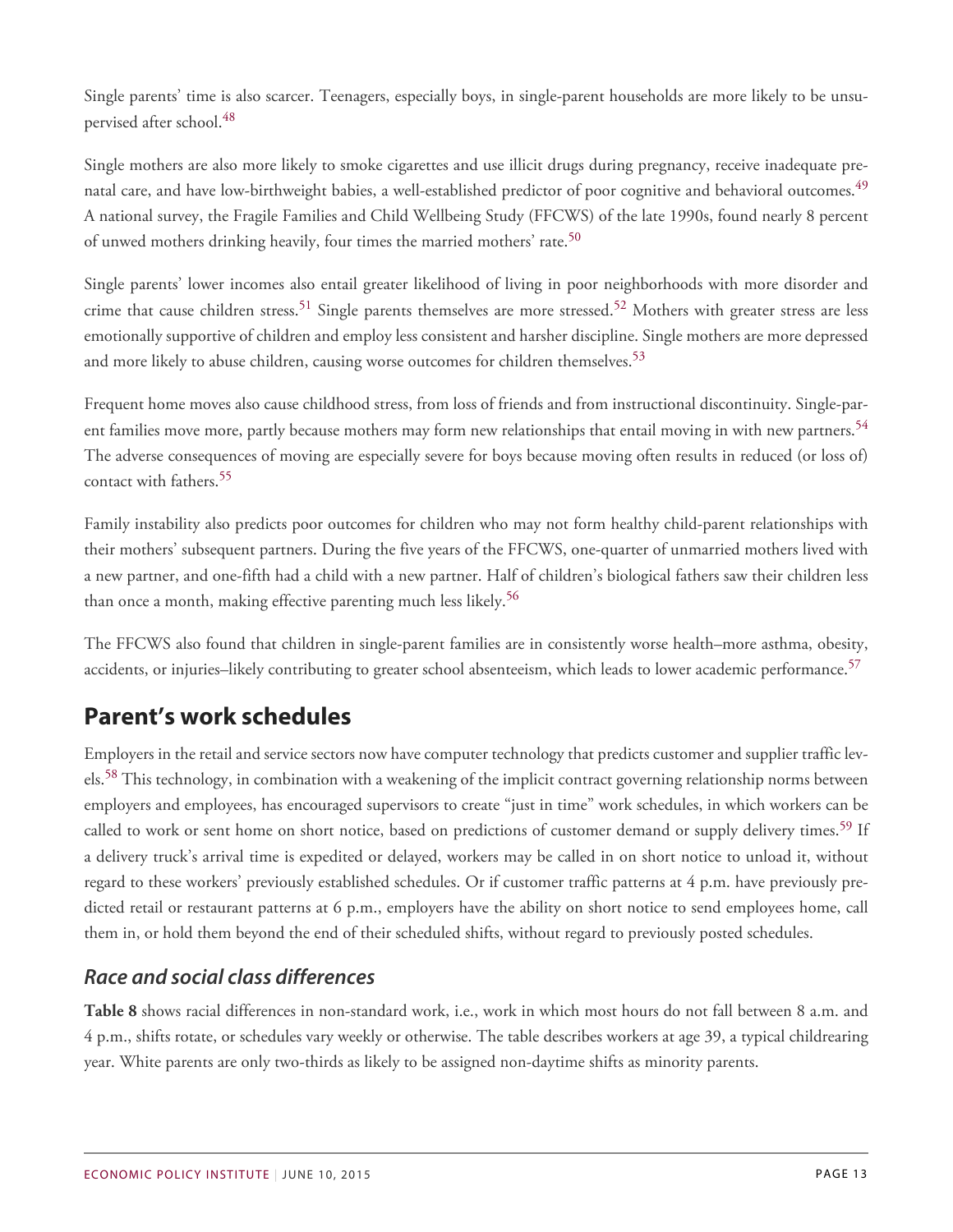|                                                                    | <b>Black</b> | Non-black* |
|--------------------------------------------------------------------|--------------|------------|
| Working variable, non-daytime, or other non-standard schedule      | 24%          | 20%        |
| Working non-daytime schedule                                       | 17           | 11         |
| * Mostly non-Hispanic whites, but also includes Asians, and others |              |            |
| <b>Source:</b> Presser and Ward (2011), <sup>[60]</sup> Chart 3.   |              |            |

#### **TABLE 9**

#### **Share of workers (age 39) who work non-standard schedules, by educational attainment (percent of attainment group)**

|                                                                        | Less than H.S. | H.S. | Some college | <b>College or more</b> |
|------------------------------------------------------------------------|----------------|------|--------------|------------------------|
| Working variable,<br>non-daytime, or<br>other non-standard<br>schedule | 23%            | 24%  | 18%          | 19%                    |
| <b>Working</b><br>non-daytime<br>schedule                              | 17             | 15   | 10           | 5                      |

ECONOMIC POLICY INSTITUTE

**Table 9** shows that less-educated workers are more likely to have non-standard schedules. College-educated parents have non-daytime shifts one-third as often as parents with high school degrees or less.

<span id="page-13-1"></span><span id="page-13-0"></span>Mothers with non-standard schedules are more likely to be low-income and younger and to have spent more years as single parents.<sup>[62](#page-30-1)</sup> But not all parents with non-standard schedules are low-income: Some work non-standard schedules by choice–for example, to ensure that one of two parents is always available to care for children. Such families tend to be more affluent, older, and married, and tend to include mothers who are better educated, than families where parents (and especially single mothers) work nights or evenings. $63$  Lower-income parents who work such shifts may be required to do so by their employers, or these parents may find it necessary to assemble multiple part-time jobs to earn full-time incomes.

**Table 10** shows shares of hourly paid workers, particularly working parents, who receive little advance notice of weekly hours, making earnings unpredictable. Of hourly workers, about half of African Americans, half of low-wage workers, and one-third of mothers with pre-teen children get one week or less notice of weekly schedules. Most have substantial fluctuation in weekly hours. Sixty-nine percent of hourly paid mothers of pre-teens report weekly fluctuations in work hours.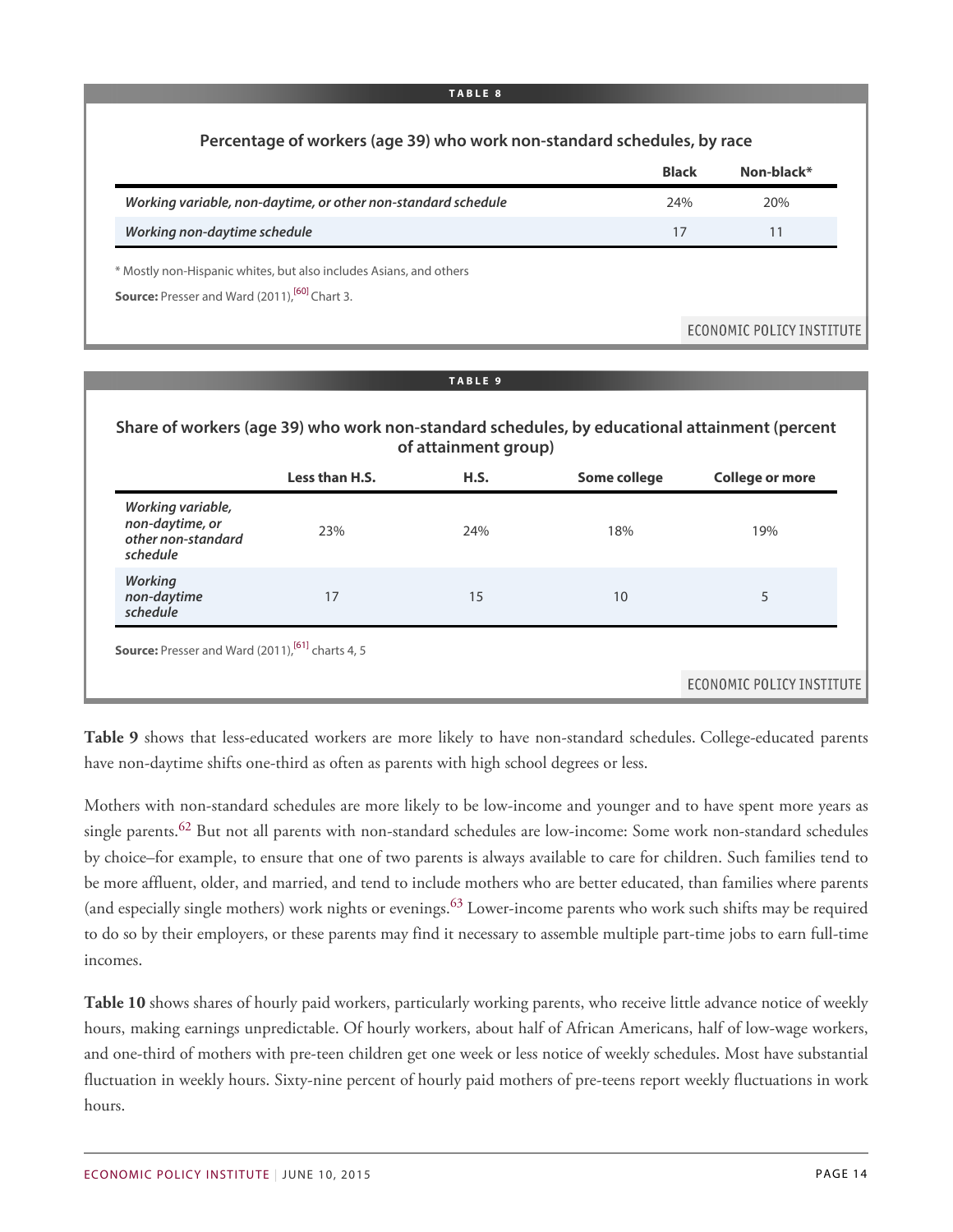#### **Advance notice given to hourly employees, childrearing years (age 26–32)**

|                                                 | $\leq$ 1 week | $\leq$ 2 weeks | $\leq$ 4 weeks | <b>Share of hourly</b><br>workers whose<br>weekly hours vary<br>(percent) |
|-------------------------------------------------|---------------|----------------|----------------|---------------------------------------------------------------------------|
| All hourly employees                            | 41%           | 55%            | 61%            | 74%                                                                       |
| Women                                           | 34            | 48             | 57             | 70                                                                        |
| White                                           | 39            | 51             | 58             | 74                                                                        |
| <b>Black</b>                                    | 49            | 65             | 69             | 73                                                                        |
| <b>Mothers of children</b><br>< 13 years of age | 32            | 44             | 51             | 69                                                                        |
| Women in part-time<br>jobs                      | 41            | 58             | 68             | 81                                                                        |
| Low-wage (<\$15/hr)<br>part-time workers        | 49            | 67             | 76             | 83                                                                        |
| Janitors and<br>housekeepers                    | 40            | 54             | 60             | 66                                                                        |
| <b>Food service</b><br>workers                  | 64            | 81             | 84             | 90                                                                        |
| <b>Retail workers</b>                           | 50            | 78             | 89             | 87                                                                        |
| Home care workers                               | 55            | 65             | 67             | 71                                                                        |

**Notice of schedule (percent receiving notice of):**

### *Association with cognitive outcomes*

<span id="page-14-0"></span>Children whose parents work non-standard schedules demonstrate poorer cognitive performance. Comparing 15-month-olds of otherwise observably similar mothers (similar in age, cognitive capacity, educational level, marital status, family size, level of depression, and both recent and long-term poverty status), the toddlers whose mothers have non-standard work demonstrate worse perception, memory, learning, problem solving, and verbal communication.<sup>[66](#page-30-3)</sup> At 36 months, they have worse verbal comprehension and have a harder time naming objects.<sup>[67](#page-30-4)</sup> Patterns established this early in life are difficult to reverse, and have a strong influence on adolescent and adult outcomes.

### <span id="page-14-1"></span>*Association with non-cognitive outcomes*

<span id="page-14-2"></span>Children and adolescents whose parents work non-standard schedules have worse mental health and behavior. Preschoolers whose mothers work non-standard schedules lose from 10 to 12 percentile points in a normal distribution of preschoolers' negative behavior (e.g., depression, anxiety, withdrawal, aggression).<sup>[68](#page-30-5)</sup>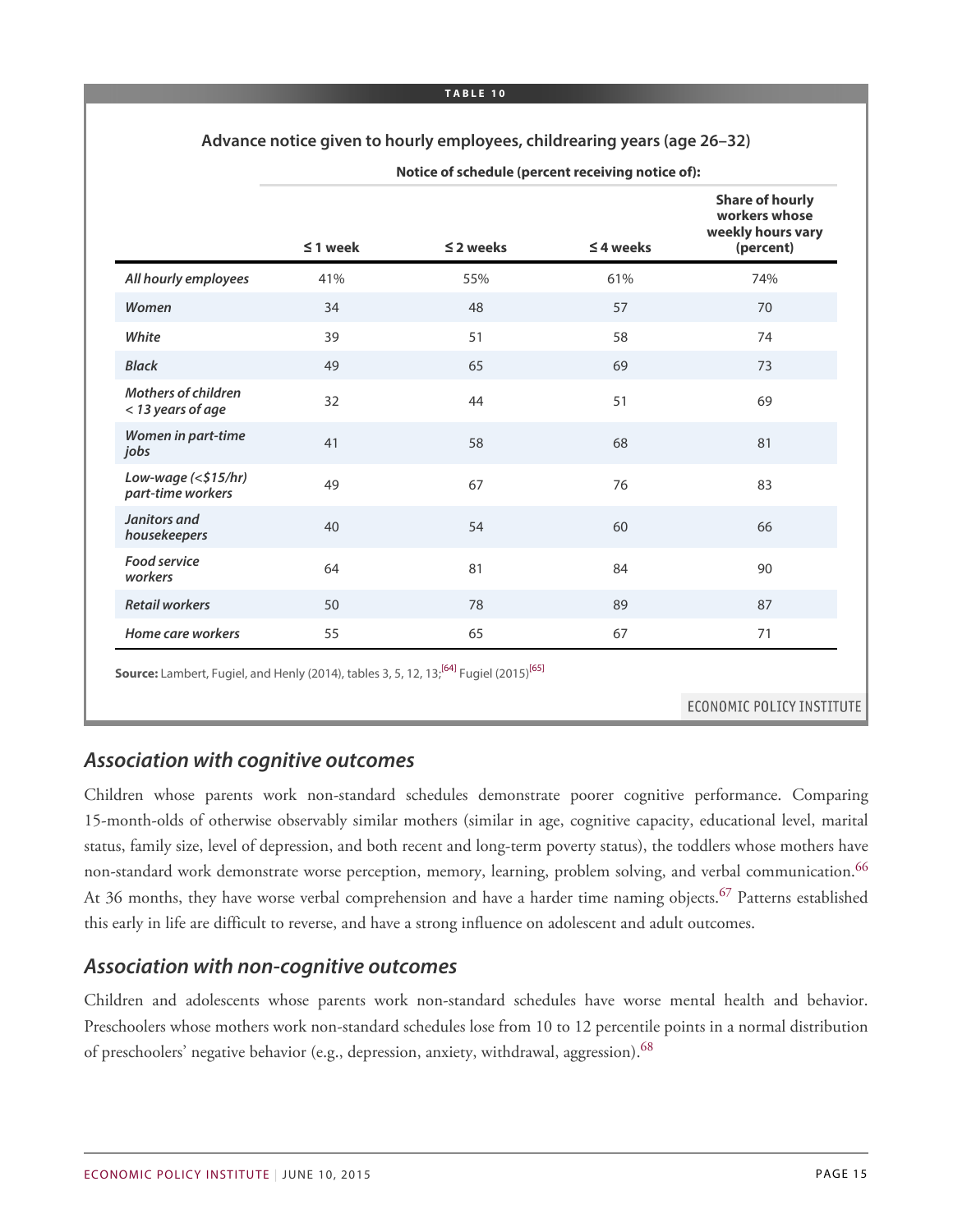Each additional nighttime hour that low-income African American mothers work is associated with a decrease in their preschoolers' positive behavior (e.g., being "playful"); the preschoolers of mothers working full eight-hour night shifts lose 15 percentile points in a normal behavioral distribution.<sup>[69](#page-30-6)</sup>

<span id="page-15-1"></span><span id="page-15-0"></span>Teachers of schoolchildren whose parents work variable schedules rate these children as less engaged, more aggressive, and impulsive.<sup>[70](#page-30-7)</sup>

Children age 13 and 14 whose mothers and/or fathers work night shifts are more likely to engage in risky behavior (e.g., smoking, consuming alcohol, delinquency, sex), and are more likely to be depressed. The negative outcomes were apparently set in motion when parents had worked non-standard schedules earlier in these adolescents' lives. The number of years fathers work nights before children's fifth birthdays predicts increased sexual activity for the children when they reach adolescence. The 13- and 14-year-olds are more likely to drink alcohol if, when they were between 5 and 10 years old, their mothers worked night shifts. $71$ 

<span id="page-15-2"></span>Children and adolescents whose parents work non-standard hours have more physical health problems that, in turn, are associated with poorer academic outcomes.

Children with parents who work non-standard hours are heavier than those whose parents work regular schedules. Lower-middle-class children (those whose families are in the second income quartile) whose mothers have worked nonstandard shifts for from one to four years have close to twice the odds of being overweight at age 13 or 14 as children from economically similar families whose mothers do not work non-standard shifts.<sup>[72](#page-30-9)</sup>

# <span id="page-15-3"></span>*Plausible pathways*

It is plausible that parents' non-standard working hours, independent of other characteristics, would inhibit children's cognitive and behavioral outcomes.

Mothers with non-standard schedules must make last-minute child care arrangements with friends or relatives; many cannot enroll children in high-quality centers that require predictable drop-off and pick-up times. Many states scale child care subsidies to the number of hours parents work, so parents working irregular and variable schedules are at heightened risk of losing eligibility for subsidies and, when they do, can no longer afford to place their children in formal centers.[73](#page-30-10)

<span id="page-15-8"></span><span id="page-15-7"></span><span id="page-15-6"></span><span id="page-15-5"></span><span id="page-15-4"></span>Parents with non-standard schedules find it more difficult to spend time with children and engage in cognitively stimu-lating activities with them.<sup>[74](#page-31-0)</sup> For example, for low-income African American mothers of preschool children, each additional nighttime hour of work is associated with a decrease in cognitively stimulating mother-child activities of about 1.5 percentile points in a normal distribution of mothers' engagement in such activities. Thus, mothers who work a full eight-hour night shift decrease their engagement in cognitively stimulating mother-child activities by about 21 percen-tile points in such a distribution.<sup>[75](#page-31-1)</sup> Parents who work non-standard schedules are less able to spend time with their children, take care of their homes, have meals with their children, and, particularly in the case of fathers, be close to their children. Parents working nights can't supervise children's critical after-school time.[76](#page-31-2) Parents with non-standard hours are more tired, anxious, irritable, and stressed, making children's delinquency, aggression, and other negative behavior more likely.<sup>[77](#page-31-3)</sup>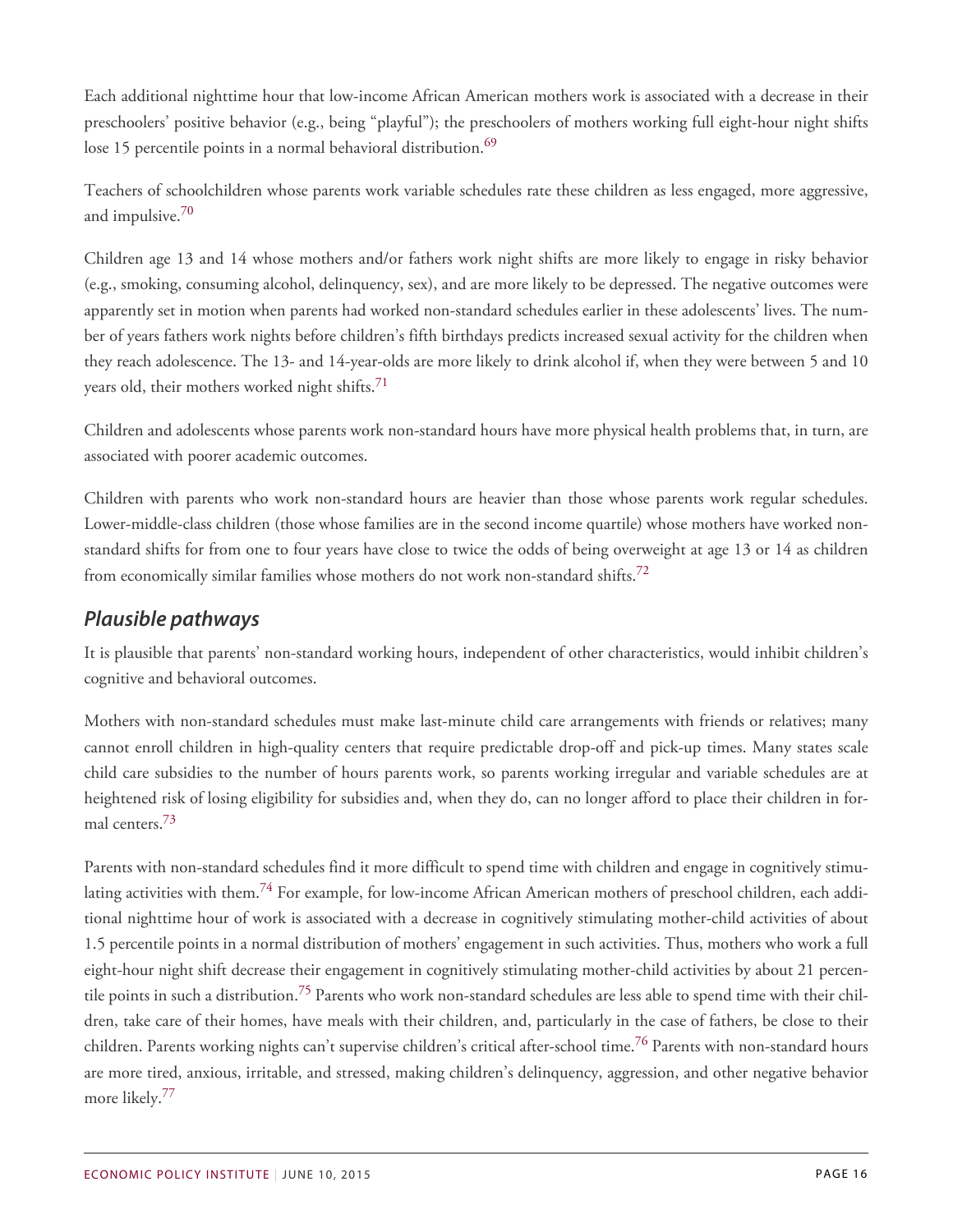Parents' variable schedules require irregular family mealtimes and bedtimes for children that interfere with their healthy development.<sup>78</sup>

<span id="page-16-0"></span>Because parents, especially single parents, with variable schedules cannot easily schedule doctor appointments, their children likely receive less non-emergency, routine, and preventive care.<sup>[79](#page-31-4)</sup> They may then have marginally worse health and more school absenteeism, also harming their development.

Parents with variable part-time schedules cannot easily secure second jobs to support their children's welfare. Variable schedules prevent parents from enrolling in school themselves, an activity that might enable them to provide better intellectual environments and models of educational aspiration for their children.<sup>[80](#page-31-5)</sup>

<span id="page-16-1"></span>In general, the harmful effects of working non-standard schedules seem to be more pronounced for children of parents who work night shifts (starting after 9 p.m.) than for children of parents who work other non-standard schedules (evening shifts beginning after 2 p.m., rotating or variable shifts). At first glance this empirical result seems to be counterintuitive, because supervision of adolescents is most necessary in the after-school and evening hours. There are two plausible explanations for the excess harm attributable to night shifts. One is that night work has more of an effect on parents' moods, making them more anxious and irritable than parents who work evening shifts, and this reduces the quality of parent-child time, even when a parent is present. The other seems to be that data showing a greater harmful effect from night than from evening or rotating shift work results from the experience of two-parent families where parents organize their schedules so that when one is working, the other is available to supervise children. This option is more available to parents who are married, are older, have higher maternal education, and have higher family income. It is in single-mother families that shift work is most strongly associated with delinquent behavior.<sup>[81](#page-31-6)</sup>

# <span id="page-16-2"></span>**Access to physicians**

<span id="page-16-3"></span>Health differences exacerbate social class outcome gaps. Differences in access to primary care physicians are a factor.<sup>[82](#page-31-7)</sup>

# *Race and social class differences*

**Table 11** describes differences by race, maternal education, neighborhood safety, and family income in whether children have personal physicians or nurse practitioners, and whether children can easily get necessary referrals to specialists.

<span id="page-16-4"></span>Although public programs such as Medicaid and the Children's Health Insurance Program (CHIP) have now extended coverage to most low-income children, they have not fully equalized access to primary and preventive care. Restricted access impedes timely treatment of conditions like skin allergies, asthma, and dental problems, more prevalent (partly from less access) for black than white children.<sup>[84](#page-31-8)</sup> For each race or social class category surveyed, disadvantaged children have less access to quality health care. For each comparison, differences in having personal physicians or nurses are small, but the differences are so consistent across all comparisons that real problems seem evident.

<span id="page-16-6"></span><span id="page-16-5"></span>A 2006 survey found that in higher-income communities there were fewer than 1,000 children per physician, and 86 percent of doctors were board certified. But in more middle-class neighborhoods there were over 3,000 children per physician, and only 76 percent were board certified.<sup>[85](#page-31-9)</sup> Physician supply in low-income neighborhoods was likely even more restricted.<sup>[86](#page-31-10)</sup>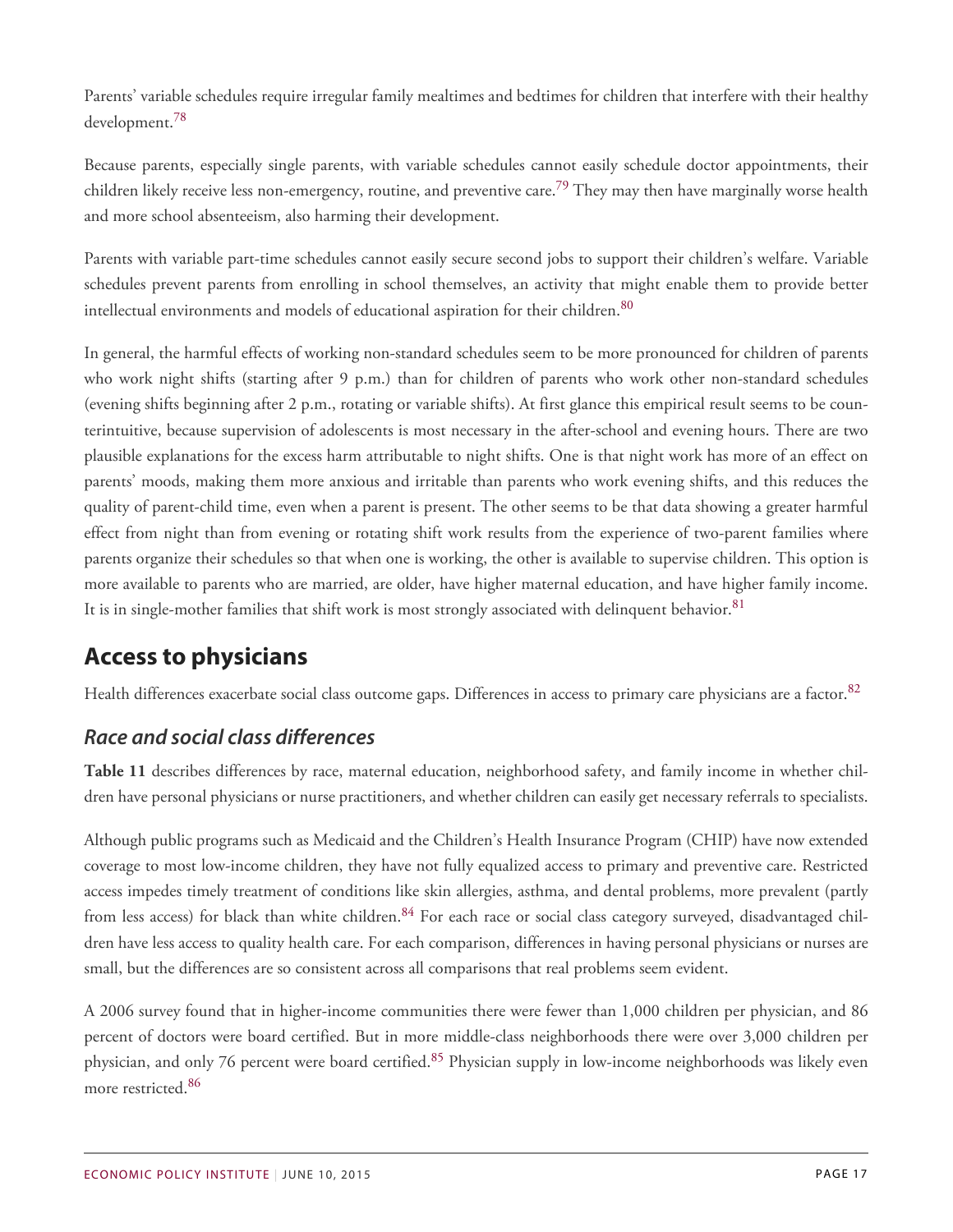|                                                        | Access to physicians, children under age 18 (2007) |                                                                     |
|--------------------------------------------------------|----------------------------------------------------|---------------------------------------------------------------------|
|                                                        | Have a personal<br>physician or nurse              | Can, without difficulty, get referral to<br>specialists when needed |
| White                                                  | 95%                                                | 85%                                                                 |
| <b>Black</b>                                           | 89%                                                | 78%                                                                 |
| <b>Difference</b>                                      | 6 ppt.                                             | 7 ppt.                                                              |
| <b>Family perception of neighborhood</b>               |                                                    |                                                                     |
| Safe                                                   | 93%                                                | 84%                                                                 |
| <b>Unsafe</b>                                          | 88%                                                | 70%                                                                 |
| <b>Difference</b>                                      | 5 ppt.                                             | 15 ppt.                                                             |
| <b>Mother's education</b>                              |                                                    |                                                                     |
| More than high school                                  | 95%                                                | 84%                                                                 |
| <b>High school</b>                                     | 90%                                                | 81%                                                                 |
| Less than high school                                  | 84%                                                | 73%                                                                 |
| Difference (more than h.s. - less than<br>h.s.         | 11 ppt.                                            | 11% ppt.                                                            |
| Household income (relative to<br>federal poverty line) |                                                    |                                                                     |
| $= or > 400\%$                                         | 97%                                                | 88%                                                                 |
| $200\% - 399\%$                                        | 94%                                                | 83%                                                                 |
| 100% - 199%                                            | 89%                                                | 79%                                                                 |
| < 100%                                                 | 85%                                                | 72%                                                                 |
|                                                        |                                                    | 16 ppt.                                                             |

<span id="page-17-0"></span>Parents seeking appointments with specialists for their children are refused two-thirds of the time with public insurance but only 11 percent of the time with private insurance.<sup>[87](#page-31-11)</sup>

### *Plausible pathways*

<span id="page-17-1"></span>Available data do not directly associate physician access with children's educational outcomes. But it seems apparent that children with limited access are more likely to be sick and absent from school. A 2011 survey of public preschools in Chicago found that African American 4-year-olds missed 7 percent of school days from illness, while whites missed 3 percent. Although the white and black children came from economically similar families, the black children came from poorer neighborhoods.[88](#page-32-0)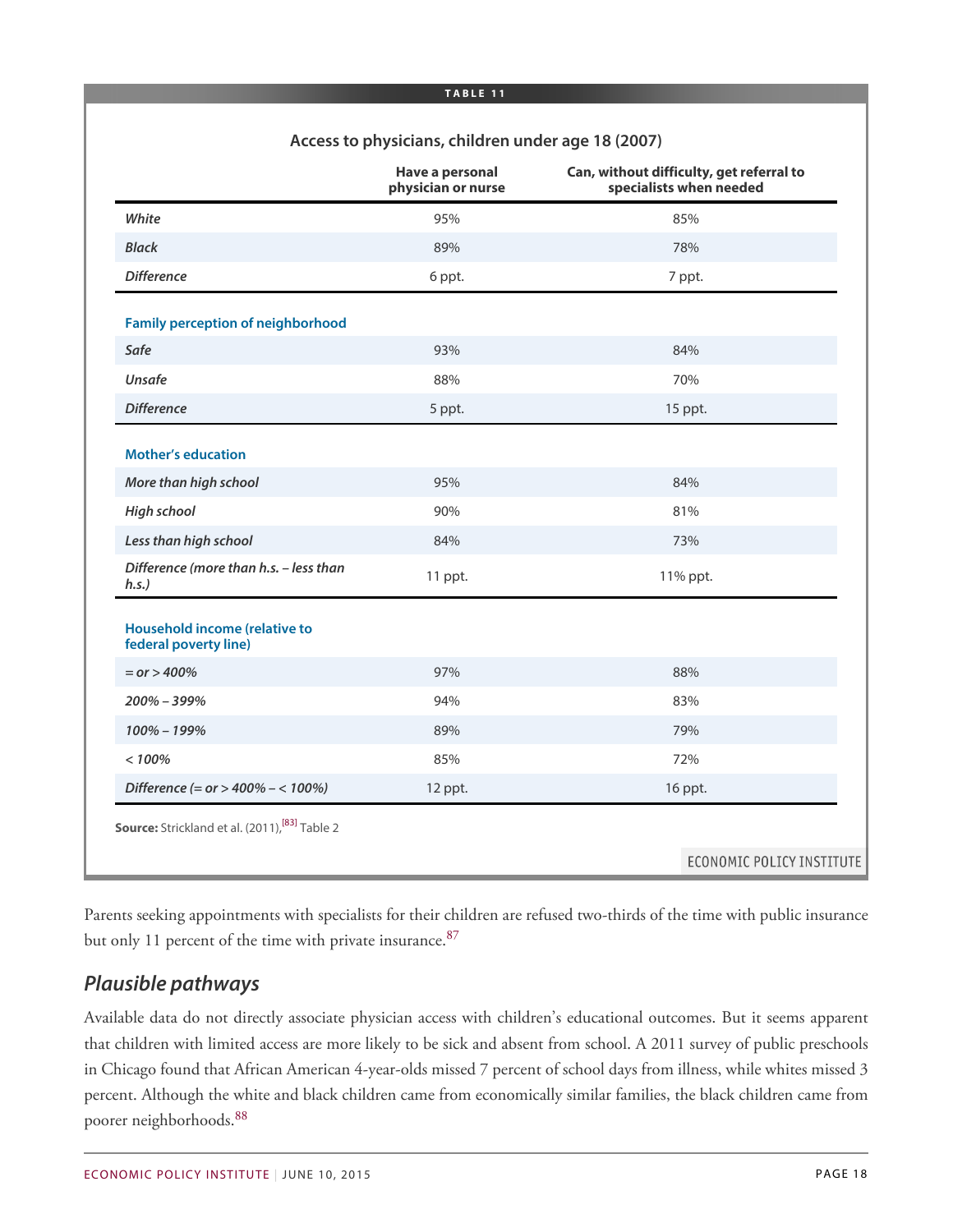Differences in treatable illnesses may contribute to differences in performance even when children are present in school. For example, asthmatic children who do not have inhalers are more likely to be awake at night, and come to school more drowsy and inattentive.

# **Lead absorption**

Public health authorities measure children's lead absorption by micrograms of lead per blood deciliter. In 2000, approximately 4 percent of children tested for lead had very dangerous levels of 10 micrograms or higher, but by 2013 less than 1 percent had levels that high.<sup>[89](#page-32-1)</sup>

<span id="page-18-2"></span><span id="page-18-1"></span><span id="page-18-0"></span>Previously, a major source was exhaust from automobiles, aircraft fumes, and industrial emissions.<sup>[90](#page-32-2)</sup> In 1973, the Clean Air Act required phase-out of leaded gasoline. By 1990 lead was almost entirely eliminated from gasoline, and industrial and aircraft emissions continued to decline, although at a slower rate than in the 1975-1990 period. By 2010, lead-in-air levels had declined to only 3 percent of their 1980 level.<sup>[91](#page-32-3)</sup> Average blood levels dropped from 16 micrograms per deciliter in 1976 to 3 in 1991. About half of the decline in lead-in-blood levels in this period was probably attributable to banning leaded gasoline. Removal of solder from food cans also likely contributed.<sup>[92](#page-32-4)</sup>

<span id="page-18-3"></span>But lead once used in gasoline remains on the ground and is kicked into the air when ground dirt is disturbed. Food grown in contaminated soil continues to carry lead. However, the most important remaining source of lead today is lead-based paints in homes built before 1978, particularly those built before 1950, and lead pipes that carry drinking water from municipal water supplies.<sup>[93](#page-32-5)</sup>

<span id="page-18-6"></span><span id="page-18-5"></span><span id="page-18-4"></span>In recent decades, the lead-in-blood level considered dangerous was reduced from an earlier standard of 10 micrograms per deciliter, and in 2003 the Centers for Disease Control and Prevention (CDC) determined that there is no safe blood lead level–any exposure is harmful.<sup>[94](#page-32-6)</sup> The danger is greatest for children younger than seven, and effects of this early exposure persist throughout life.<sup>[95](#page-32-7)</sup> Of the many social, economic, and environmental conditions that influence youth performance, the relationship between lead and negative outcomes is one of the most firmly established, partly because so many studies have consistent findings, and partly because the rates at which states required the elimination of leaded gasoline differed from 1975 to 1985, creating a natural experiment that reasonably well isolated the role of lead in caus-ing cognitive and behavioral changes.<sup>[96](#page-32-8)</sup>

# <span id="page-18-7"></span>*Race and social class differences*

<span id="page-18-8"></span>Blacks remain about twice as likely as whites to have levels greater than a dangerous 5 micrograms of lead per blood deciliter.<sup>[97](#page-32-9)</sup> Most American children have levels of 1 or 2, but about half a million, mostly living in urban neighborhoods, have levels above 5.[98](#page-32-10)

<span id="page-18-9"></span>**Table 12** reports results of a CDC survey measuring lead-in-blood levels of children from 1 to 5 years of age.

For children born several decades ago (not shown in the table), lead most likely had a relatively more powerful role in depressing the outcomes of white children and of those whose parents were more educated and affluent than of black children and of those whose parents were less educated and affluent. When lead in gasoline was a chief source of exposure, white and black and upper- and lower-class children were all exposed, but because black and socioeconomically disadvantaged children had so many other adverse influences causing poorer outcomes, lead probably had a larger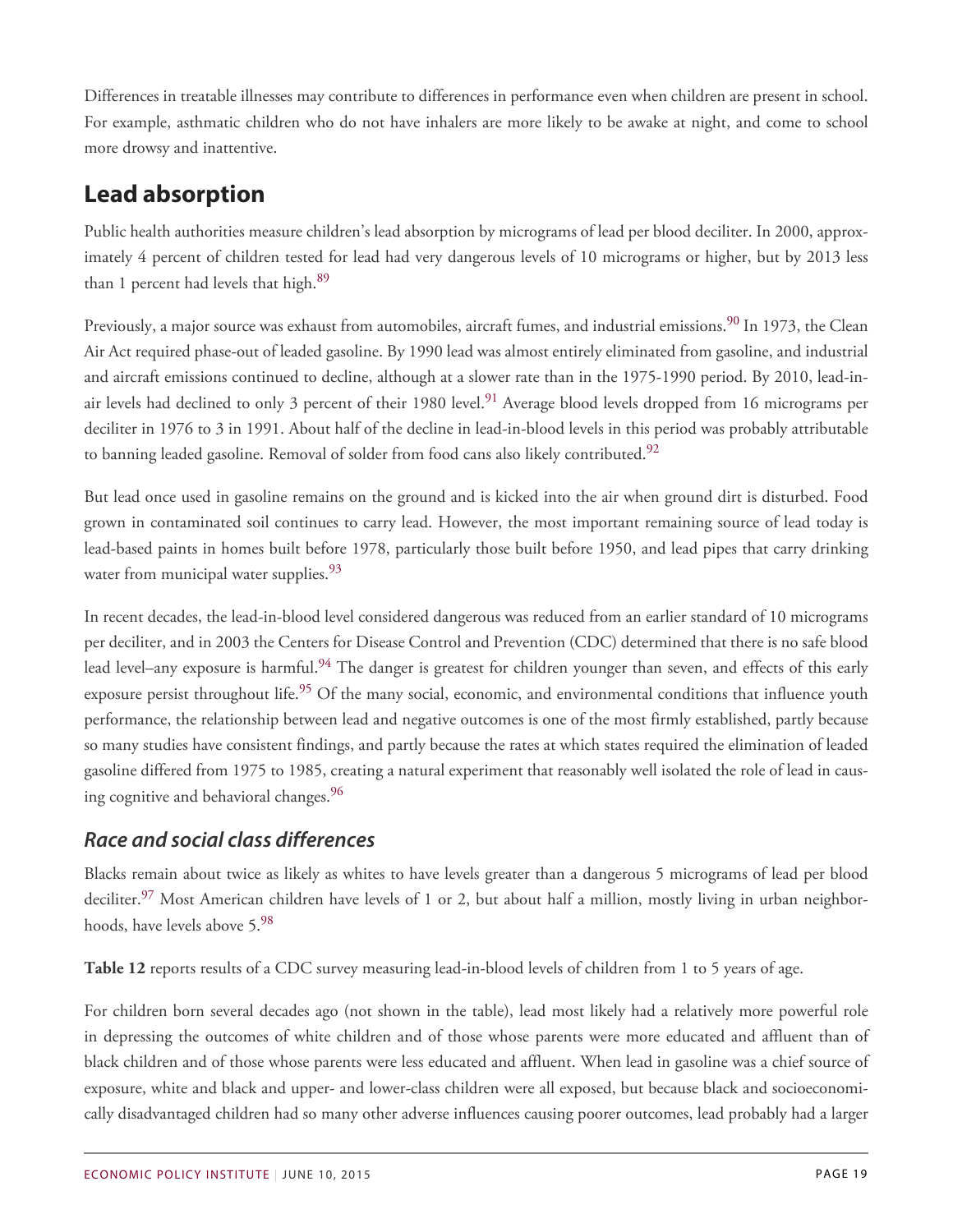|                                                         | 1999-2002      | 2007-2010                        |
|---------------------------------------------------------|----------------|----------------------------------|
| Race                                                    |                |                                  |
| <b>Black</b>                                            | 19%            | 6%                               |
| White                                                   | $\overline{7}$ | $\overline{2}$                   |
| <b>Family income (relative to poverty</b><br>line)      |                |                                  |
| < 1.3                                                   | 13%            | 4%                               |
| $\geq 1.3$                                              | 5              | $\,1$                            |
| <b>Age of housing</b>                                   |                |                                  |
| Pre-1950                                                | 18%            | 5%                               |
| 1950-1977                                               | 5              | $\mathbf{1}$                     |
| 1978 or later                                           | $\overline{2}$ | $\boldsymbol{0}$                 |
| <b>Medicaid enrollment</b>                              |                |                                  |
| Yes                                                     | 15%            | 4%                               |
| No                                                      | 6              | $\overline{2}$                   |
| <b>Source:</b> Wheeler and Brown (2013) <sup>[99]</sup> |                |                                  |
|                                                         |                | <b>ECONOMIC POLICY INSTITUTE</b> |

influence on the cognitive and behavioral outcome variation among white and advantaged children than among black and disadvantaged children. Nonetheless, black and disadvantaged children suffered greater harm from lead because these children lived in more urban and more congested areas, where air was more polluted from lead emissions, where the ground upon which these emissions settled was more contaminated, and where poorly maintained apartments had walls and windows coated with lead-based paint. Children who are black, from very low-income families, living in older housing, or enrolled in Medicaid are more than twice as likely to have dangerous blood lead levels as children who are white, from families with higher incomes, who live in housing constructed more recently, and who are not enrolled in Medicaid. During the 2000s, the black-white and Medicaid non-enrolled versus enrolled gaps declined very slightly, while the income gap and the gap between children living in older versus newer housing grew substantially.

<span id="page-19-0"></span>Today, when remains of lead pollution from gasoline, along with lead paint in poorly maintained residences, are the chief sources of lead, disadvantaged children in older and congested urban areas are most affected. So too are children living near Superfund toxic waste sites that have not fully been cleaned; these were disproportionately located in low-income and minority communities.<sup>[100](#page-32-11)</sup>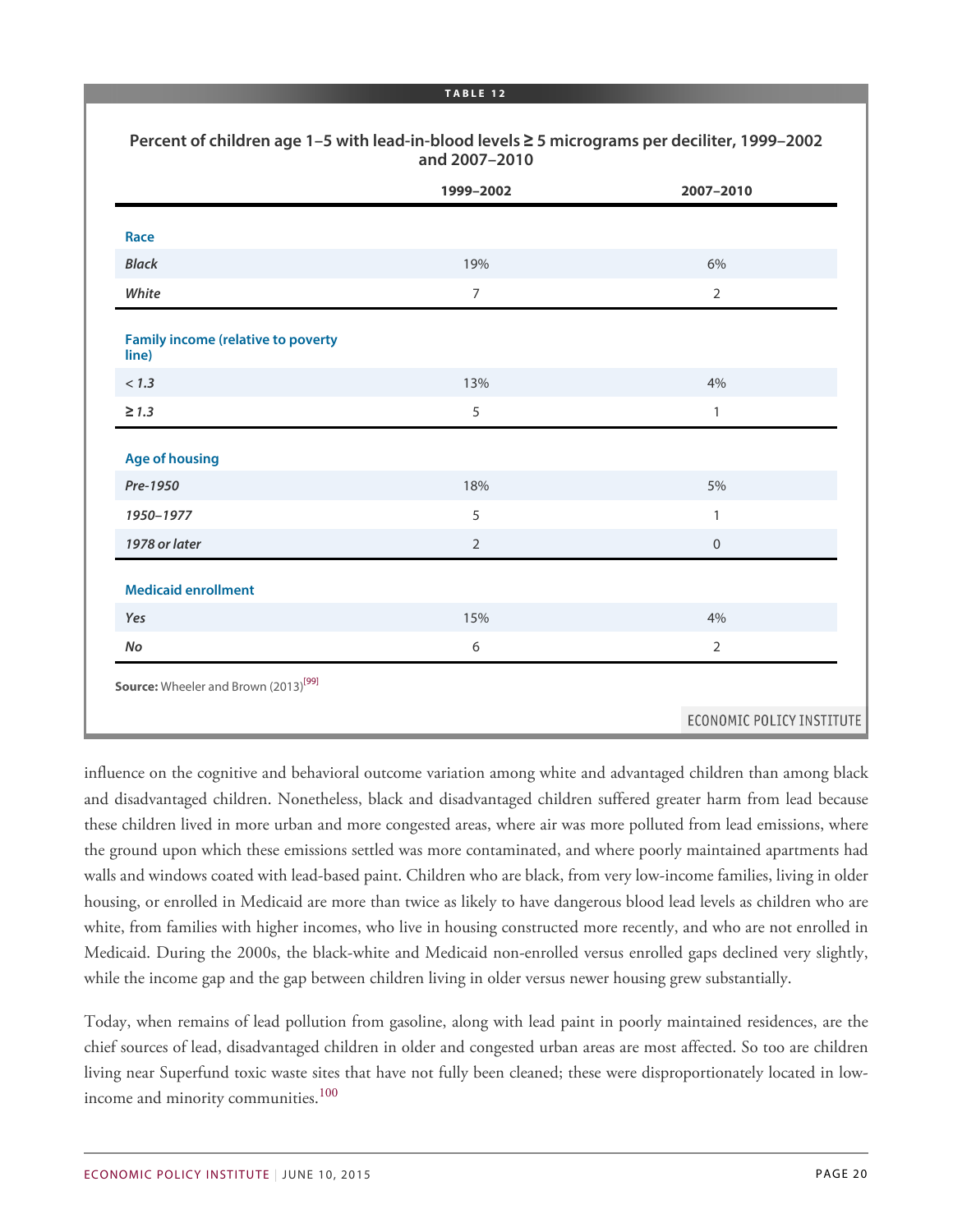## *Association with cognitive outcomes*

<span id="page-20-0"></span>Even very low levels of lead contribute to cognitive impairment, including reductions in IQ and verbal and reading ability, with no identifiable safe bottom threshold.<sup>[101](#page-32-12)</sup> In particular, increases in blood lead levels at the lower end of the blood-lead-level scale (less than 10 micrograms per deciliter) are associated with the strongest decreases in IQ, while quantitatively similar increases at the higher end of the blood-lead-level scale have a definite but less severe marginal impact.<sup>[102](#page-33-0)</sup>

<span id="page-20-2"></span><span id="page-20-1"></span>Children with blood lead levels from 5 to 9 have average IQ scores 4.9 points lower than children with levels below 5. They consequently have lower average verbal and reading ability.<sup>[103](#page-33-1)</sup> Children with higher blood lead levels not only have lower standardized reading, math, and science test scores, but greater special education placement.<sup>[104](#page-33-2)</sup>

<span id="page-20-4"></span><span id="page-20-3"></span>Every lead-in-blood increase of 1 microgram per deciliter is associated with a loss of about three-quarters of an IQ point up to about 10 micrograms, and a loss of one-quarter of a point for every microgram above 10.<sup>[105](#page-33-3)</sup> Using this estimate, it appears that the decrease of lead-in-blood from 16 to 3 micrograms per deciliter from 1976 to 1991, noted above, might have been responsible for an average IQ increase for American children of as much as six points.

### *Association with non-cognitive outcomes*

<span id="page-20-6"></span><span id="page-20-5"></span>Lead exposure affects young children's behavior and the harm persists, in the form of teenagers' greater propensity to engage in risky behavior and young adults' greater violent or criminal activity.[106](#page-33-4) Children with blood lead levels above 10 are about three times as likely to be antisocial or hyperactive as are children with lower levels.<sup>[107](#page-33-5)</sup>

Environmental lead levels experienced by each child cohort for the last 75 years are closely correlated with rates of undesirable behavior for the same cohort when it reached adolescence and young adulthood. In 1941 there were about 0.3 tons of lead in gasoline for every 1,000 Americans; 17 years later there were about 10 pregnancies per 1,000 teenagers (ages 15-17) and 23 years later, about two violent crimes reported per 1,000 Americans. Subsequently, combustion engine traffic grew rapidly. Environmental lead peaked in about 1970 at 1.4 tons. Twenty years later, pregnancies among 15- to 17-year-olds peaked at nearly 60 per 1,000 teenagers and, shortly afterward, violent crimes peaked at about 7.5 per 1,000 Americans. After 1970, environmental lead steadily plummeted. Beginning with the 1986 child cohort, teen pregnancy and young adult violent crime declined rapidly; by 2009, teen pregnancy was less than 30 per 1,000 teenagers (less than half its earlier peak), and violent crimes were only 4.5 per 1,000 Americans (about 60 percent of its earlier peak). Similar correlations exist for murder (the most accurately reported crime) and in other countries.<sup>[108](#page-33-6)</sup>

<span id="page-20-7"></span>The natural experimental condition that arose from the different rates at which states required lead removal from gasoline reveals correlations, in otherwise observably similar young children and teenagers, between state blood lead levels and lagged non-cognitive outcomes including impulsiveness, inattention and hyperactivity disorder, defiant behavior, delinquency, bullying, lack of temper control, cruelty, drug and alcohol abuse, early sexual activity, and teen pregnancy.[109](#page-33-7) Childhood lead exposure also appears to be closely linked to young adult criminal behavior. Crime rates fell more rapidly in states where leaded gasoline was banned more quickly.<sup>[110](#page-33-8)</sup>

<span id="page-20-9"></span><span id="page-20-8"></span>In fact, higher lead exposure in early childhood has an even greater relationship to the non-cognitive outcomes of teenagers than to those of younger children. Increasing children's lead-in-blood levels by 10 percent predicts a 1 per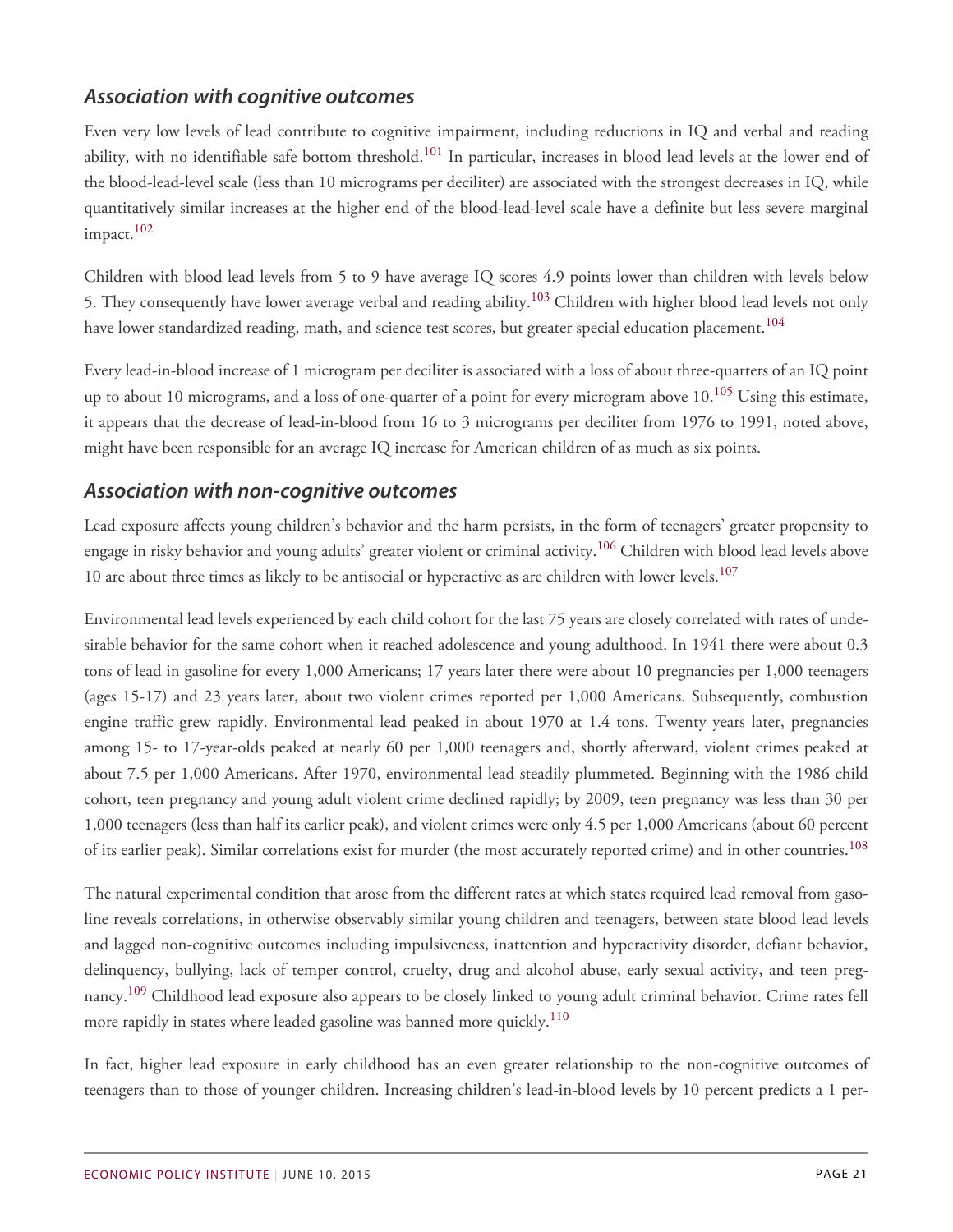cent increase in child behavior problems but a 4 percent increase in teenage aggressive behavior, a 5 percent increase in teenage criminal behavior, and an 8 percent increase in teenage pregnancy.

<span id="page-21-0"></span>As with cognitive (IQ) results, the halving of average lead-in-blood levels during the period when lead was being removed from gasoline was associated with an overall decrease of about 5 percent in the number of children with reported behavior problems nationwide.<sup>[111](#page-33-9)</sup> Higher blood lead levels of black children may partly explain findings that they have more behavior problems, on average, than otherwise observably similar whites.<sup>[112](#page-34-0)</sup>

<span id="page-21-1"></span>The halving of blood lead levels during that period was also associated with a 24 percentage-point decline in the likelihood of teen pregnancy. The decline in teen pregnancy in recent years has not been fully explained by researchers; lower lead-in-blood levels may provide part of the explanation.<sup>[113](#page-34-1)</sup>

# <span id="page-21-2"></span>*Plausible pathways*

<span id="page-21-3"></span>Young bodies treat lead as though it were calcium, essential to healthy brain development. If children's diets are too low in calcium, substitution of lead becomes more likely. When brains absorb lead instead of calcium, connections essential to executive functions, like control of aggression, develop less adequately.<sup>[114](#page-34-2)</sup> Low-income children's diets are lower in calcium than higher-income children's; among low-income children, black children's diets are lower in calcium than white children's, making black children more likely to absorb lead.<sup>[115](#page-34-3)</sup>

# <span id="page-21-4"></span>**Recommendations**

This report has reviewed only a few of many social and economic characteristics that influence youth outcomes. Housing instability, the concentration of poverty in segregated neighborhoods, stress, poor nutrition, and asthma are among additional characteristics with strong influence.

Because these characteristics co-vary, we cannot know whether addressing any one will be effective without simultaneously addressing others. Yet because research upon which this report relies usually includes controls for some other characteristics, addressing any of these issues will likely make some difference.

Certainly, educators should not wait until socioeconomic inequalities are eliminated before attempting to improve schools, a conclusion some critics use to caricature the implications of reports like this. Rather, policymakers should simultaneously improve schools and narrow inequalities. From the patterns described in this report, it seems advisable for responsible policymakers to consider whether narrowing inequalities could spur larger youth outcome gains than school improvements requiring comparable spending and effort.

What follows is a brief summary of policies that, by addressing disadvantages reviewed in this report, might plausibly improve cognitive and non-cognitive child and youth outcomes.

# *To improve (and complement) parenting:*

<span id="page-21-5"></span>Expand Head Start to enable all low-income parents to enroll children at age 3, and expand half-day Head Start to full day (less than half of all Head Start centers are full day).<sup>[116](#page-34-4)</sup> Head Start includes not only age-appropriate care and instruction for children but also guidance for parents in effective childrearing. Although early test score gains are not sustained (a characteristic shared by all carefully studied early childhood programs), long-term non-cogni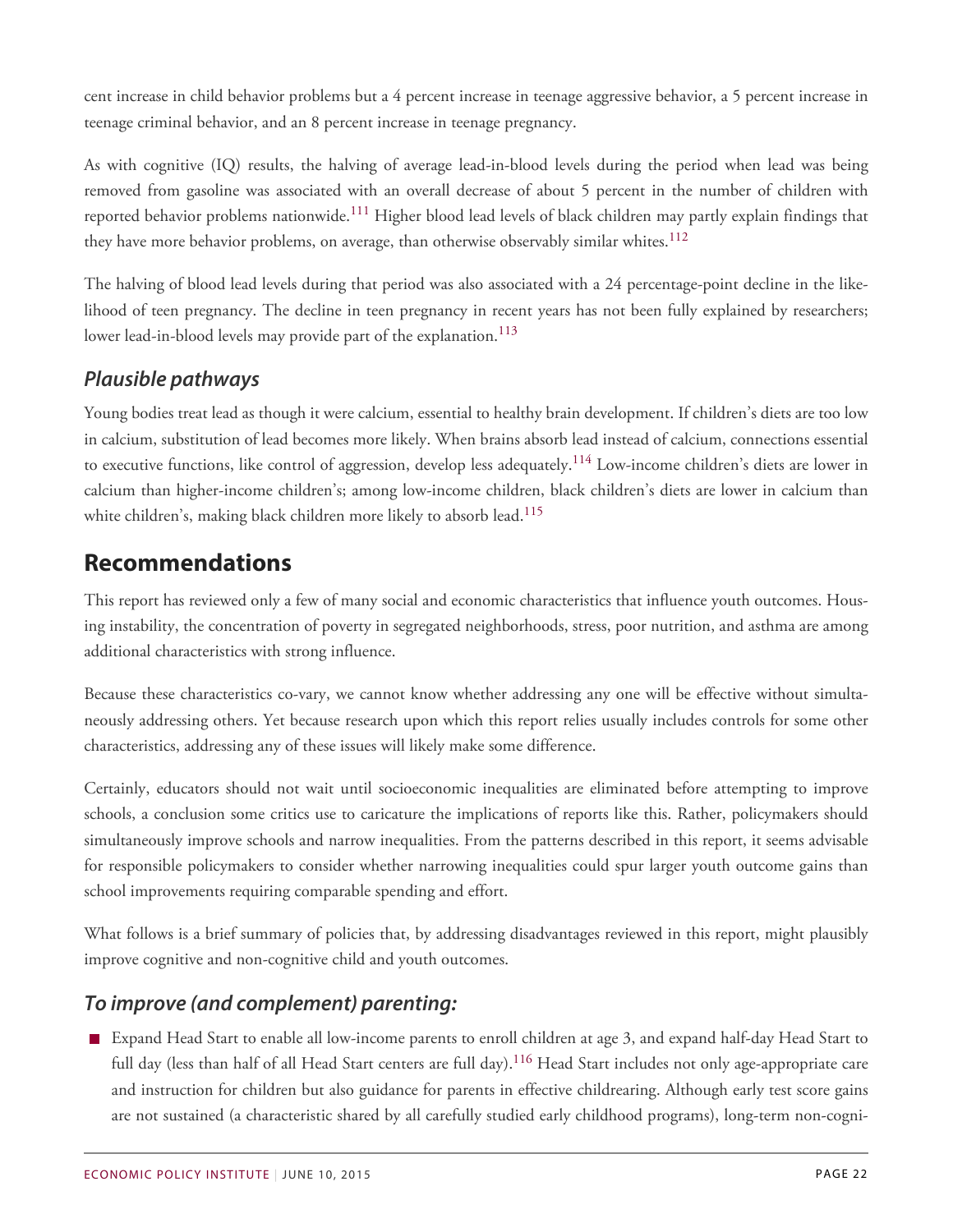tive effects are strong. Head Start participants have greater educational attainment, better long-term health, and less teen parenthood and criminal activity.<sup>[117](#page-34-5)</sup> There are large reported differences in the quality of Head Start programs. Expanding Head Start should improve average outcomes. Improving quality should improve them more.

<span id="page-22-1"></span><span id="page-22-0"></span>Some higher quality (and more expensive) public and private preschool programs may provide models. Evaluations of the Perry Preschool program, the Abecedarian Project, and the Chicago Child Parent Centers find long-term benefits.<sup>[118](#page-34-6)</sup> Careful replication, with ongoing evaluation, is warranted.

But preschool programs enrolling 3- and 4-year-olds begin too late to make the most significant impact on parenting practices.

■ The Nurse-Family Partnership (NFP) is a proven program in which registered nurses make regular home visits to disadvantaged mothers during pregnancy and for two years after delivery, helping coordinate physician visits and devising behavioral-change strategies to reduce cigarette, alcohol, and illegal drug use. After childbirth, nurses work with mothers to improve parenting practices, helping them understand infants' and toddlers' communicative signals and encouraging activities that promote emotional and cognitive development.

NFP leads to improved prenatal health, fewer subsequent pregnancies, increased maternal employment, greater intervals between births for mothers, fewer childhood injuries, and improved school readiness. A randomized trial found that by age 15 children whose mothers participated in an NFP program had a 48 percent reduction in abuse and neglect and a 59 percent reduction in arrests.<sup>[119](#page-34-7)</sup>

<span id="page-22-2"></span>The Affordable Care Act includes funding for visiting nurse programs, but they serve few families needing this support. Careful expansion is warranted.

For lower-class students, high-quality after-school and summer programs (as distinguished from "extended learning time" that primarily offers remedial classes or homework help and tutoring) offer opportunities for structured choices and organizational experiences that middle-class parents typically provide. These programs help schoolchildren develop critical thinking and cultural experiences that support success.

Students without adult supervision after school are at significantly greater risk for pregnancy, arrest, truancy, stress, poor grades, substance abuse, and other risk-taking behaviors. Students are most likely to become perpetrators or victims of crime in the first few hours after school; the juvenile crime rate triples between the hours of 3:00 and 6:00 p.m. Out-of-school programs help avoid these risks.<sup>[120](#page-34-8)</sup>

# <span id="page-22-3"></span>*To reduce single parenthood and support single parents:*

- <span id="page-22-4"></span>■ The employment-to-population ratio of African American men age 20-24 was below 50 percent in early 2014, the lowest rate for any demographic group.<sup>[121](#page-34-9)</sup> We can enhance outcomes for African American children by creating opportunities for their fathers to support them. This requires a national full-employment policy, including public jobs when the private sector is too weak to absorb the unemployed.<sup>[122](#page-34-10)</sup> Macroeconomic policy is education policy.
- <span id="page-22-5"></span>Also necessary is ensuring that available jobs have compensation levels adequate to support families. Inadequate pay in jobs available to African American men living in urban ghettos encourages African American women, when they have children, to do so as single parents. Raising the minimum wage and the Earned Income Tax Credit (EITC) would support marriage for those who presently cannot afford it. These steps should be complemented by eliminat-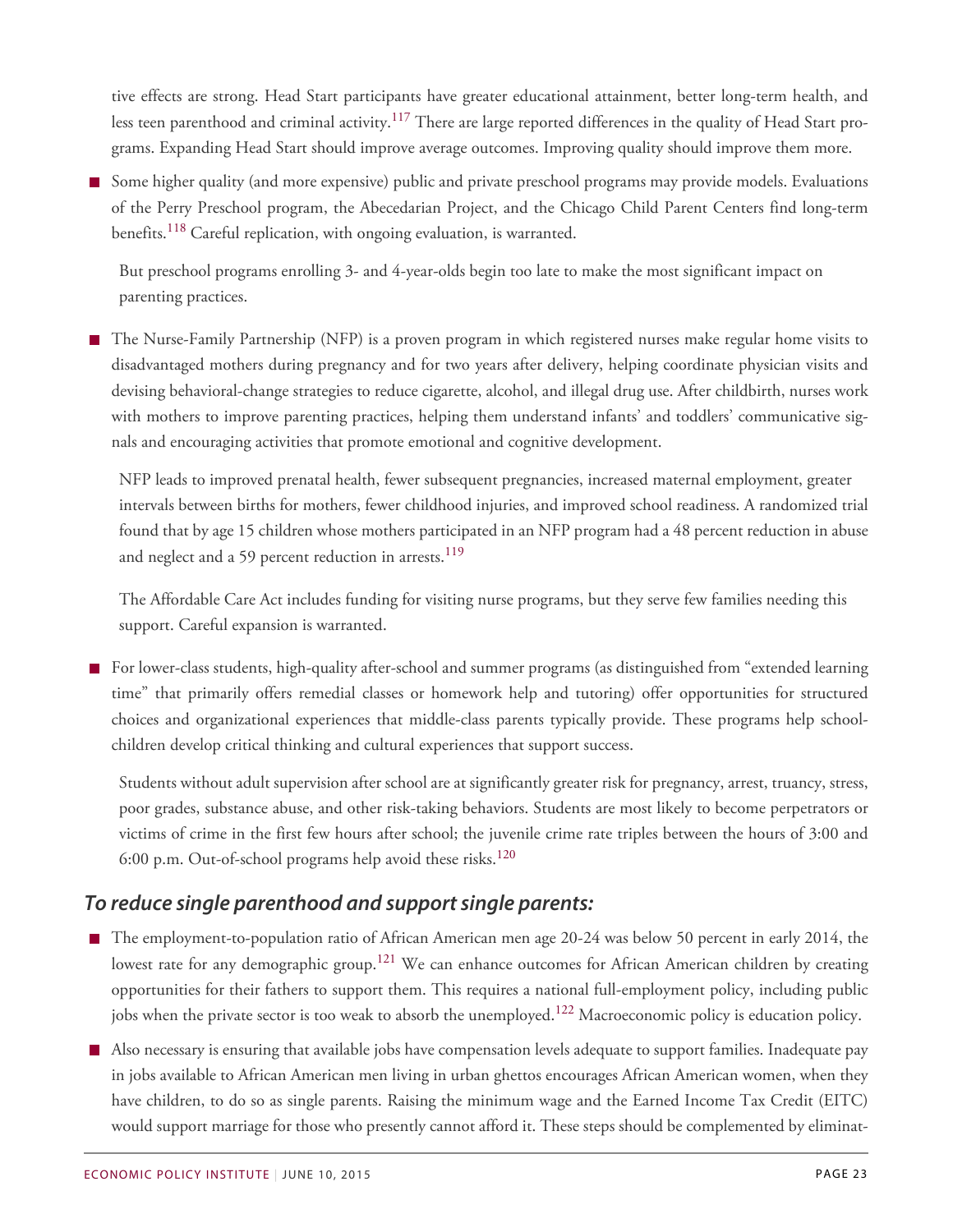ing tax code requirements that married couples claiming the EITC must file jointly (thereby raising their marginal tax rate).<sup>[123](#page-34-11)</sup> Wage supplements like the EITC should also be extended to non-custodial fathers, enabling them to make child-support payments that would assist mothers in caring for and nourishing their children.

- <span id="page-23-1"></span><span id="page-23-0"></span>Young African American men as a group are less employable because they are discriminatorily incarcerated at very high rates. FFCWS found that 36 percent of unmarried fathers had prison records, five times the share for married fathers.<sup>[124](#page-35-0)</sup> Reforming drug laws, ending imprisonment of non-violent offenders, and curtailing racial profiling in urban policing can result in fewer young African American men disqualified from employment because they report criminal records. There will also be fewer young African American men corrupted by prison culture and adopting values inconsistent with stable employment and healthy fatherhood.
- <span id="page-23-2"></span>Better sex education in schools, improving contraception advice and availability in school-based health clinics, mass media campaigns to encourage men to use condoms, and expansion of Medicaid coverage for long-acting women's contraception can all contribute to reducing unintended teen pregnancy.<sup>[125](#page-35-1)</sup> But when growing numbers of middleclass women are single mothers by choice, we cannot expect lower-income women to delay childbearing indefinitely when we fail to create conditions for economically viable marriages. When men have the economic resources to become stable partners, it becomes more realistic to encourage teenage girls to postpone pregnancy until marriage.
- With 40 percent of births currently to unwed mothers, even if programs to reduce this rate are effective, single parenthood will continue. Ameliorating single parenthood's negative outcomes requires reforms discussed above: home-visiting programs like the NFP, high-quality early childhood care and education, and high-quality afterschool and summer programs for children whose home lives are unstable and resource-starved. The federal tax code's child care subsidy is inadequate and its availability insufficient to enable low-wage single mothers to afford high-quality child care.<sup>[126](#page-35-2)</sup>

### <span id="page-23-3"></span>*To stabilize parents' irregular employment:*

Although employer demands for evening and night work will continue, incentives are plausible to discourage employers from scheduling split or rotating shifts that impede employees' ability to make consistent child care arrangements and provide stable home lives for children. Amendments to the Fair Labor Standards Act should require premiums for work performed beyond eight hours following the first working hour of the day or outside typical daytime hours (e.g., 7 a.m. to 6 p.m.). Workers required to stay beyond their regularly scheduled shifts should be entitled to overtime premiums, even if they have not yet worked 8 hours in the day or 40 hours in the week. In 2014, legislation was introduced in Congress to require employers to post schedules at least two weeks in advance and to provide pay guarantees for workers sent home early because of unanticipated slack.<sup>[127](#page-35-3)</sup>

<span id="page-23-5"></span><span id="page-23-4"></span>Presently, just-in-time assignments increase employee absenteeism and turnover.<sup>[128](#page-35-4)</sup> If curtailing such scheduling practices reduced these, increased labor costs might be offset, to some extent. Worker productivity could grow because of increased worker experience from longevity, or from employer decisions to invest in training, made cost-effective by higher compensation.

### *To enhance access to primary care physicians:*

For physician-population ratios in low-income neighborhoods to grow, medical schools should expand to graduate more physicians, and incentives should be revised to encourage new physicians to specialize in pediatrics or primary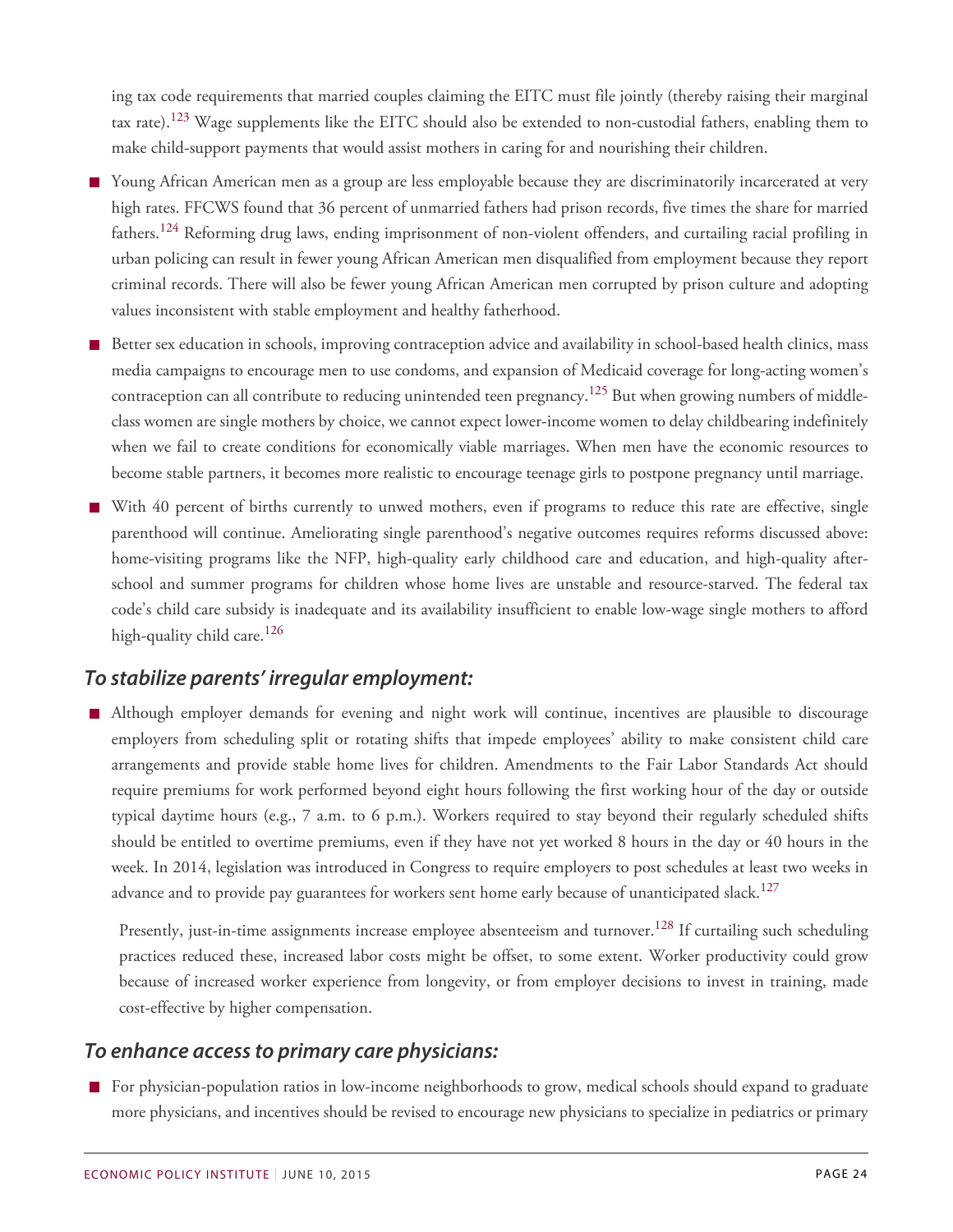care. Higher Medicaid reimbursement rates for medical professionals–physicians, nurse practitioners, physician assistants, dentists, dental hygienists, and optometrists–who practice in high-need areas could affect the choices they make.

Full-service school-based health centers should be expanded, providing full pediatric, dental, and optometric services to schoolchildren and their families. Only 11 states explicitly assure reimbursement to such clinics for Medicaid-eligible children who are enrolled in managed care organizations. Many other states effectively block such clinics, for example with policies requiring prior authorization from the managed care organization (into which Medicaid recipients must be enrolled) for each visit made by a child to a school clinic*.* [129](#page-35-5) Removal of such obstacles could help ensure adequate health care access for children and their parents in disadvantaged neighborhoods.

### <span id="page-24-0"></span>*Protecting children from lead absorption:*

- <span id="page-24-1"></span>All children should be screened for lead. A few states require lead screening at school entry, and Medicaid requires it for all enrolled children at 1-2 years of age.<sup>[130](#page-35-6)</sup> Still, too few are screened. From 2000 to 2010, the number of children tested for lead rose from 10 to 17 percent, but then dropped to 8 percent in  $2013$ .<sup>[131](#page-35-7)</sup>
- <span id="page-24-2"></span>**Prevention should be the priority for reducing children's lead exposure, but when prevention is too late, remedial** steps, while not fully effective, can be taken. Counseling parents to improve children's nutrition by increasing iron and calcium intake is one, because these minerals in appropriate quantities can help to block the absorption of lead by preventing the body from mistaking lead for these essential nutrients.<sup>[132](#page-35-8)</sup>
- <span id="page-24-5"></span><span id="page-24-4"></span><span id="page-24-3"></span>■ Lead clean-up should be a priority. Where hazardous levels exist, housing code enforcement, home repair subsidies, even demolition are appropriate to ensure that children live in lead-safe housing.<sup>[133](#page-35-9)</sup> These will be expensive and require replacing all lead-painted windows and painting over all deteriorating paint on walls in older residences, removing contaminated soil, and replacing lead water pipes or installing filters on all home water faucets.<sup>[134](#page-35-10)</sup> Great danger would result if these clean-ups were not done properly, because they can release more lead into the environment than they remove. But savings–in improved cognitive and non-cognitive outcomes, including reductions in special education placements, crime, and teen pregnancy, and improvements in cognitive skills and worker pro-ductivity–could exceed the costs.<sup>[135](#page-35-11)</sup> Because of lead's disproportionate effect on urban children, and particularly on low-income black children who tend to live in more dense and polluted neighborhoods, lead-safe housing should narrow the cognitive and non-cognitive racial gaps in outcomes.

# <span id="page-24-6"></span>**Conclusion**

In this report, we examine a few specific factors outside of school that lead to differences in achievement between children from lower-social-class backgrounds and those from middle-class backgrounds. We try to show the effect of children's social conditions on their cognitive and non-cognitive outcomes. This analysis does not imply that school improvement cannot improve the outcomes of disadvantaged children, but rather that policies other than school improvement should be given strong consideration, as should the possibility that at least some of these policies may be more powerful levers for raising the achievement of disadvantaged children than the school improvement strategies that policymakers conventionally consider and advocate.

None of this report's recommendations alone will close the achievement gap, but, implemented together, they could make a substantial difference. As we have explained, social and economic characteristics described in this report inter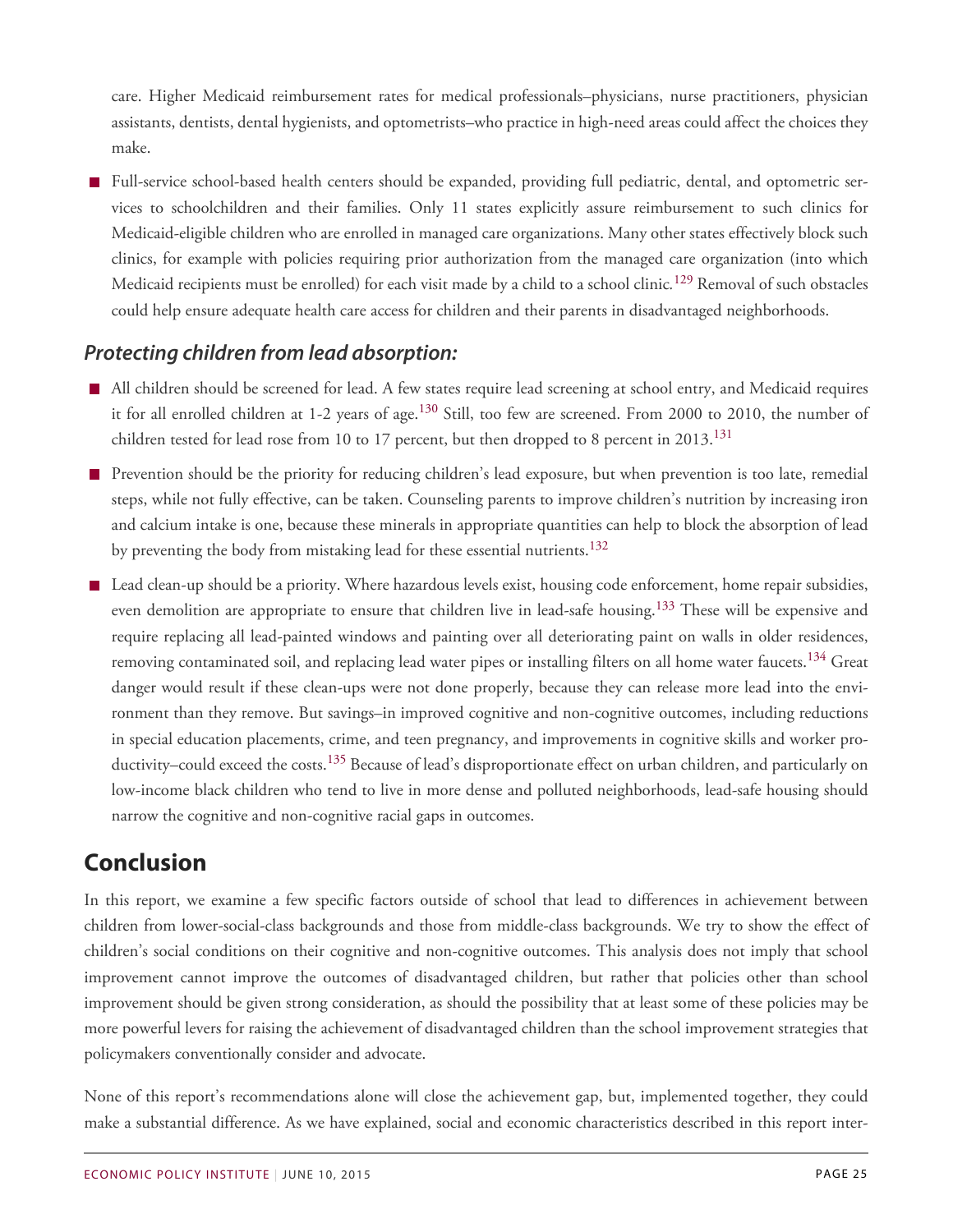act. Improving one could have a positive effect on the others. For example, because lead poisoning is linked to teen pregnancy, decreasing lower-social-class children's lead poisoning could decrease single parenthood, with a consequent positive impact on the resources available to children of the next generation. Assuring parents of more predictable work schedules could provide them with opportunities to read more frequently to their children and/or to enroll them in Head Start or other quality early childhood programs.

Most of the research on which we rely is based on population averages. Some lower-social-class children will defy averages and have higher achievement than their peers, despite challenging social and economic circumstances. But the inevitable distribution of outcomes associated with a given set of social and economic background characteristics should not mislead us to the conclusion that all disadvantaged children can be above average compared to children of similar background characteristics.

Closing the education achievement gap by improving the outcomes of lower-social-class children requires that we reform their social conditions. Policymakers should develop labor market, health, and social policies, such as those recommended in this report, that will improve the living conditions of lower-social-class children and their families and that will likely have a palpable impact on children's achievement. The greater the gaps that remain in such conditions, the greater the gaps that will likely remain in achievement by race and social class.

# **Acknowledgements**

We are especially grateful to Emma Garcia, an economist at the Economic Policy Institute, who developed survey data from ECLS-K: 2011 and from ATUS, and guided us through the methodologies so we could judge their relative reliabilities. Our terrific editor, Patrick Watson, clarified what we attempted to say. We thank Calum Provan for editorial assistance. Scholars who gave us invaluable advice as we prepared this report include David Berliner, Jared Bernstein, Christopher Edley, Peter J. Fugiel, David Grissmer, Wen-Jui Han, Ronald Haskins, Susan J. Lambert, Daniel P. Miller, Lawrence Mishel, Susan B. Neuman, Elyse Pivnick, John Schlitt, Heather L. Schwartz, David Ribar, and Peter Simon, along with three anonymous reviewers. Remaining errors of fact or judgment, including failure to follow all the good advice we were given, is the responsibility of the authors alone.

# **About the authors**

Leila Morsy (l.morsy@unsw.edu.au) is a lecturer in education at the School of Education, University of New South Wales. Richard Rothstein (rrothstein@epi.org) is a research associate of the Economic Policy Institute.

# **Endnotes and references**

- <span id="page-25-0"></span>[1.](#page-3-2) James S. Coleman, Ernest Q. Campbell, Carol J. Hobson, James McPartland, Alexander M. Mood, Frederic D. Weinfeld, and Robert L. York, *Equality of Educational Opportunity* (Washington, D.C.: U.S. Department of Health, Education, and Welfare, 1966).
- Helen F. Ladd, "[Presidential Address: Education and Poverty: Confronting the Evidence](http://www.appam.org/assets/1/7/Education_and_Poverty__Confronting_the_Evidence_-_Ladd_-_2012_-_Journal_of_Polic.pdf)," *Journal of Policy Analysis and Management* 31, no. 2 (2012), 203-27.
- David C. Berliner, ["Our Impoverished View of Educational Reform,](http://www.tcrecord.org/content.asp?contentid=12106)" *Teachers College Record*, August 2, 2005.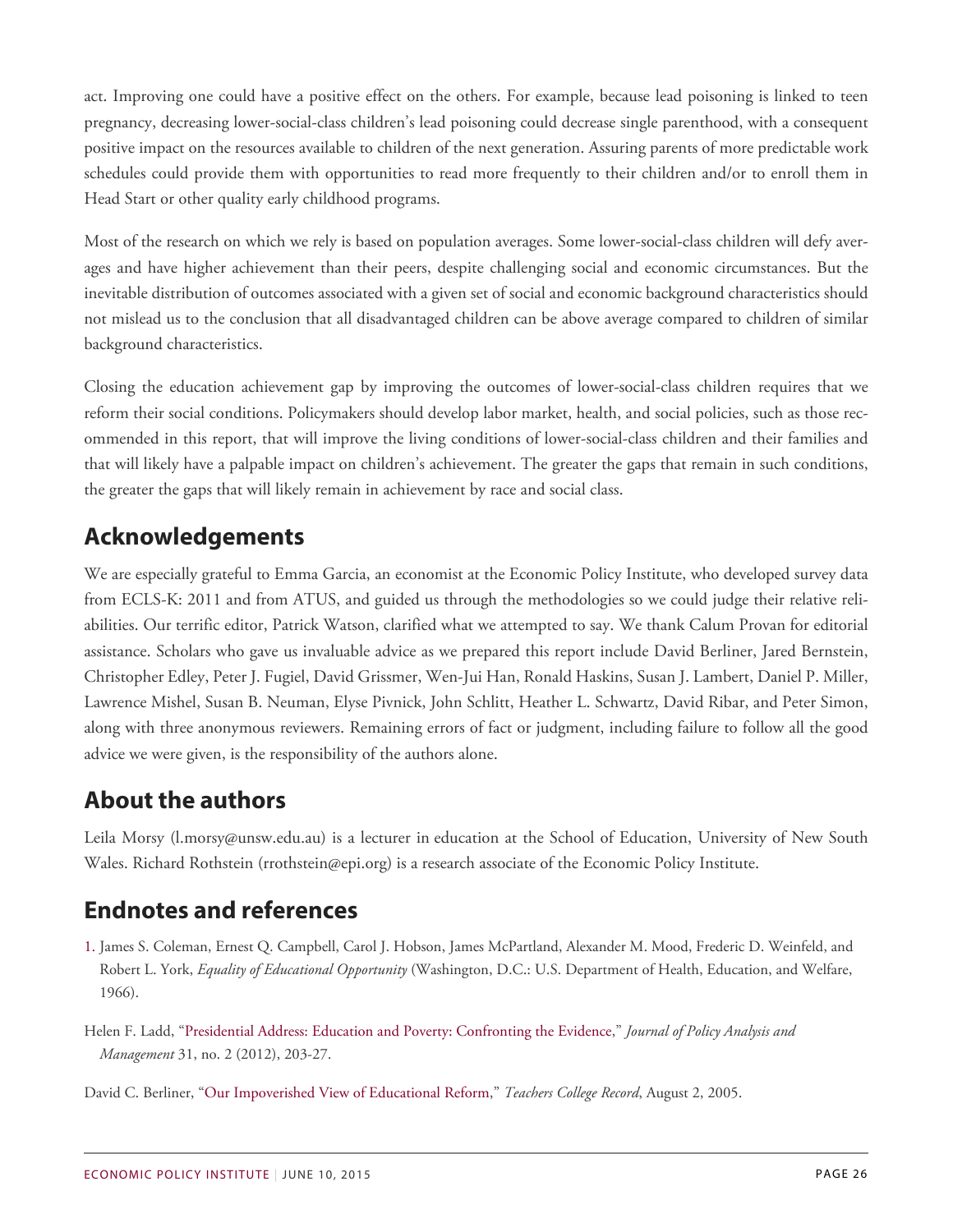- <span id="page-26-0"></span>[2.](#page-3-3) Richard Rothstein, "[Whose Problem Is Poverty?](http://www.epi.org/publication/ascd_whose_problem_is_poverty/)" *Educational Leadership* 65, no. 7 (April 2008).
- <span id="page-26-1"></span>[3.](#page-4-4) Christopher Spera, "A Review of the Relationship Among Parenting Practices, Parenting Styles, and Adolescent School Achievement," *Educational Psychology Review* 17, no. 2 (2005): 125-46.
- Elliot B. Weininger and Annette Lareau, "Paradoxical Pathways: An Ethnographic Extension of Kohn's Findings on Class and Childrearing," *Journal of Marriage and Family* 71, no. 3 (2009): 680-95.
- <span id="page-26-2"></span>[4.](#page-5-2) Martin Carnoy and Richard Rothstein, *[What Do International Tests Really Show About U.S. Student Performance?](http://www.epi.org/files/2013/EPI-What-do-international-tests-really-show-about-US-student-performance.pdf)* (Washington, D.C.: Economic Policy Institute, January 28, 2013).
- <span id="page-26-3"></span>[5.](#page-5-3) See Table 2.
- 6. Bureau of Labor Statistics (n.d.), *[American Time Use Survey]( http:/www.bls.gov/tus)*.
- <span id="page-26-4"></span>[7.](#page-5-4) Jeanne Brooks-Gunn and Lisa Markman, "The Contribution of Parenting to Ethnic and Racial Gaps in School Readiness," *The Future of Children* 15, no. 1 (2005): 139-68.
- Helen Raikes, Gayle Luze, Jeanne Brooks-Gunn, H. Abigail Raikes, Barbara Alexander Pan, Catherine S. Tamis-LeMonda, Jill Constantine, Louisa Banks Tarullo, and Eileen T. Rodriguez, "Mother-Child Bookreading in Low‐Income Families: Correlates and Outcomes During the First Three Years of Life," *Child Development* 77, no. 4 (2006): 924-53.
- <span id="page-26-5"></span>[8.](#page-5-5) Economic Policy Institute, "[Black Median Family Income, as a Share of White Median Family Income,](http://www.stateofworkingamerica.org/charts/ratio-of-black-and-hispanic-to-white-median-family-income-1947-2010/) 1947-2013."
- Economic Policy Institute, "Median Household Wealth, by Race and Ethnicity, 1983-2010 (2010 Dollars)," [http://www.stateofworkingamerica.org/chart/swa-wealth-figure-6e-median-household-wealth/.](http://www.stateofworkingamerica.org/chart/swa-wealth-figure-6e-median-household-wealth/)
- Richard Rothstein, "The Making of Ferguson: Public Policies at the Root of Its Troubles," Washington, D.C.: Economic Policy Institute, October 15, 2014, <http://s3.epi.org/files/2014/making-of-ferguson-final.pdf>.
- <span id="page-26-6"></span>[9.](#page-6-0) Patrick Sharkey, *Stuck in Place: Urban Neighborhoods and the End of Progress Towards Racial Equality* (Chicago: University of Chicago Press, 2013).
- 10. National Center for Educational Statistics, (n.d.), ["Early Childhood Longitudinal Program: Kindergarten Class of 2010-11.](http://nces.ed.gov/ecls/kindergarten2011.asp)"
- <span id="page-26-7"></span>[11.](#page-6-1) Catherine Ayoub,, Erin O'Connor, Gabrielle Rappolt-Schlictmann, Claire Vallotton, Helen Raikes, and Rachel Chazan-Cohen, "Cognitive Skill Performance Among Young Children Living in Poverty: Risk, Change, and the Promotive Effects of Early Head Start," *Early Childhood Research Quarterly* 24, no. 3 (2009): 289-305.
- <span id="page-26-8"></span>[12.](#page-6-2) Susan B. Neuman and Donna C. Celano, *Giving Our Children a Fighting Chance: Poverty, Literacy, and the Development of Information Capital* (New York: Teachers College Press, 2012, pp. 44-53).
- <span id="page-26-9"></span>[13.](#page-6-3) M. Meredith Phillips, "Parenting, Time Use, and Disparities in Academic Outcomes," in Greg J. Duncan and Richard J. Murnane, eds., *Whither Opportunity? Rising Inequality, Schools, and Children's Life Chance* (New York: Russell Sage Foundation, 2011).
- <span id="page-26-10"></span>[14.](#page-6-4) David Grissmer, Kevin J. Grimm, Sophie M. Aiyer, William M. Murrah, and Joel S. Steele, "Fine Motor Skills and Early Comprehension of the World: Two New School Readiness Indicators," *Developmental Psychology* 46, no. 5 (2005): 1008-17.
- <span id="page-26-11"></span>[15.](#page-7-0) Weininger and Lareau, 2009. See note 3.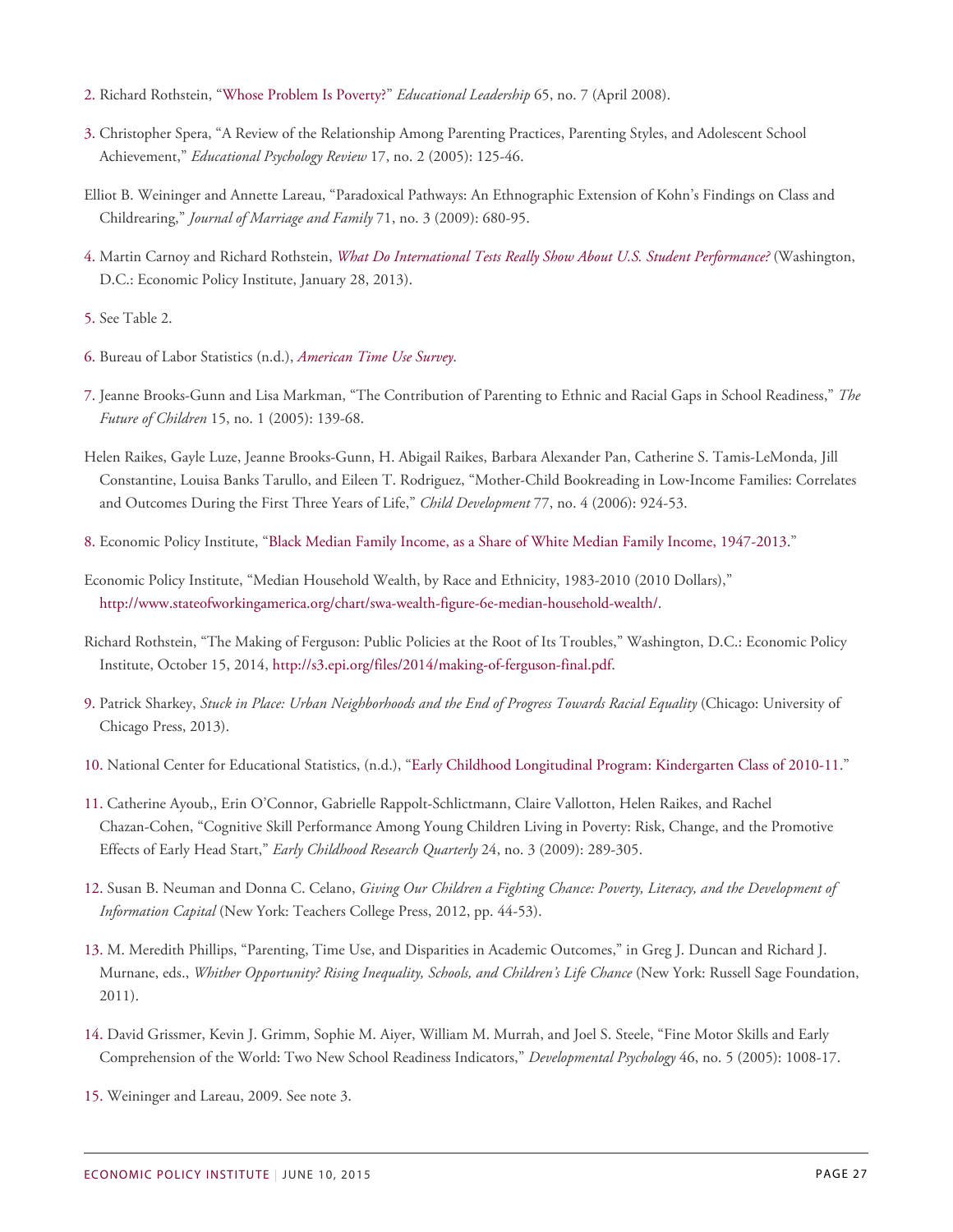- <span id="page-27-0"></span>[16.](#page-7-1) Greg J. Duncan and Katherine Magnuson, ["The Nature and Impact of Early Achievement Skills, Attention Skills, and](http://www.russellsage.org/sites/all/files/duncan_murnane_online_appendix.pdf) [Behavior Problems](http://www.russellsage.org/sites/all/files/duncan_murnane_online_appendix.pdf)," in Greg J. Duncan and Richard J. Murnane, eds., *Whither Opportunity? Rising Inequality, Schools, and Children's Life Chances* (New York: Russell Sage Foundation, 2011), also online appendix Table 3.A5.
- <span id="page-27-1"></span>[17.](#page-7-2) Duncan and Magnuson, 2011, online appendix Table 3.A5 and Table 3.A6. See note 16.
- Katherine Magnuson and Greg J. Duncan, "Can Early Childhood Interventions Decrease Inequality of Economic Opportunity?" Unpublished manuscript prepared for the Federal Reserve Bank of Boston Conference, "Inequality of Economic Opportunity in the United States," Boston, October 17-18, 2014 (p. 12 and Figure 2).
- <span id="page-27-2"></span>[18.](#page-7-3) Stacey Storch Bracken and Janet E. Fischel, "Family Reading Behavior and Early Literacy Skills in Preschool Children From Low-income Backgrounds," *Early Education and Development* 19, no. 1 (2008): 45-67.
- <span id="page-27-3"></span>[19.](#page-7-4) Raikes et al., 2006. See note 7.
- <span id="page-27-4"></span>[20.](#page-7-5) Anne Martin, Rebecca M. Ryan, and Jeanne Brooks-Gunn, "The Joint Influence of Mother and Father Parenting on Child Cognitive Outcomes at Age 5," *Early Childhood Research Quarterly* 22, no. 4 (2007): 423-39.
- <span id="page-27-5"></span>[21.](#page-7-6) Nancy E. Hill and Diana F. Tyson, "Parental Involvement in Middle School: A Meta-Analytic Assessment of the Strategies That Promote Achievement," *Developmental Psychology* 45, no. 3 (2009): 740.
- <span id="page-27-6"></span>[22.](#page-7-7) Duncan and Magnuson, 2011. See note 16.
- <span id="page-27-7"></span>[23.](#page-7-8) Duncan and Magnuson, 2011. See note 16.
- Magnuson and Duncan, 2014. See note 17.
- <span id="page-27-8"></span>[24.](#page-7-9) Thurston Domina, "Leveling the Home Advantage: Assessing the Effectiveness of Parental Involvement in Elementary School," *Sociology of Education* 78, no. 3 (2005): 233-49.
- <span id="page-27-9"></span>[25.](#page-7-10) Margaret R. Burchinal, Joanne E. Roberts, Susan A. Zeisel, and Stephanie J. Rowley, "Social Risk and Protective Factors for African American Children's Academic Achievement and Adjustment During the Transition to Middle School," *Developmental Psychology* 44, no. 1 (2008): 286.
- <span id="page-27-10"></span>[26.](#page-7-11) Pamela E. Davis-Kean, "The Influence of Parent Education and Family Income on Child Achievement: The Indirect Role of Parental Expectations and the Home Environment," *Journal of Family Psychology* 19, no. 2 (2005): 294.
- Hill and Tyson, 2009. See note 21.
- <span id="page-27-11"></span>[27.](#page-8-0) Pia Rebello Britto, Jeanne Brooks-Gunn, and Terri M. Griffin, "Maternal Reading and Teaching Patterns: Associations With School Readiness in Low-Income African American Families," *Reading Research Quarterly* 41, no. 1 (2006): 68-89.
- <span id="page-27-12"></span>[28.](#page-8-1) Weininger and Lareau, 2009. See note 3.
- 29. Census, *[America's Families and Living Arrangements](http://www.census.gov/hhes/families/data/cps2013C.html)* (2013).
- <span id="page-27-13"></span>[30.](#page-8-2) William Julius Wilson, *The Truly Disadvantaged: The Inner City, the Underclass, and Public Policy* (Chicago: University of Chicago Press, 1987).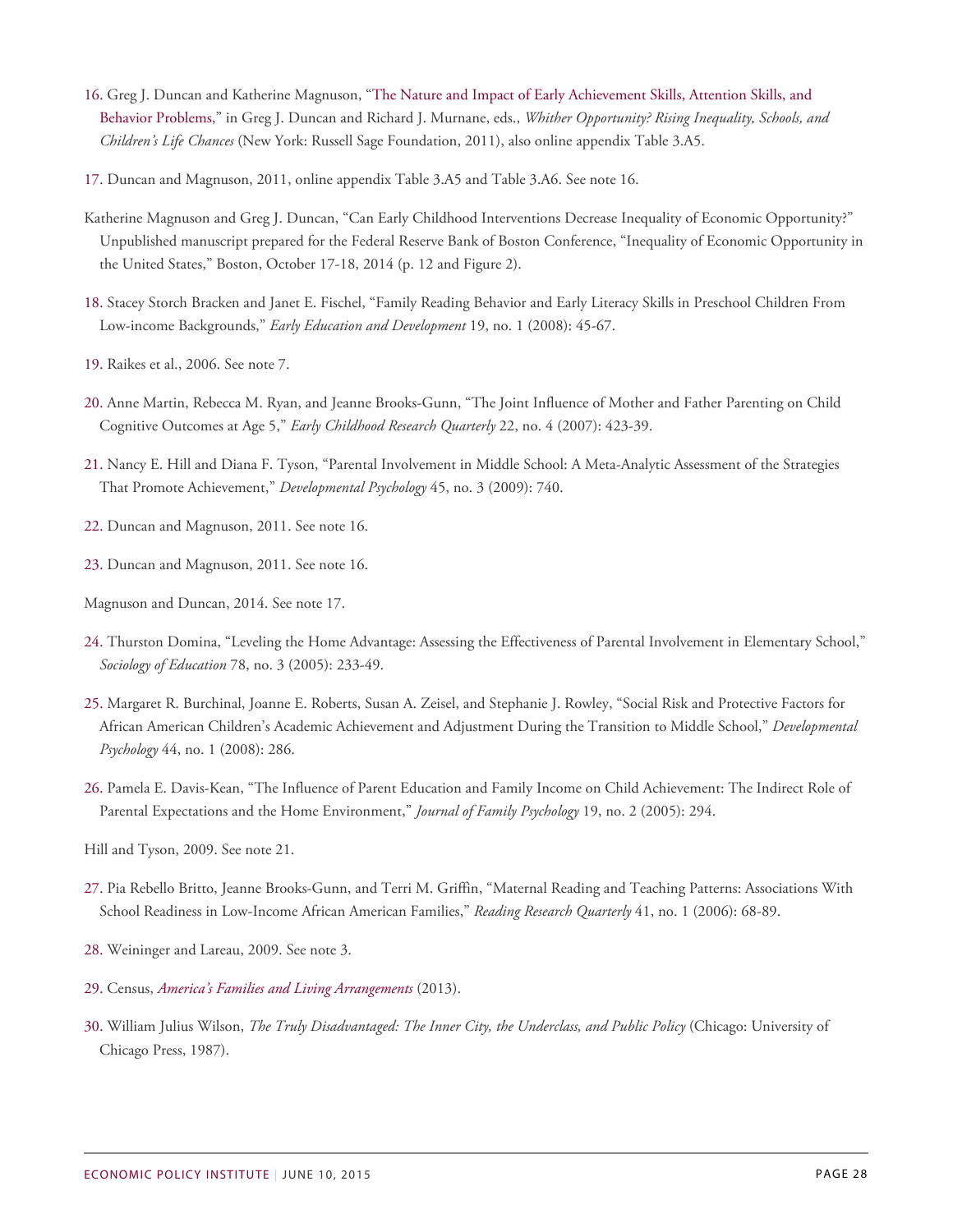- <span id="page-28-0"></span>[31.](#page-8-3) Ron Haskins, "No Way Out: Dealing With the Consequences of Changes in Family Composition," in Paul R. Amato, Alan Booth, Susan M. McHale, and Jennifer Van Hook, eds., *[Families in an Era of Increasing Inequality: Diverging Destinies](http://link.springer.com/chapter/10.1007%2F978-3-319-08308-7_13),* National Symposium on Family Issues 5 (Springer International Publishing, 2015, p. 178).
- 32. Census, 2013, see note 29.
- 33. Census, 2013, see note 29.
- <span id="page-28-1"></span>[34.](#page-9-0) Census, 2013, see note 29.
- <span id="page-28-2"></span>[35.](#page-9-1) David C. Ribar, "Why Marriage Matters for Child Well-Being," *The Future of Children* (2015, forthcoming).
- <span id="page-28-3"></span>[36.](#page-10-0) Sally C. Curtin and Joyce A. Martin, "[Births: Preliminary Data for 1999](http://www.cdc.gov/nchs/data/nvsr/nvsr48/nvs48_14.pdf)," *National Vital Statistics Reports, vol.* 48, no. 14 (2000), Centers for Disease Control and Prevention; Brady E. Hamilton, Joyce A. Martin; Michelle J.K. Osterman, and Sally C. Curtin, "[Births: Preliminary Data for 2014,](http://www.cdc.gov/nchs/data/nvsr/nvsr64/nvsr64_06.pd)" *National Vital Statistics Reports*, vol. 64, no. 6 (2015), Centers for Disease Control and Prevention; Isabel V. Sawhill, ["What Can Be Done to Reduce Teen Pregnancy and Out-of-Wedlock Births?"](http://www.brookings.edu/research/papers/2001/10/childrenfamilies-sawhill) Research Brief 8 of 55, Washington, D.C.: Brookings Institution, Center on Children and Families, October 2001. (This paragraph was updated on July 6, 2015.)
- <span id="page-28-4"></span>[37.](#page-10-1) Isabel V. Sawhill, *Generation Unbound: Drifting Into Sex and Parenthood Without Marriage* (Washington, D.C.: Brookings Institution Press, 2014, pp. 56-57).
- Ron Haskins, "Marriage, Parenthood, and Public Policy," *National Affairs* 19, Spring (2014): 55-72, at 60.
- Jane Waldfogel, Terry-Ann Craigie and Jeanne Brooks-Gunn, "[Fragile Families and Child Wellbeing,](http://www.futureofchildren.org/futureofchildren/publications/docs/20_02_05.pdf)" *Future of Children* 20, no. 2 (Fall 2010): 87-112, at p. 94.
- <span id="page-28-5"></span>[38.](#page-10-2) Paul R. Amato, ["The Impact of Family Formation Change on the Cognitive, Social, and Emotional Well-Being of the Next](http://www.princeton.edu/futureofchildren/publications/docs/15_02_05.pdf) [Generation](http://www.princeton.edu/futureofchildren/publications/docs/15_02_05.pdf)," *Future of Children* 15, no. 2 (Fall 2005): 75-96.
- <span id="page-28-6"></span>[39.](#page-10-3) Sara McLanahan, Ron Haskins, Irwin Garfinkel, Ronald B. Mincy, and Elisabeth Donahue, ["Strengthening Fragile Families.](http://www.princeton.edu/futureofchildren/publications/docs/20_02_PolicyBrief.pdf)" Policy Brief. Washington, D.C.: Future of Children, Fall 2010, at p. 3.
- Waldfogel, Craigie, and Brooks-Gunn, 2010. See note 37.
- <span id="page-28-7"></span>[40.](#page-10-4) Waldfogel, Craigie, and Brooks-Gunn, 2010. See note 37.
- 41. Amato, 2005. See note 38.
- <span id="page-28-8"></span>[42.](#page-10-5) Stephen Demuth and Susan L. Brown, "Family Structure, Family Processes, and Adolescent Delinquency: The Significance of Parental Absence Versus Parental Gender," *Journal of Research in Crime and Delinquency* 41, no. 1 (2004): 58-81.
- Haskins, 2015. See note 30.
- McLanahan et al., 2010. See note 39.
- Amato, 2005. See note 38.
- Haskins, 2014. See note 37.
- <span id="page-28-9"></span>[43.](#page-10-6) Kristin A. Moore, Vanessa H. Sacks, Jennifer Manlove, and Isabel Sawhill, '"[What If' You Earned a Diploma and Delayed](http://www.childtrends.org/wp-content/uploads/2014/12/2014-27SocialGenomeDelayChildbearing.pdf) [Parenthood?"](http://www.childtrends.org/wp-content/uploads/2014/12/2014-27SocialGenomeDelayChildbearing.pdf) *Child Trends,* Publication # 2014-27, July 2014.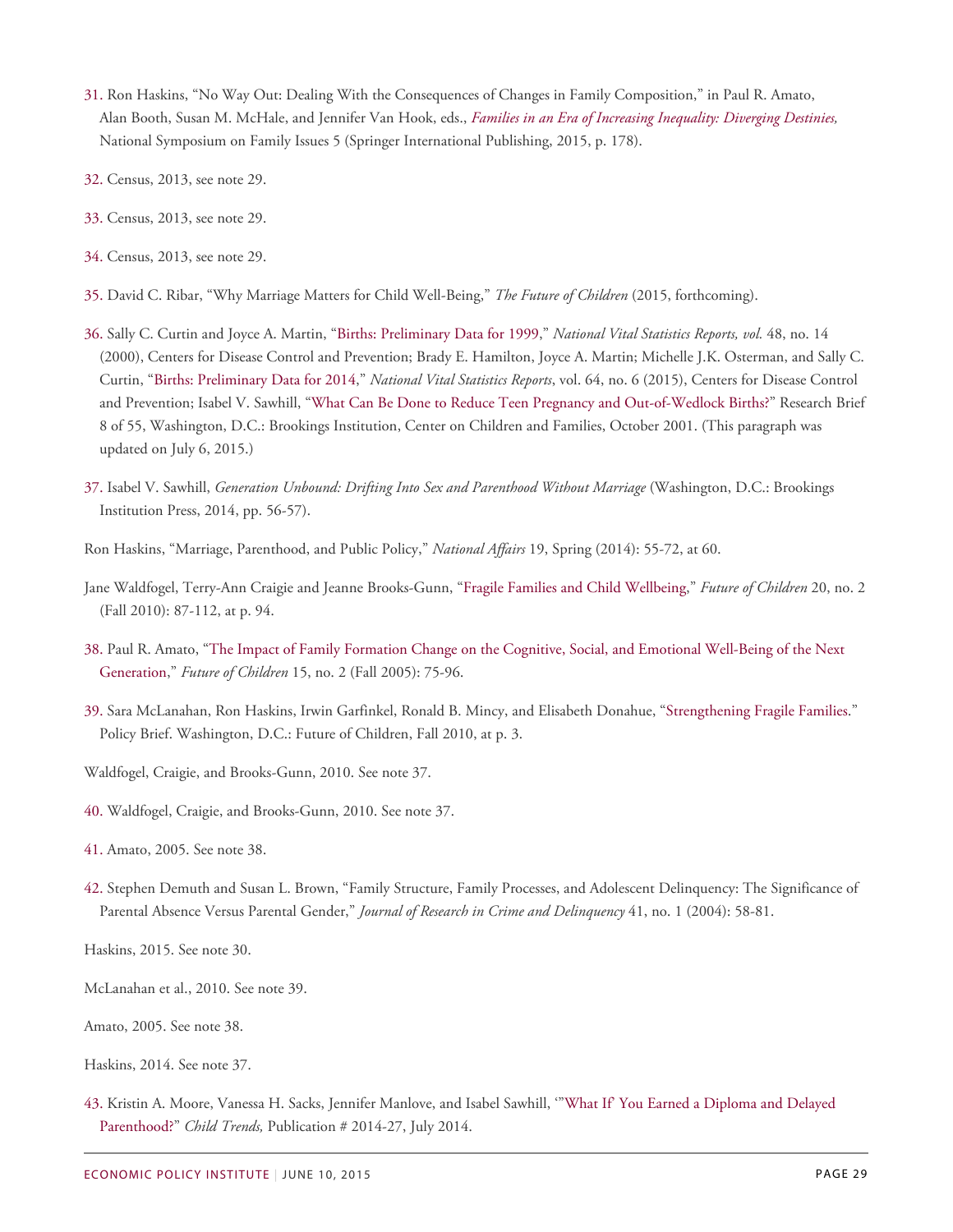- 44. Kerry Searle Grannis and Isabel Sawhill, "[Improving Children's Life Chances: Estimates from the Social Genome Model.](http://www.brookings.edu/research/papers/2013/10/11-improving-childrens-life-chances-sawhill-grannis)" Washington, D.C.: Brookings Institution, Center on Children and Families, October 11, 2013.
- 45. Kimberly Howard and Richard V. Reeves, ["The Marriage Effect: Money or Parenting?](http://www.brookings.edu/blogs/social-mobility-memos/posts/2014/09/04-marriage-social-mobility-parenting-income-reeves)" Washington, D.C.: Brookings Institution, September 4, 2014.
- <span id="page-29-0"></span>[46.](#page-11-0) Waldfogel, Craigie, and Brooks-Gunn, 2010. See note 37.
- Demuth and Brown, 2004. See note 42.
- Sawhill, 2014. See note 37.
- Donna K. Ginther and [Robert A. Pollak,](https://muse.jhu.edu/results?section1=author&search1=Robert%20A.%20Pollak) "Family Structure and Children's Educational Outcomes: Blended Families, Stylized Facts, and Descriptive Regressions," *Demography* 41, no. 4 (November 2004): 671-96.
- Amato, 2005. See note 38.
- Haskins, 2014. See note 37.
- <span id="page-29-1"></span>[47.](#page-11-1) Amato, 2005. See note 38.
- <span id="page-29-2"></span>[48.](#page-12-0) Ribar, 2015, forthcoming. See note 35.
- <span id="page-29-3"></span>[49.](#page-12-1) Waldfogel, Craigie, and Brooks-Gunn, 2010. See note 37.
- <span id="page-29-4"></span>[50.](#page-12-2) McLanahan et al., 2010. See note 39.
- <span id="page-29-5"></span>[51.](#page-12-3) Amato, 2005. See note 38.
- Waldfogel, Craigie, and Brooks-Gunn, 2010. See note 37.
- <span id="page-29-6"></span>[52.](#page-12-3) Ribar, 2015, forthcoming. See note 35.
- <span id="page-29-7"></span>[53.](#page-12-4) Amato, 2005. See note 38.
- Waldfogel, Craigie, and Brooks-Gunn, 2010. See note 37.
- <span id="page-29-8"></span>[54.](#page-12-5) Amato, 2005. See note 38.
- <span id="page-29-9"></span>[55.](#page-12-6) Haskins, 2015. See note 30.
- <span id="page-29-10"></span>[56.](#page-12-7) McLanahan et al., 2010. See note 39.
- Haskins, 2015. See note 30.
- <span id="page-29-11"></span>[57.](#page-12-8) Waldfogel, Craigie, and Brooks-Gunn, 2010. See note 37.
- <span id="page-29-12"></span>[58.](#page-12-9) Susan J. Lambert, "Passing the Buck: Labor Flexibility Practices That Transfer Risk Onto Hourly Workers," *Human Relations* 61, no. 9 (2008): 1203-27, at 1224.
- Julia R. Henly and Susan J. Lambert, *[Schedule Flexibility and Unpredictability in Retail: Implications for Employee Work-Life](https://ssascholars.uchicago.edu/work-scheduling-study/files/henly_lambert_unpredictability_and_work-life_outcomes.pdf) [Outcomes](https://ssascholars.uchicago.edu/work-scheduling-study/files/henly_lambert_unpredictability_and_work-life_outcomes.pdf),* Working Paper, University of Chicago Work Scheduling Study, July 2010, at pp. 5-6.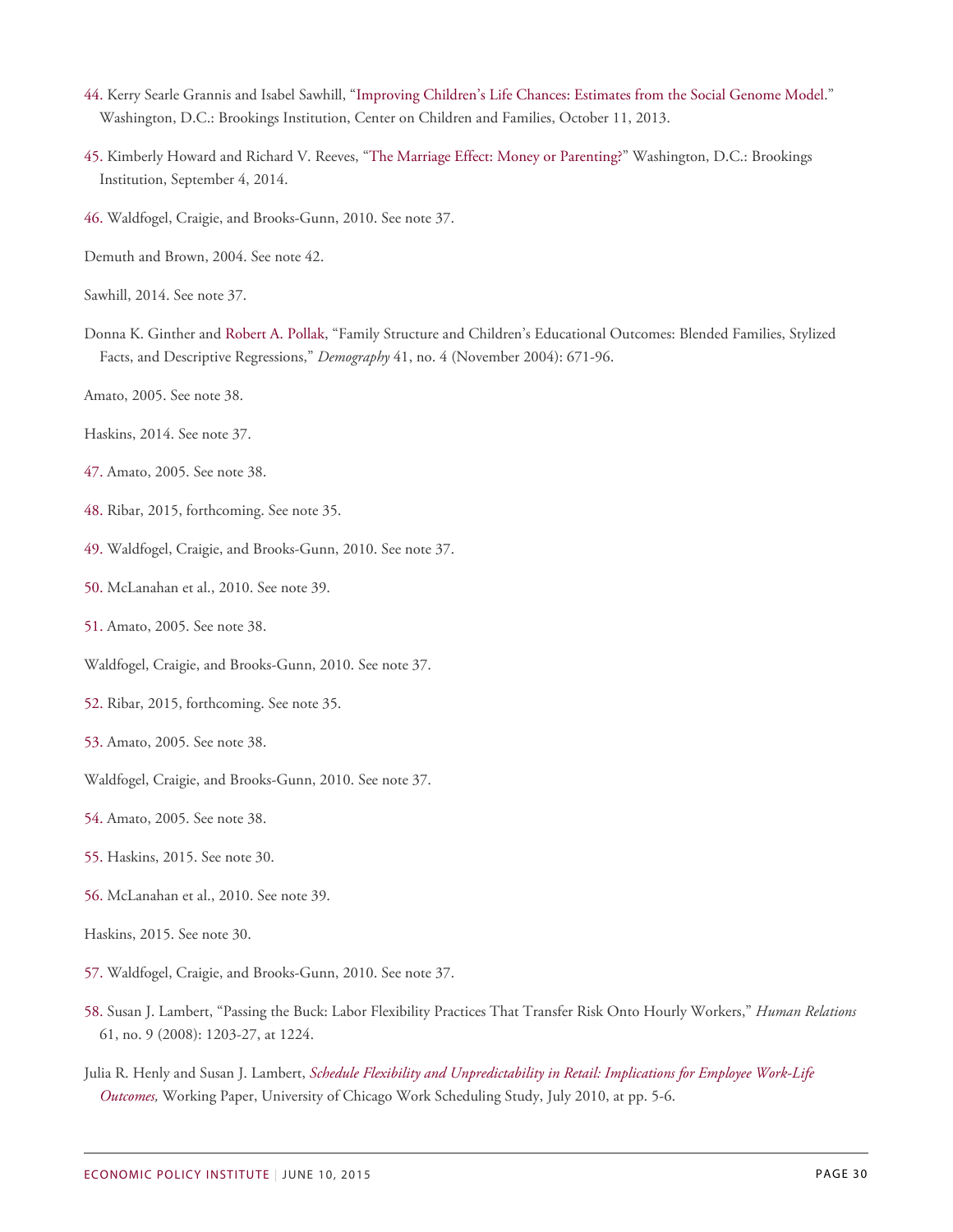- Jodi Kantor, ["Working Anything but 9 to 5: Scheduling Technology Leaves Low-Income Parents With Hours of Chaos,](http://www.nytimes.com/interactive/2014/08/13/us/starbucks-workers-scheduling-hours.html)" *New York Times*, August 13, 2014.
- <span id="page-30-0"></span>[59.](#page-12-10) Henly and Lambert, 2010. See note 58.
- Kantor, 2014. See note 58.
- 60. Harriet B.Presser and Brian W. Ward, "Nonstandard Work Schedules Over the Life Course: A First Look," *Monthly Labor Review* 134, no. 7 (July 2011): 3-16
- 61. Presser and Ward, 2011. See note 60.
- <span id="page-30-1"></span>[62.](#page-13-0) Wen-Jui Han and Daniel P. Miller, "Parental Work Schedules and Adolescent Depression," *Health Sociology Review* 18, no. 1 (2009): 36-49.
- <span id="page-30-2"></span>[63.](#page-13-1) Wen-Jui Han, Daniel P. Miller, and Jane Waldfogel, "Parental Work Schedules and Adolescent Risky Behaviors," *Developmental Psychology* 46, no. 5 (2010): 1245-67.
- 64. Susan J. Lambert, Peter J. Fugiel, and Julia R. Henly, ["Precarious Work Schedules Among Early-Career Employees in the U.S.:](http://ssascholars.uchicago.edu/work-scheduling-study/files/lambert.fugiel.henly_.precarious_work_schedules.august2014.pdf) [A National Snapshot](http://ssascholars.uchicago.edu/work-scheduling-study/files/lambert.fugiel.henly_.precarious_work_schedules.august2014.pdf)," Research Brief, University of Chicago, Employment Instability, Family Well-Being, and Social Policy Network, August 27, 2014.
- 65. Peter Fugiel, personal correspondence with author (Rothstein), January 4, 2015.
- <span id="page-30-3"></span>[66.](#page-14-0) Erika C. Odom, Lynne Vernon-Feagans, and Ann C. Crouter, "Nonstandard Maternal Work Schedules: Implications for African American Children's Early Language Outcomes," *Early Childhood Research Quarterly* 28, no. 2 (2013): 379-87.
- <span id="page-30-4"></span>[67.](#page-14-1) Wen-Jui Han, "Maternal Nonstandard Work Schedules and Child Cognitive Outcomes," *Child Development* 76, no. 1 (2005): 137-154, at 150.
- <span id="page-30-5"></span>[68.](#page-14-2) Pamela Joshi and Karen Bogen, "Nonstandard Schedules and Young Children's Behavioral Outcomes Among Working Low‐Income Families," *Journal of Marriage and Family* 69, no. 1 (2007): 139-56.
- <span id="page-30-6"></span>[69.](#page-15-0) Anna Gassman-Pines, "Low-Income Mothers' Nighttime and Weekend Work: Daily Associations With Child Behavior, Mother-Child Interactions, and Mood," *Family Relations* 60, no. 1 (2011): 15-29, at 23.
- <span id="page-30-7"></span>[70.](#page-15-1) JoAnn Hsueh and Hirokazu Yoshikawa, "Working Nonstandard Schedules and Variable Shifts in Low-income Families: Associations With Parental Psychological Well-Being, Family Functioning, and Child Well-Being," *Developmental Psychology* 43, no. 3 (2007): 620-23.
- <span id="page-30-8"></span>[71.](#page-15-2) Han, Miller, and Waldfogel, 2010. See note 63.
- Han and Miller, 2009. See note 62.
- <span id="page-30-9"></span>[72.](#page-15-3) Daniel P. Miller and Wen-Jui Han, "Maternal Nonstandard Work Schedules and Adolescent Overweight," *American Journal of Public Health* 98, no. 8 (2008): 1495-1502.
- <span id="page-30-10"></span>[73.](#page-15-4) Han, 2005. See note 67.
- Lambert, Fugiel, and Henly, 2014. See note 64.

Kantor, 2014. See note 58.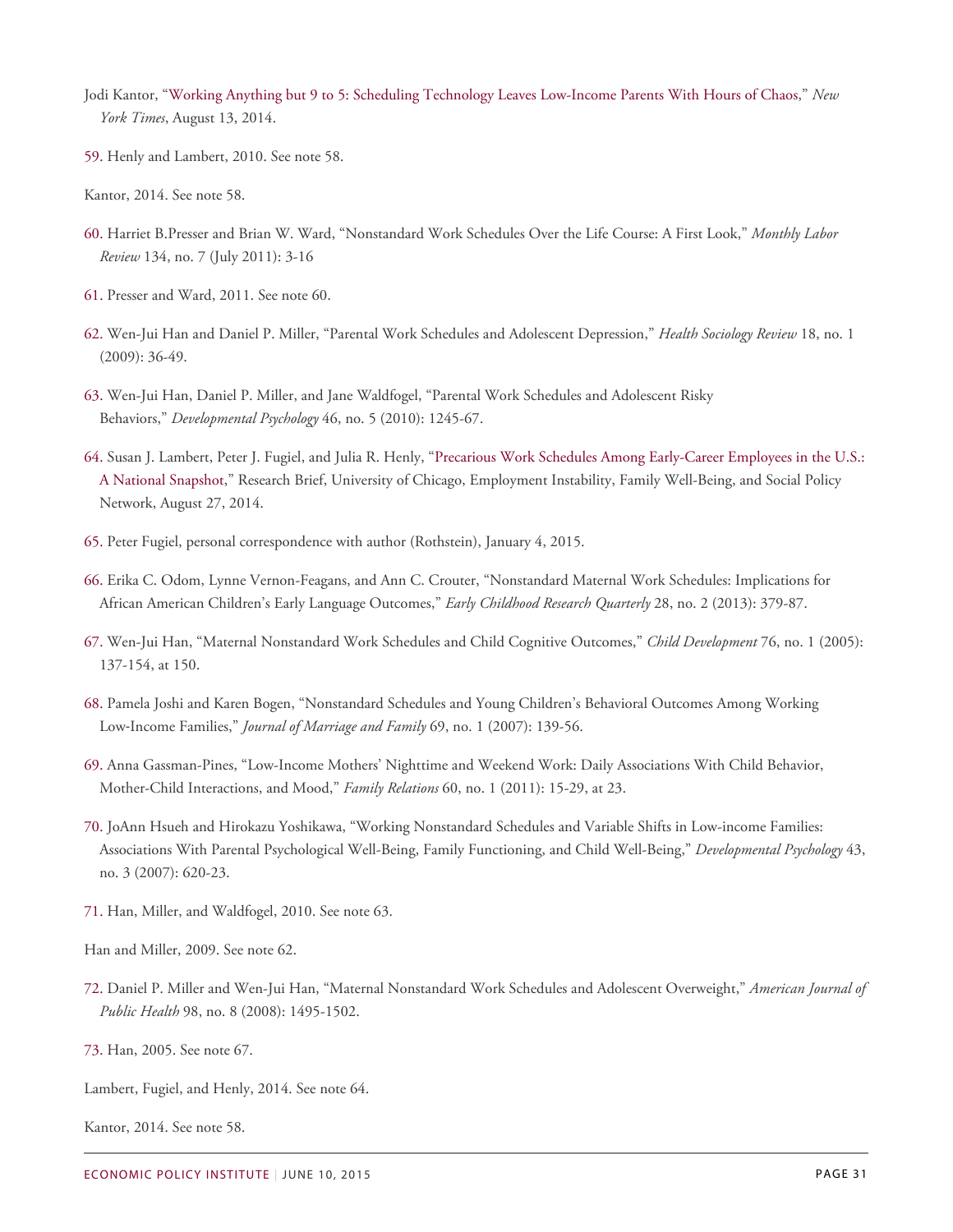- <span id="page-31-0"></span>[74.](#page-15-5) Gassman-Pines, 2011. See note 69.
- <span id="page-31-1"></span>[75.](#page-15-6) Gassman-Pines, 2011. See note 69.
- <span id="page-31-2"></span>[76.](#page-15-7) Han and Miller, 2009. See note 62.

Han, Miller, and Waldfogel, 2010. See note 63.

- Joseph G. Grzywacz, Stepanie S. Daniel, Jenna Tucker, Jill Walls, and Esther Leerkes, "Nonstandard Work Schedules and Developmentally Generative Parenting Practices: An Application of Propensity Score Techniques," *Family Relations* 60, no. 1 (2011): 45-59.
- <span id="page-31-3"></span>[77.](#page-15-8) Gassman-Pines, 2011. See note 69.
- Joshi and Bogen, 2007. See note 68.
- Lambert, Fugiel, and Henly, 2014. See note 64.
- Julia R. Henly and Susan J. Lambert, "Unpredictable Work Timing in Retail Jobs: Implications for Employee Work-life Outcomes," *Industrial and Labor Relations Review* 67, no. 3 (2014): 986-1016, at 986.
- Henly and Lambert, 2010. See note 58.
- Lambert, Fugiel, and Henly, 2014. See note 64
- <span id="page-31-4"></span>[79.](#page-16-0) Lambert, Fugiel, and Henly, 2014. See note 64
- <span id="page-31-5"></span>[80.](#page-16-1) Lambert, Fugiel, and Henly, 2014. See note 64.

Kantor, 2014. See note 58.

- <span id="page-31-6"></span>[81.](#page-16-2) Han, Miller, and Waldfogel, 2010. See note 63.
- <span id="page-31-7"></span>[82.](#page-16-3) Nicole Lurie and Tamara Dubowitz, "Health Disparities and Access to Health," *JAMA: the Journal of the American Medical Association* 297, no. 10 (2007): 1118-21.
- 83. Bonnie B. Strickland, Jessica R. Jones, Reem M. Ghandour, Michael D. Kogan, and Paul W. Newacheck, "The Medical Home: Health Care Access and Impact for Children and Youth in the United States," *Pediatrics* 127, no. 4 (2011): 604-11, at Table 2.
- <span id="page-31-8"></span>[84.](#page-16-4) Glenn Flores, and Hua Lin, "Trends in Racial/Ethnic Disparities in Medical and Oral Health, Access to Care, and Use of Services in U.S. Children: Has Anything Changed Over the Years?" *International Journal for Equity in Health* 12, no. 10 (2013): 1-16.
- <span id="page-31-9"></span>[85.](#page-16-5) Scott A. Shipman, Jia Lan, Chiang-hua Chang, and David C. Goodman, "Geographic Maldistribution of Primary Care for Children," *Pediatrics* 127, no. 1 (2011): 19-27.
- <span id="page-31-10"></span>[86.](#page-16-6) Shipman et al., 2011. See note 85.
- <span id="page-31-11"></span>[87.](#page-17-0) Joanna Bisgaier and Karin V. Rhodes, "Auditing Access to Specialty Care for Children With Public Insurance," *New England Journal of Medicine* 364, no. 24 (2011): 2324-33.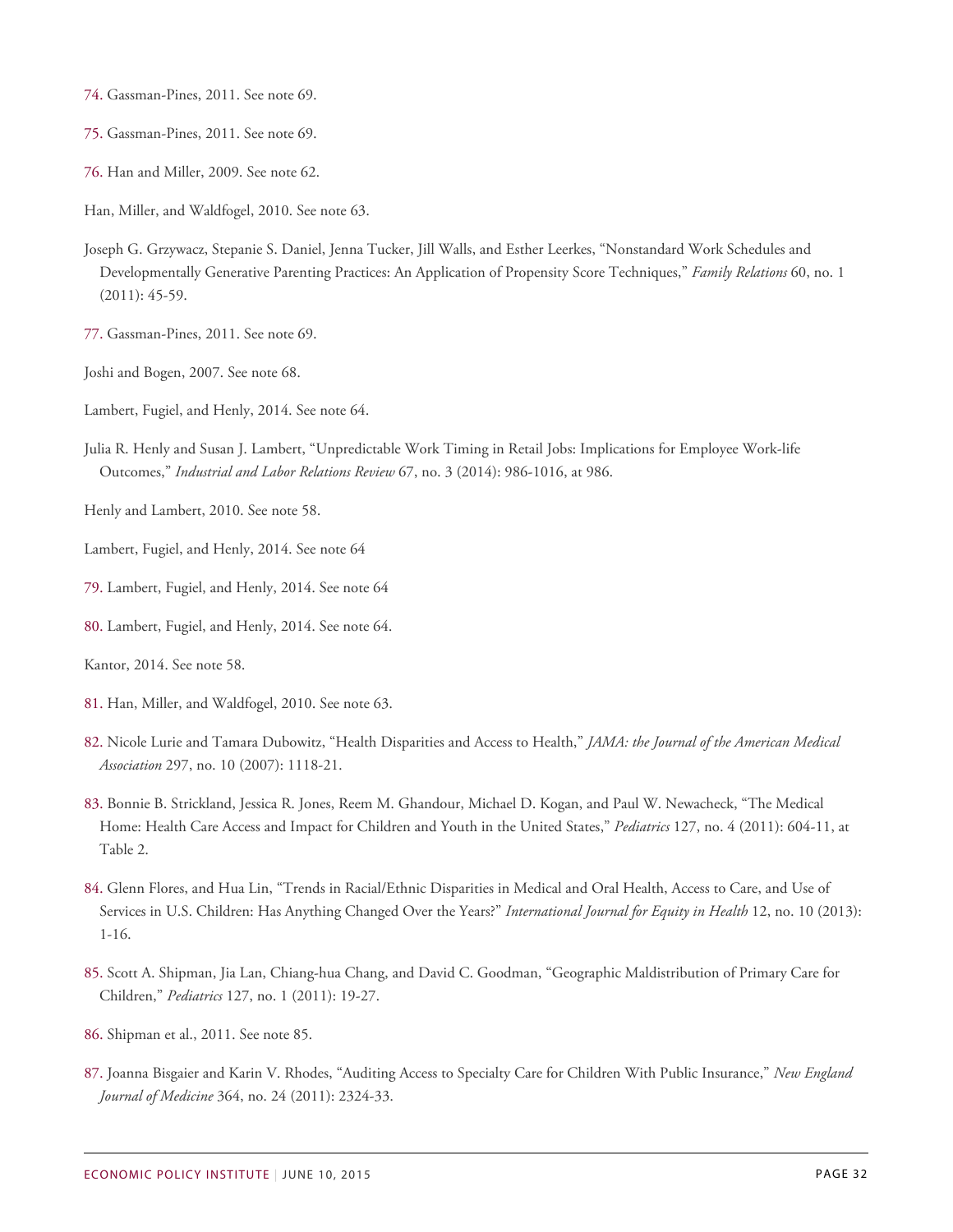- <span id="page-32-0"></span>[88.](#page-17-1) Stacy B. Ehrlich, Julia A. Gwynn, Amber Stitziel Pareja, Elaine M. Allensworth, Paul Moore, Sanja Jagesic, and Elizabeth Sorice, *[Preschool Attendance in Chicago Public Schools](http://www.attendanceworks.org/wordpress/wp-content/uploads/2014/06/CCSR-Pre-K-Attendance-Full-Report-May-2014-revised.pdf),* Research Report, Chicago: University of Chicago Consortium on Chicago School Research, May 2014, at p. 28, Table 4, Figure 13.
- Julia A. Gwynn, e-mail correspondence with author (Rothstein), November 25, 2014.
- <span id="page-32-1"></span>[89.](#page-18-0) Centers for Disease Control and Prevention, ["Tested and Confirmed Elevated Blood Lead Levels by State, Year, and Blood](http://www.cdc.gov/nceh/lead/data/Website_StateConfirmedByYear_1997_2013_10162014.htm) [Lead Level Group for Children <72 Months](http://www.cdc.gov/nceh/lead/data/Website_StateConfirmedByYear_1997_2013_10162014.htm)," 2014.
- <span id="page-32-2"></span>[90.](#page-18-1) United States Environmental Protection Agency, *[Integrated Science Assessment for Lead](http://cfpub.epa.gov/ncea/cfm/recordisplay.cfm?deid=255721)*. EPA/600/R-10/075F, June 2013 (lxxviii, 1-8).
- <span id="page-32-3"></span>[91.](#page-18-2) United States Environmental Protection Agency, 2013. See note 90.
- <span id="page-32-4"></span>[92.](#page-18-3) Rick Nevin, "How Lead Exposure Relates to Temporal Changes in IQ, Violent Crime, and Unwed Pregnancy," *Environmental Research* 83, no. 1 (May 2000): 1-22, at 2.
- James L. Pirkle, Rachel B. Kaufmann, Debra J. Brody, Tamy Hickman, Elaine W. Gunter, and Daniel C. Paschal, "Exposure of the U.S. Population to Lead, 1991-1994," *Environmental Health Perspectives* 106, no. 11 (November 1998): 745-50
- Jessica Wolpaw Reyes, ["Lead Exposure and Behavior: Effects on Antisocial and Risky Behavior Among Children and Adolescents.](http://www.nber.org/papers/w20366)" Cambridge, Mass.: National Bureau of Economic Research, Working Paper 20366, 2014, p. 6.
- <span id="page-32-5"></span>[93.](#page-18-4) Kevin Drum, "[America's Real Criminal Element: Lead](http://www.motherjones.com/environment/2013/01/lead-crime-link-gasoline)," *Mother Jones*, January/February 2013.
- Sarah Zhang, "[Is There Lead in Your House?"](http://www.motherjones.com/environment/2013/01/lead-poisoning-house-pipes-soil-paint) *Mother Jones*, January/February 2013.
- <span id="page-32-6"></span>[94.](#page-18-5) Centers for Disease Control and Prevention. ["Low Level Lead Exposure Harms Children: A Renewed Call for Primary](http://www.cdc.gov/nceh/lead/ACCLPP/Final_Document_030712.pdf) Prevention. [Report of Advisory Committee on Childhood Lead Poisoning Prevention.](http://www.cdc.gov/nceh/lead/ACCLPP/Final_Document_030712.pdf)" Atlanta: Centers for Disease Control, 2012.
- <span id="page-32-7"></span>[95.](#page-18-6) Reyes, 2014. See note 92,.
- <span id="page-32-8"></span>[96.](#page-18-7) Reyes, 2014. See note 92.
- <span id="page-32-9"></span>[97.](#page-18-8) Sherry L. Dixon, Joanna M. Gaitens, David E. Jacobs, Warren Strauss, Jyothi Nagaraja, Tim Pivetz, Jonathan W. Wilson, and Peter J. Ashley, "Exposure of U.S. Children to Residential Dust Lead, 1999-2004: II. The Contribution of Lead-Contaminated Dust to Children's Blood Lead Levels," *Environmental Health Perspectives* 117, no. 3 (2009): 468-74.
- <span id="page-32-10"></span>[98.](#page-18-9) Lauren K. Wolf, ["The Crimes of Lead](http://cen.acs.org/articles/92/i5/Crimes-Lead.html?h=203295020)," *Chemical and Engineering News* 92, no. 5 (February 3, 2014): 27-29.
- 99. William Wheeler and Mary Jean Brown, "[Blood Lead Levels in Children Aged 1-5 Years–United States, 1999-2010](http://www.cdc.gov/mmwr/pdf/wk/mm6213.pdf)," *MMWR (Morbidity and Mortality Weekly Report)* 62, no. 13 (April 5, 2013): 246 (Table 1).
- <span id="page-32-11"></span>[100.](#page-19-0) Reyes, 2014. See note 92.
- Centers for Disease Control and Prevention, 2012. See note 94.
- United States Environmental Protection Agency, 2013. See note 90.
- <span id="page-32-12"></span>[101.](#page-20-0) Wheeler and Brown, 2013. See note 99.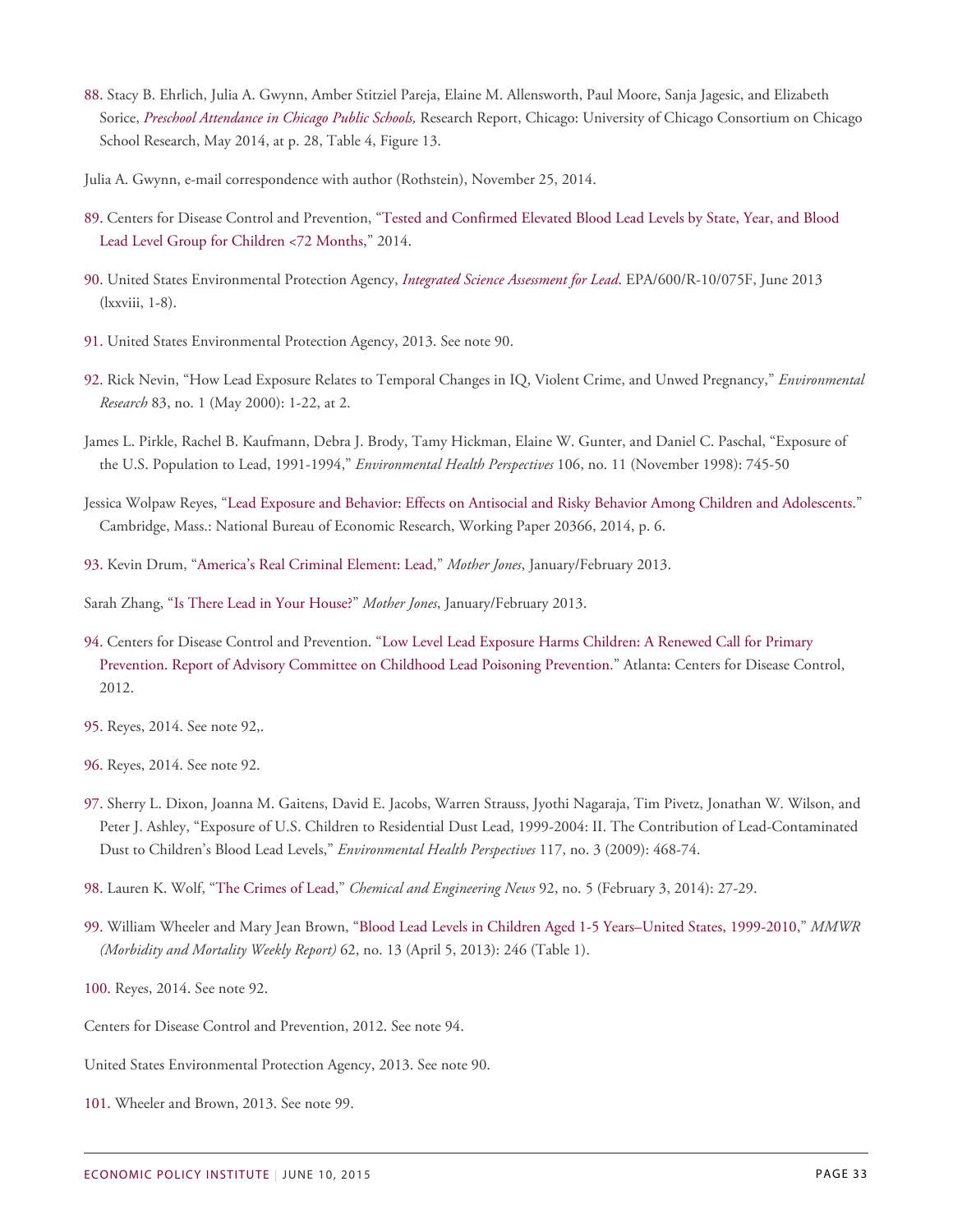- <span id="page-33-0"></span>[102.](#page-20-1) Bruce P. Lanphear, Richard Hornung, Jane Khoury, Kimberly Yolton, Peter Baghurst, David C. Bellinger, Richard L. Canfield, Kim N. Dietrich, Robert Bornschein, Tom Greene, Stephen J. Rothenberg, Herbert L. Needleman, Lourdes Schnaas, Gail Wasserman, Joseph Graziano, and Russell Roberts, "Low-Level Environmental Lead Exposure and Children's Intellectual Function: An International Pooled Analysis," *Environmental Health Perspectives* 113, no. 7 (2005): 894.
- <span id="page-33-1"></span>[103.](#page-20-2) Todd A. Jusko, Charles R. Henderson Jr., Bruce P. Lanphear, Deborah A. Cory-Slechta, Patrick J. Parsons, and Richard L. Canfield, "Blood Lead Concentrations <10 μg/dL and Child Intelligence at 6 Years of Age," *Environmental Health Perspectives* 116 (2), (2008): 243-48.
- Richard L. Canfield, Charles R. Henderson Jr., Deborah A. Cory-Slechta, Christopher Cox, Todd A. Jusko, and Bruce P. Lanphear, "Intellectual Impairment in Children With Blood Lead Concentrations Below 10 Μg per Deciliter," *New England Journal of Medicine* 348, no. 16 (2003): 1517-26.
- <span id="page-33-2"></span>[104.](#page-20-3) Harolyn Tarr, Randall E. Raymond, and Margaret Tufts, "The Effects of Lead Exposure on School Outcome Among Children Living and Attending Public Schools in Detroit, MI," Detroit: Department of Health and Wellness Promotion, Detroit Public Schools, 2009*.*
- National Center for Healthy Housing, "[Issue Brief: Childhood Lead Exposure and Educational Outcomes](http://www.nchh.org/Portals/0/Contents/Childhood_Lead_Exposure.pdf)," p. 2.
- <span id="page-33-3"></span>[105.](#page-20-4) J.W. Reyes, "[Lead Exposure and Behavior: Effects on Antisocial and Risky Behavior Among Children and Adolescents](http://www.nber.org/papers/w20366)," Cambridge, Mass.: National Bureau of Economic Research, Working Paper 20366, 2014, retrieved March 5, 2015.
- L. Canfield, C.R. Henderson Jr, D.A. Cory-Slechta, C. Cox, T.A. Jusko, and B.P. Lanphear, (2003). "Intellectual Impairment in Children With Blood Lead Concentrations Below 10 μg per Deciliter," *New England Journal of Medicine* 348, No. 16 (2003): 1517-26.
- <span id="page-33-4"></span>[106.](#page-20-5) Reyes, 2014. See note 92.

United States Environmental Protection Agency, 2013. See note 90.

- <span id="page-33-5"></span>[107.](#page-20-6) K. Chandramouli, C.D. Steer, M. Ellis, and A.M. Emond, "Effects of Early Childhood Lead Exposure on Academic Performance and Behaviour of School Age Children," *Archives of Disease in Childhood* 94, no. 11 (2009): 844-48, at 847 (Table 2).
- Aimin Chen, Bo Cai, Kim N. Dietrich, Jerilynn Radcliffe, and Walter J. Rogan, "Lead Exposure, IQ, and Behavior in Urban 5- to 7-Year-Olds: Does Lead Affect Behavior Only by Lowering IQ?" *Pediatrics* 119, no. 3 (2007): e650-e658.

<span id="page-33-6"></span>[108.](#page-20-7) Nevin, 2000. See note 92.

David O. Carpenter and Rick Nevin, "Environmental Causes of Violence," *Physiology and Behavior* 99, no. 2 (2010): 260-68.

Drum, 2013. See note 93.

- <span id="page-33-7"></span>[109.](#page-20-8) Reyes, 2014. See note 92.
- <span id="page-33-8"></span>[110.](#page-20-9) Reyes, 2014. See note 92.
- Drum, 2013. See note 93.
- <span id="page-33-9"></span>[111.](#page-21-0) Reyes, 2014. See note 92.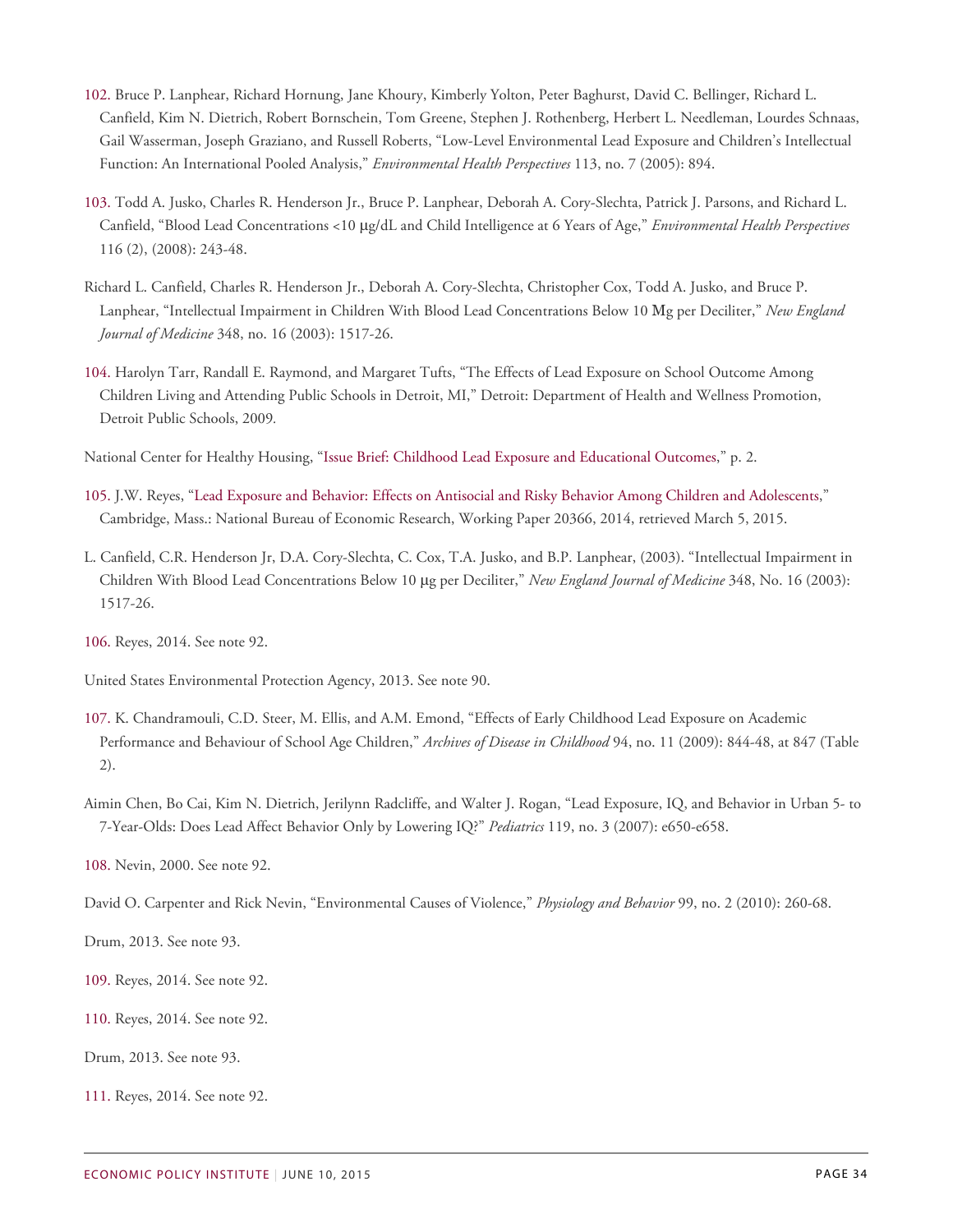- <span id="page-34-0"></span>[112.](#page-21-1) Reyes, 2014. See note 92.
- <span id="page-34-1"></span>[113.](#page-21-2) Reyes, 2014. See note 92.
- <span id="page-34-2"></span>[114.](#page-21-3) Wolf, 2014. See note 98.

United States Environmental Protection Agency, 2013. See note 90.

Drum, 2013. See note 93.

- <span id="page-34-3"></span>[115.](#page-21-4) Barry M. Popkin, Anna Maria Siega-Riz, and Pamela S. Haines, "A Comparison of Dietary Trends Among Racial and Socioeconomic Groups in the United States," *New England Journal of Medicine* 335, no. 10, (1996): 716-20, at 718 (Table 3).
- <span id="page-34-4"></span>[116.](#page-21-5) Magnuson and Duncan, 2014. See note 17.
- <span id="page-34-5"></span>[117.](#page-22-0) Magnuson and Duncan, 2014. See note 17.
- David Deming, "Early Childhood Intervention and Life-Cycle Skill Development: Evidence From Head Start," *American Economic Journal-Applied Economics* 1, no. 3 (2009): 111-34.
- <span id="page-34-6"></span>[118.](#page-22-1) Eric I. Knudson, James J. Heckman, Judy L. Cameron, and Jack P. Shonkoff, "Economic, Neurobiological, and Behavioral Perspectives on Building America's Future Workforce," *PNAS (Proceedings of the National Academy of Sciences)* 103, no. 27 (July 5, 2006): 1015.

Magnuson and Duncan, 2014. See note 17.

- <span id="page-34-7"></span>[119.](#page-22-2) David L. Olds, Lois Sadler, and Harriet Kitzman, "Programs for Infants and Toddlers: Recent Evidence From Randomized Trials,*" Journal of Child Psychology and Psychiatry* 48, no. 3-4 (2007): 355-91, at 378-79.
- David L. Olds, Harriet Kitzman, Robert Cole, JoAnn Robinson, Kimberly Sidora, Dennis W. Luckey, Charles R. Henderson, Carole Hanks, Jessica Bondy, and John Holmberg, "Effects of Nurse Home-Visiting on Maternal Life Course and Child Development: Age 6 Follow-Up Results of a Randomized Trial," *Pediatrics* 114, no. 6 (2004): 1550-59.
- David L. Olds, JoAnn Robinson, Lisa Pettitt, Dennis W. Luckey, John Holmberg, Rosanna K. Ng, Kathy Isacks, Karen Sheff, and Charles R. Henderson Jr., "Effects of Home Visits by Paraprofessionals and by Nurses: Age 4 Follow-Up Results of a Randomized Trial," *Pediatrics* 114, no. 6 (2004): 1560-68.
- <span id="page-34-8"></span>[120.](#page-22-3) Peggy Patten and Anne S. Robertson, "[Focus on After-School Time for Violence Prevention](http://www.ericdigests.org/2002-2/focus.htm)," *Clearinghouse on Elementary and Early Childhood Education, ERIC Digest,* EDO-PS-01-7, 2001.
- NIOST (National Institute on Out-of-School Time), "[Making the Case: A Fact Sheet on Children and Youth in Out-of-School](http://www.niost.org/pdf/factsheet2009.pdf) [Time,](http://www.niost.org/pdf/factsheet2009.pdf)" Wellesley, Mass.: National Institute on Out-of-School Time, Wellesley Centers for Women, Wellesley College, January 2006.
- Nicholas Zill, Christine Winquist Nord, and Laura Spencer Loomis, "Adolescent Time Use, Risky Behavior, and Outcomes: An Analysis of National Data," Rockville, Md.: Westat, 1995.
- <span id="page-34-9"></span>[121.](#page-22-4) Haskins, 2015. See note 30.
- <span id="page-34-10"></span>[122.](#page-22-5) Haskins, 2015. See note 30.
- <span id="page-34-11"></span>[123.](#page-23-0) Haskins, 2015. See note 30.